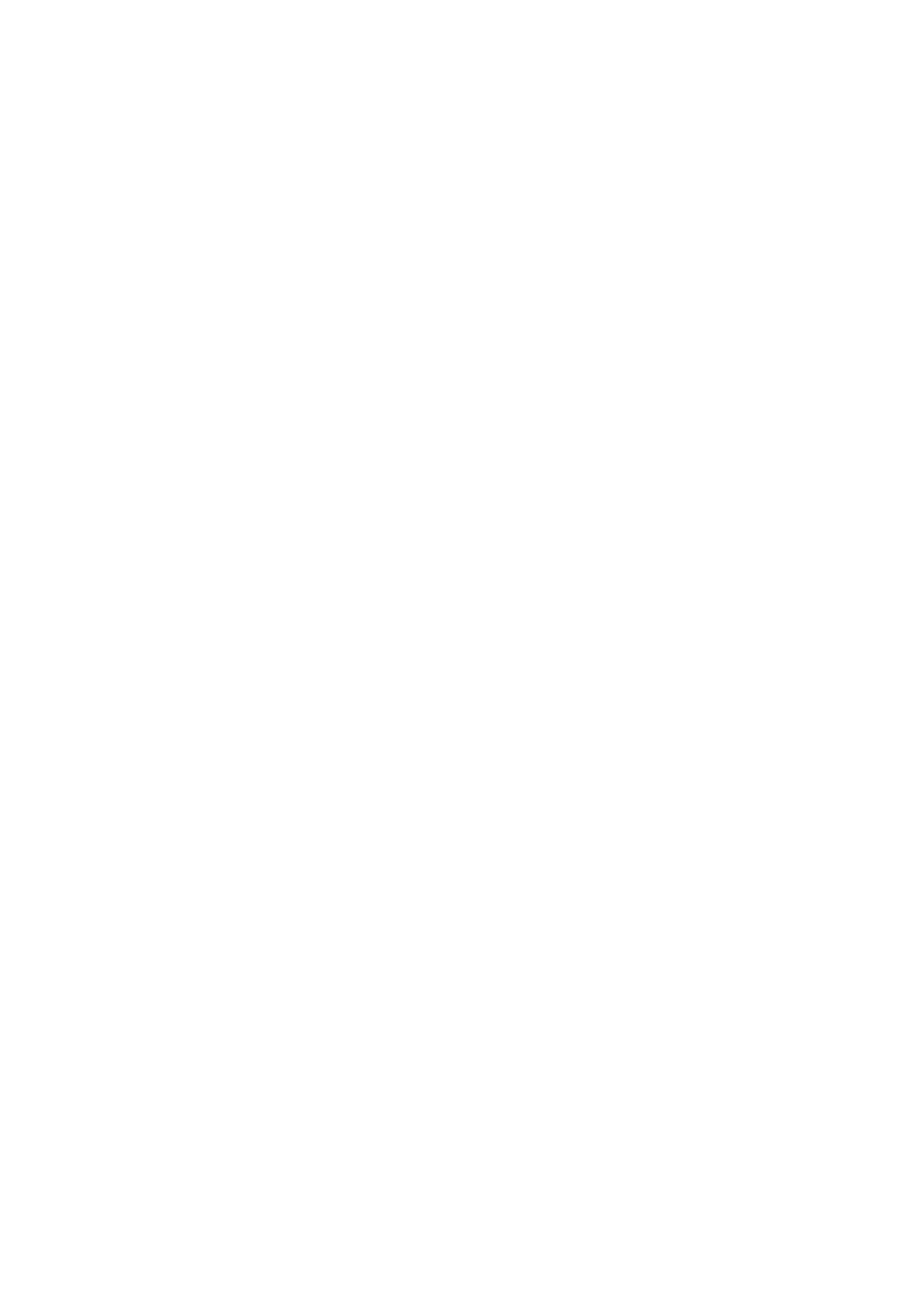

# Department of Forest Products

# **An analysis of the North American market for wood scanners**

*En analys över den Nordamerikanska marknaden för träscanners*

Niklas Johansson

*Master Thesis, 30 ECTS credits, D- level in Business Administration Niklas Johansson, Master of Science in Forestry, 02/08 Supervisor at SLU: Matti Stendahl Supervisor at Innovativ Vision AB: Kristina Swenningsson*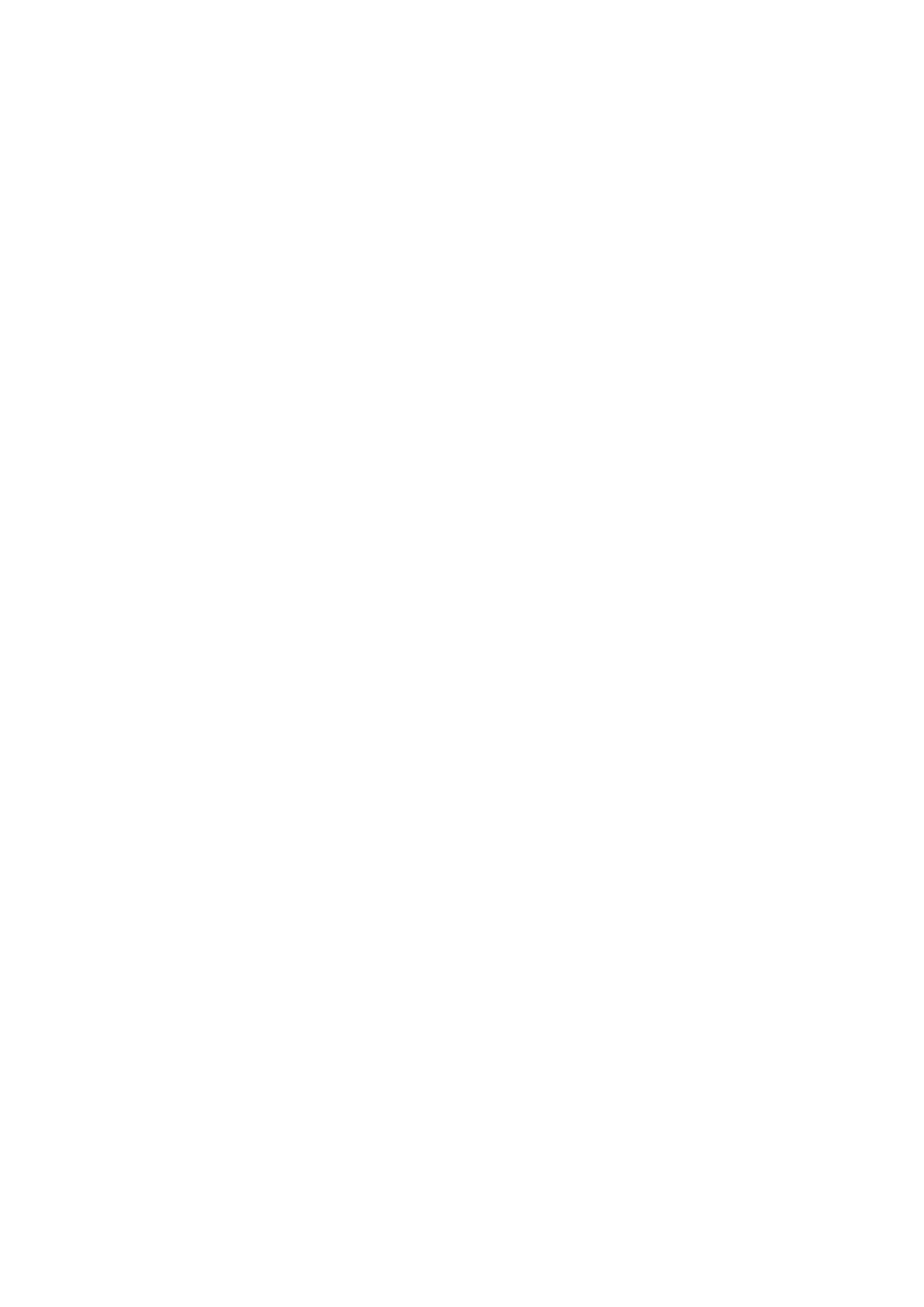# **Acknowledgements**

This study was carried out from February 2008 until June 2008.

I would like to thank everyone who made this project possible, and I hope you found it interesting working with me. Thank you to all of the associations and sawmills in North America for your time and information.

I am very grateful to Kristina Swenningsson at Innovativ Vision AB for help and guidance. I would also like to express my gratitude to supervisor Matti Stendahl for his opinions and checking of this thesis.

Thank you also to Beverley Johansson, Folke Johansson and Anna-Lisa Almgren for their thorough read-through of my thesis.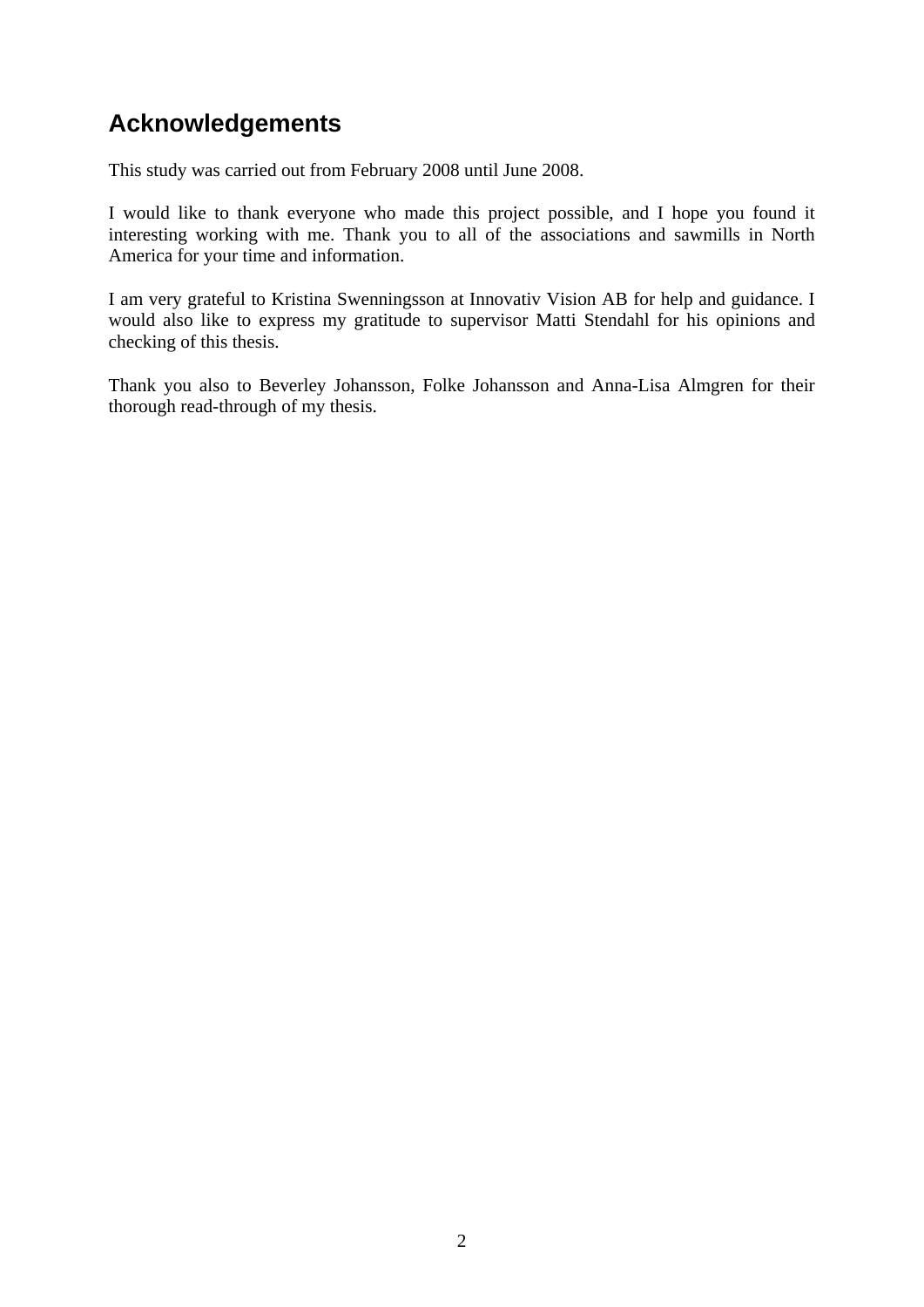# **Abstract**

Innovativ Vision AB develops and delivers quality and production control systems for the woodworking industry. North America is emerging as one of the most important markets for Innovativ Vision AB and their scanner WoodEye. Since 2001 Innovativ Vision AB has an office in the USA for customer service and support. In 2004 they also established a local sales and distributions office in USA. Innovativ Vision AB is in the process of developing WoodEye's new software Edger, Planer and NHLA. A market analysis is necessary in order to establish suitable plans of actions for further launching of the new software in the North American sawmill industry market.

The objects of this thesis are: 1/ To establish which segment areas are potential markets for Innovativ Vision AB. 2/ Investigate which aspects of what is being offered to the customer from scanner optimizing manufacturers are most valued by the customers and how these aspects affect the feeling of trust and commitment between the manufacturer and their customers. The chosen associations for visits were restricted to the east coast, while associations in other parts of North America were contacted by telephone and mail.

The outcome of this thesis provides an overview of, and an introduction to, the North American market for Innovativ Vision AB. Nine semi structured qualitative interviews were performed in North America, five with associations and four with sawmills. Other than these, an additional interview was performed with a Swedish sawmill prior to the trip, providing a total of ten interviews as a basis for this market analysis.

The main conclusions drawn are that there are no investments being made by sawmills due to the current downturn in the housing sector. However, there is a huge demand for an optimizer that grades southern yellow pine accurately. A few competitors in Canada represent a large proportion of market share and that bad service can be disastrous for an optimizer manufacturer's reputation. When asking the associations about optimizers fitting the description of Innovativ Vision AB's new software, Edger, Planer and NHLA, the most common reaction from the respondents was that they were not experts on that area and could not give a detailed answer. A natural continuation would be to make a more thorough analysis of competitors and potential customers in a restricted geographic area.

**Key words:** Optimizer, sawmill, grading association, trust, competitive forces.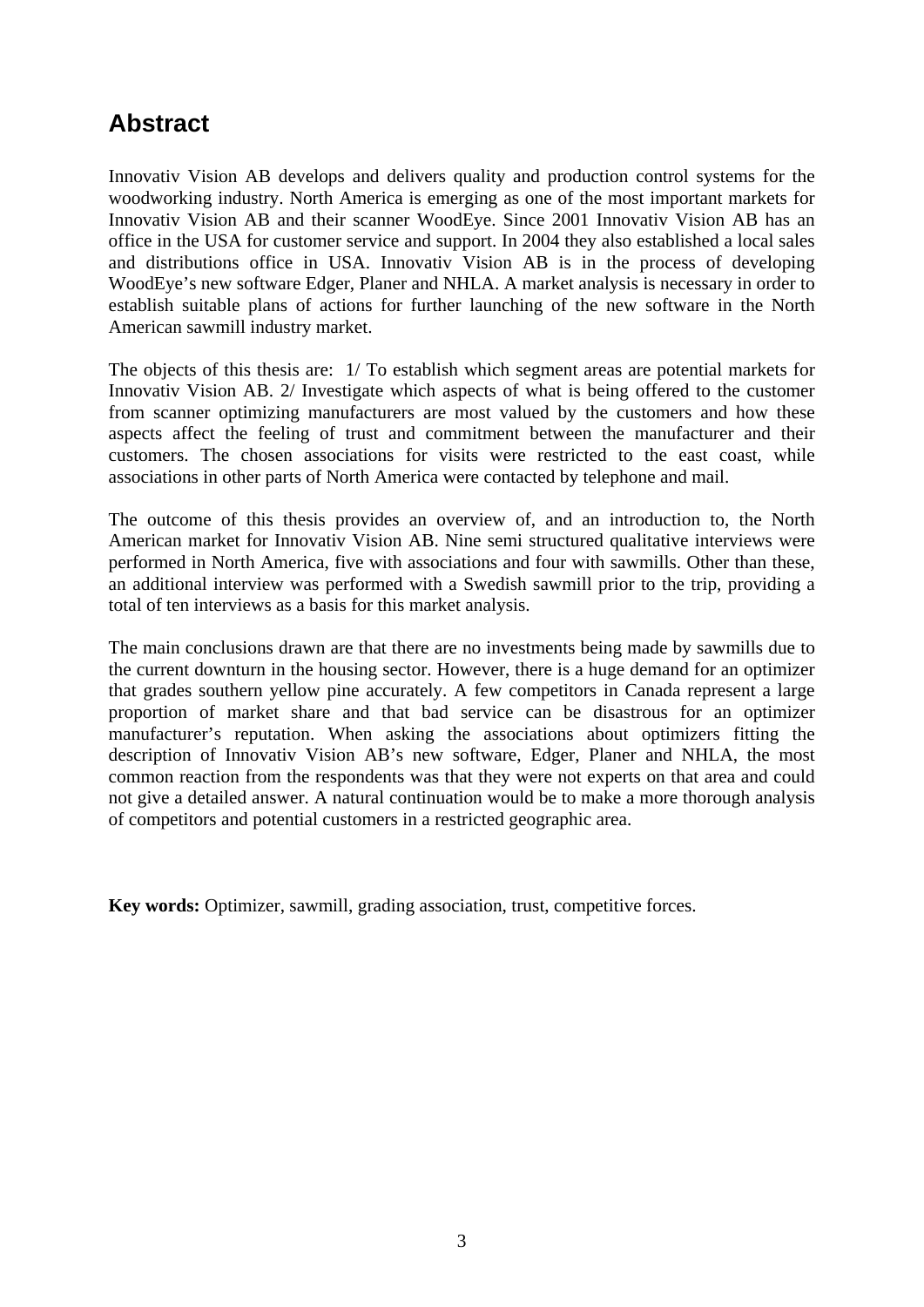# **Sammanfattning**

Innovativ Vision AB utvecklar och levererar system för kvalitets- och produktions kontroll till träindustrin. Nordamerika är på väg att bli en av de viktigaste marknaderna för Innovativ Vision AB och deras scanner WoodEye. Sedan 2001 har Innovativ Vision AB ett kontor i USA för kundservice och support och år 2004 etablerade de dessutom ett lokalt kontor för försäljning och distribution. För närvarande håller Innovativ Vision AB på att utveckla de tre nya mjukvarorna Edger, Planer och NHLA, som appliceras till scannern WoodEye. En marknadsanalys är nödvändig för att fastställa hur man bäst bör lansera de nya mjukvarorna på den Nordamerikanska sågverksmarknaden.

Denna uppsats har som syfte att; 1/ Fastställa vilka sågverkssegment som är potentiella kunder till Innovativ Vision AB och deras nya mjukvaror Edger, Planer och NHLA. 2/ Undersöka vilka aspekter i erbjudandet till kunden från skannerproducenter som uppskattas mest av kunderna och hur dessa aspekter påverkar känslan av förtroende mellan säljaren och kunden. Dessa syften uppnåddes genom intervjuer med virkesmätnings organisationer inom olika regioner av Nordamerika. Intervjuerna begränsades till östra Nordamerika. Åsikter från övriga virkesmätningsorganisationer i Nordamerika skulle samlas in genom telefonsamtal och e-mail. Nio kvalitativa intervjuer utfördes i Nordamerika, fem med graderingsorganisationer och fyra med sågverk. Dessutom utfördes en intervju med ett sågverk i Sverige innan avresan till Nordamerika. Denna uppsats baseras alltså på totalt tio intervjuer, samt på sekundär information. Resultatet av denna uppsats erbjuder en överblick och en introduktion till den Nordamerikanska sågverksmarknaden.

De viktigaste slutsatserna utifrån denna uppsats är att sågverken inte gör några investeringar så länge marknaden för husbyggande är svag. Det finns dock ett stort behov för optimeringsscanners som kan gradera den amerikanska syd tallen (Southern Yellow Pine) på ett korrekt sätt. Ett litet antal konkurrenter representerar en stor andel av scanner marknaden i Kanada och att dålig service kan få förödande konsekvenser för en scanner producents varumärke. När de intervjuade tillfrågades om åsikter angående optimeringsscanners som passade in på beskrivningen av Edger, Planer och NHLA, så var den mest vanliga responsen att de ej var tillräckligt insatta för att kunna ge ett svar. Resultatet av detta arbete har därför blivit bredare än vad som ursprungligen var syftet. En rekommenderad fortsättning vore att intervjua ett större antal sågverk inom en begränsad geografisk yta för att bättre kunna beskriva olika kundsegment och deras behov.

**Nyckelord:** Optimering, sågverk, graderings organisationer, konkurrens krafter, förtroende.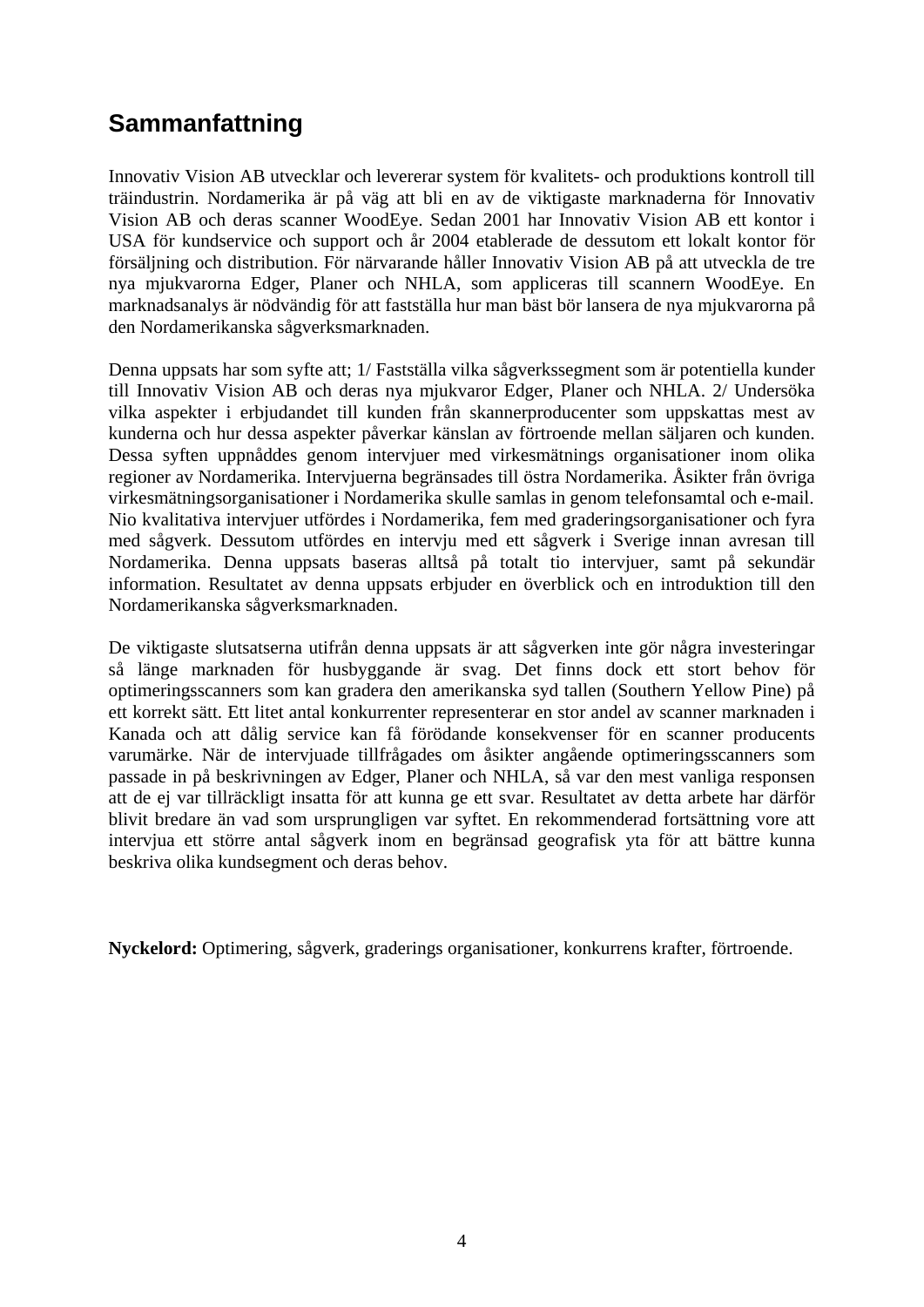# **Table of contents**

| $\mathbf{1}$            |                |                                                                                                  |  |
|-------------------------|----------------|--------------------------------------------------------------------------------------------------|--|
|                         | 1.1            |                                                                                                  |  |
|                         | 1.2            |                                                                                                  |  |
|                         | 1.2.1          |                                                                                                  |  |
|                         | 1.2.2          |                                                                                                  |  |
|                         | 1.2.3          |                                                                                                  |  |
|                         | 1.3            |                                                                                                  |  |
| $\boldsymbol{2}$        |                |                                                                                                  |  |
|                         |                |                                                                                                  |  |
| 3                       |                |                                                                                                  |  |
|                         | 3.1            | ANALYSING INDUSTRY ATTRACTIVENESS - PORTER'S FIVE FORCES OF COMPETITION  14                      |  |
|                         | 3.1.1          |                                                                                                  |  |
|                         | 3.1.2          |                                                                                                  |  |
|                         | 3.1.3          |                                                                                                  |  |
|                         | 3.1.4          |                                                                                                  |  |
|                         | 3.1.5          |                                                                                                  |  |
|                         | 3.1.6          |                                                                                                  |  |
|                         | 3.2            |                                                                                                  |  |
|                         | 3.3            |                                                                                                  |  |
|                         | 3.4            |                                                                                                  |  |
| $\overline{\mathbf{4}}$ |                |                                                                                                  |  |
|                         |                |                                                                                                  |  |
|                         | 4.1            |                                                                                                  |  |
|                         | 4.2<br>4.3     |                                                                                                  |  |
|                         |                |                                                                                                  |  |
| 5                       |                |                                                                                                  |  |
|                         | 5.1            |                                                                                                  |  |
|                         | 5.1.1          |                                                                                                  |  |
|                         | 5.1.2          |                                                                                                  |  |
|                         | 5.1.3          |                                                                                                  |  |
|                         | 5.1.4          |                                                                                                  |  |
|                         | 5.1.5          |                                                                                                  |  |
|                         | 5.1.6          |                                                                                                  |  |
|                         | 5.1.7          | General comments on which qualities the sawmills in the south east of USA are looking for in the |  |
|                         |                |                                                                                                  |  |
|                         | 5.1.8          | General comments on which qualities the sawmills in eastern Canada are looking for in            |  |
|                         |                |                                                                                                  |  |
|                         | 5.2            | CUSTOMER SEGMENTS- APPROACHING SAWMILLS AND THEIR PURCHASING PROCESS27                           |  |
|                         | 5.2.1          | Which sawmill segments are adopting the new optimizer technology in North America?27             |  |
|                         | 5.2.2<br>5.2.3 | IVAB competitors opinions on which sawmills are adopting the new technology 28                   |  |
|                         | 5.2.4          | The sawmills' views on scanner investments in the east of Canada and northeast of USA28          |  |
|                         | 5.2.5          |                                                                                                  |  |
|                         | 5.3            |                                                                                                  |  |
|                         | 5.3.1          |                                                                                                  |  |
|                         | 5.3.2          |                                                                                                  |  |
|                         | 5.3.3          |                                                                                                  |  |
|                         | 5.3.4          |                                                                                                  |  |
|                         | 5.3.5          |                                                                                                  |  |
|                         | 5.4            |                                                                                                  |  |
|                         | 5.4.1          |                                                                                                  |  |
|                         | 5.4.2          |                                                                                                  |  |
| 6                       |                |                                                                                                  |  |
|                         |                |                                                                                                  |  |
|                         | 6.1            | ANALYSING INDUSTRY ATTRACTIVENESS - PORTER'S FIVE FORCES OF COMPETITION 36                       |  |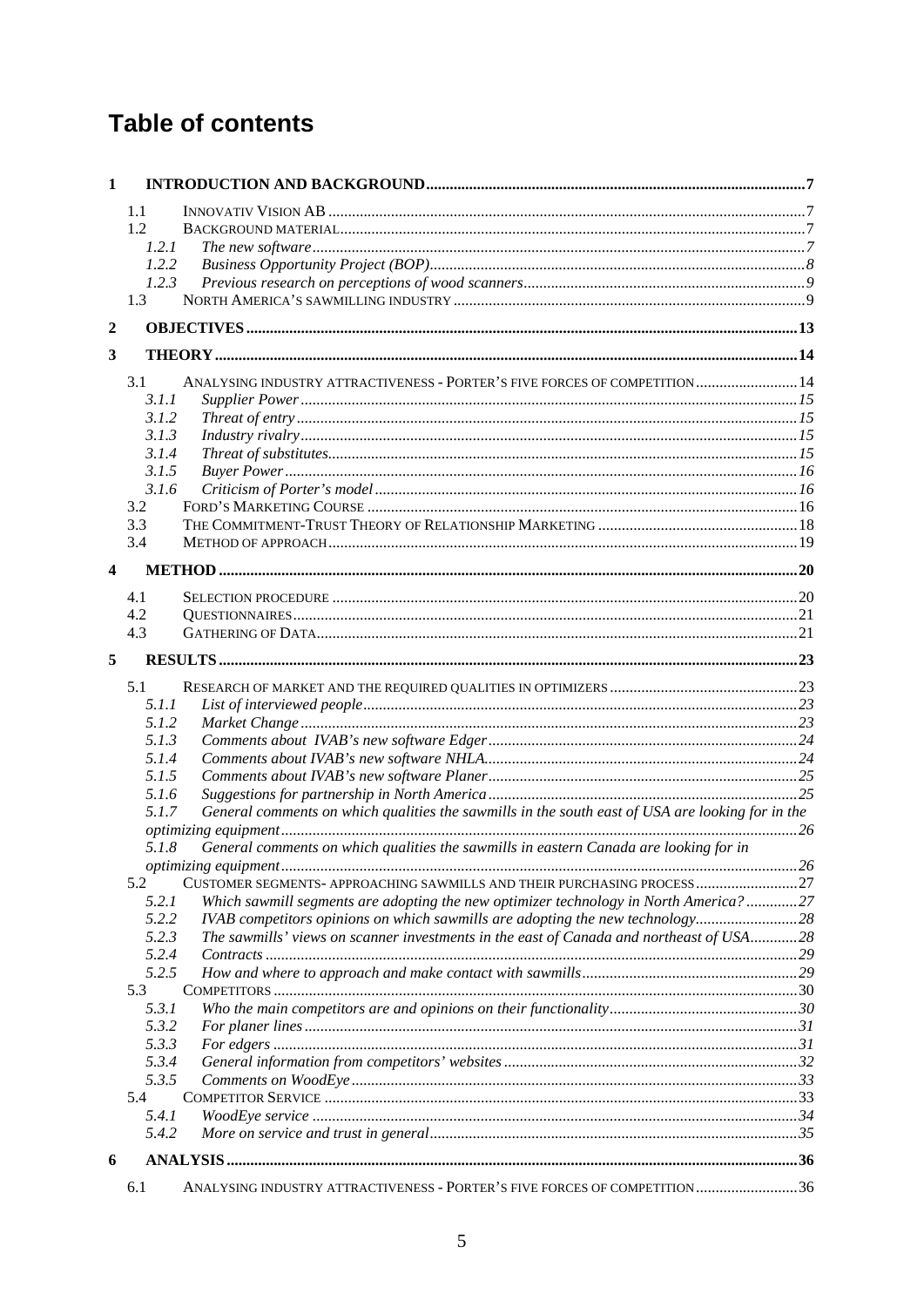|    | 6.1.1 |                                                                                       |  |
|----|-------|---------------------------------------------------------------------------------------|--|
|    | 6.1.2 |                                                                                       |  |
|    | 6.1.3 |                                                                                       |  |
|    | 6.1.4 |                                                                                       |  |
|    | 6.1.5 |                                                                                       |  |
|    | 6.2   |                                                                                       |  |
|    | 6.3   |                                                                                       |  |
| 7  |       |                                                                                       |  |
|    | 7.1   | OBJECTIVE 1 - WHICH SEGMENT AREAS ARE POTENTIAL MARKETS FOR IVAB ? 42                 |  |
|    | 7.1.1 | Is there any demand for Edger, Planer and NHLA by sawmills in North America?42        |  |
|    | 7.1.2 |                                                                                       |  |
|    | 7.1.3 |                                                                                       |  |
|    | 7.2   | OBJECTIVE 2 - HOW DO DIFFERENT FACTORS IN THE OFFERING AFFECT BUYER-SUPPLIER TRUST?45 |  |
|    | 7.3   |                                                                                       |  |
| 8  |       |                                                                                       |  |
|    | 8.1   |                                                                                       |  |
|    | 8.1.1 |                                                                                       |  |
|    | 8.1.2 | Massive demand for optimizer that grades southern yellow pine knots accurately 47     |  |
|    | 8.1.3 |                                                                                       |  |
|    | 8.1.4 |                                                                                       |  |
|    | 8.1.5 |                                                                                       |  |
|    | 8.1.6 |                                                                                       |  |
| 9  |       |                                                                                       |  |
| 10 |       |                                                                                       |  |
|    |       |                                                                                       |  |
|    |       |                                                                                       |  |
|    |       |                                                                                       |  |
|    |       |                                                                                       |  |
|    |       |                                                                                       |  |
|    |       |                                                                                       |  |
|    |       |                                                                                       |  |
|    |       |                                                                                       |  |
|    |       |                                                                                       |  |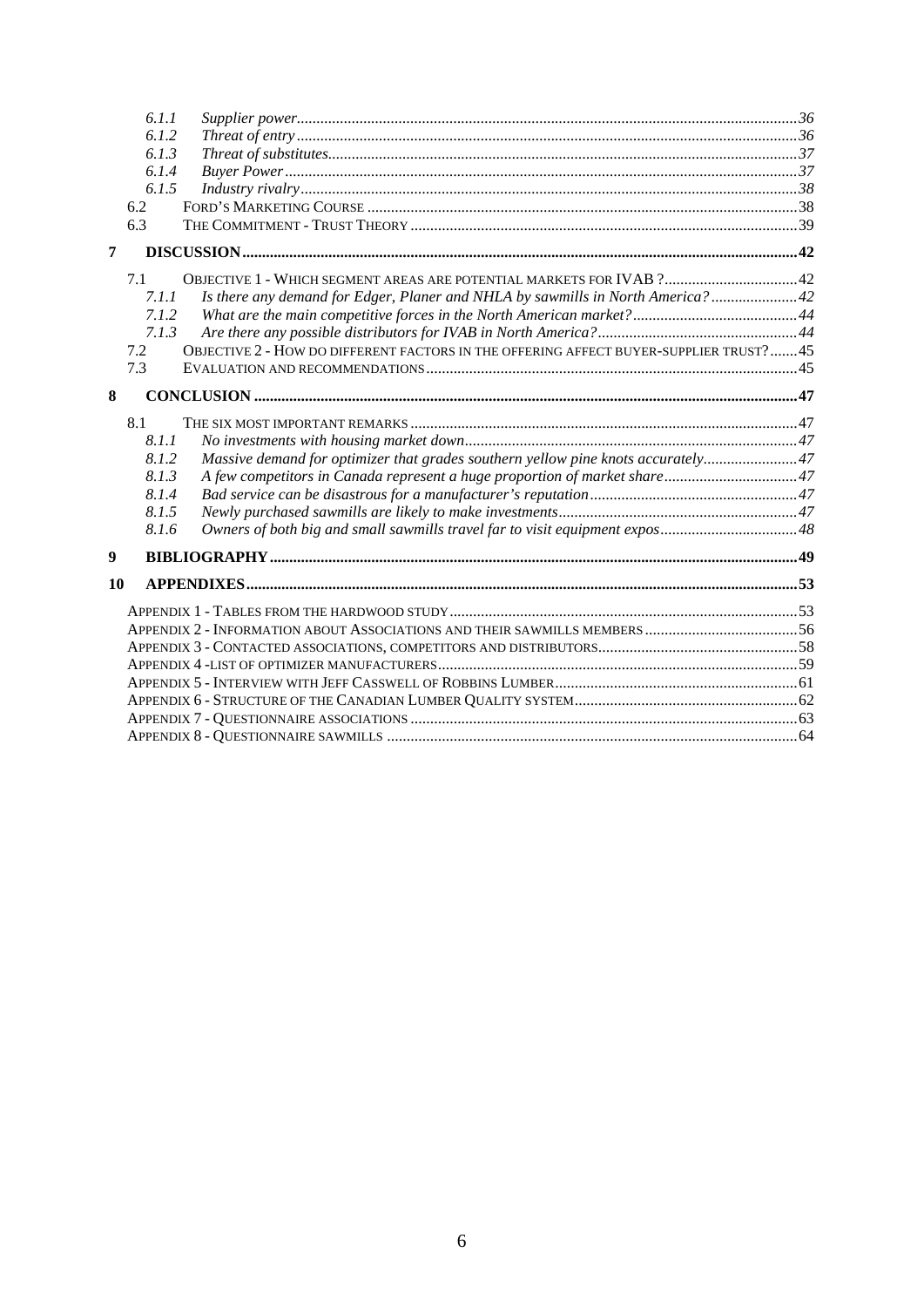# <span id="page-9-0"></span>**1 Introduction and Background**

## **1.1 Innovativ Vision AB**

A scanner is "a device that takes pictures of an image, breaks it down into dots and records it as a digital file for use with a computer". (www, de.webjunction.org, 2008). A "wood scanner" is a scanner for wood, normally sawn and planed. The wood scanner works as a quality and production control system that optimises and inspects wood.

Innovativ Vision AB (hereafter referred to as IVAB) develops and delivers quality and production control systems for the woodworking industry. WoodEye is a scanner, sold and manufactured by IVAB that inspects and optimises sawn and planed timber at full production speed. The different customer needs and demands are met by applying various software systems to WoodEye. Examples of present software systems are WoodEye Sorter, WoodEye CrossCut and WoodEye Rip. (www, woodeye.se, nr:1, 2008). WoodEye optimises the value yield with respect to a large number of factors in the production chain simultaneously which results in a more consistent quality in every product range and a higher volume. WoodEye is supposed to be simple to use and flexible. IVAB offers maintenance and service of WoodEye which reduces the risk of an unplanned operational stoppage resulting in an expensive loss of production. Through constant training measures of sawmill personnel by WoodEye all the system's functions and possibilities are attained. IVAB has a helpdesk service for provision of quick, cost effective troubleshooting. They answer customer questions by telephone and can connect direct to the customers system and work online. IVAB will visit the customer's factory for technical support on site if necessary. (www, woodeye.se, nr:2, 2008).

IVAB has over 20 years of development work and experience. North America is emerging as one of the most important markets for their scanner WoodEye. Since 2001 IVAB has an office in the USA for customer service and support. In 2004 they also established a local sales and distributions office. Examples of present customers are JD Irving Ltd, Boulanger & Cie Ltee, Styline Industries and TI Industries. (www, WoodEye.se, nr:3, 2008). IVAB is at present developing WoodEye's new softwares *Edger, Planer* and *NHLA.* Other than an overview study of North America made by the Swedish Trade Council in 2005, little is known by IVAB on what demands there are on the North American market by sawmills. Little is also known on and which competition is to be faced on the North American market. *A market analysis is necessary* in order to establish different customer segments, scanner competitors, threat of substitutes and supplier power for set up suitable plans of actions for further launching of the new software in the North American sawmill industry market.

## **1.2 Background material**

## *1.2.1 The new software*

This is a short description of the three new softwares applied to WoodEye:

**Edger:** A scanner that optimises the edging while taking other, possibly limiting, defects on the board into consideration for a total optimal edging decision with minimal wastage.

**NHLA:** A scanner that optimises and calculates the number of fine cuttings available in a board according to the NHLA standards for hardwood.

**Planer:** A scanner that optimises the planing of construction wood.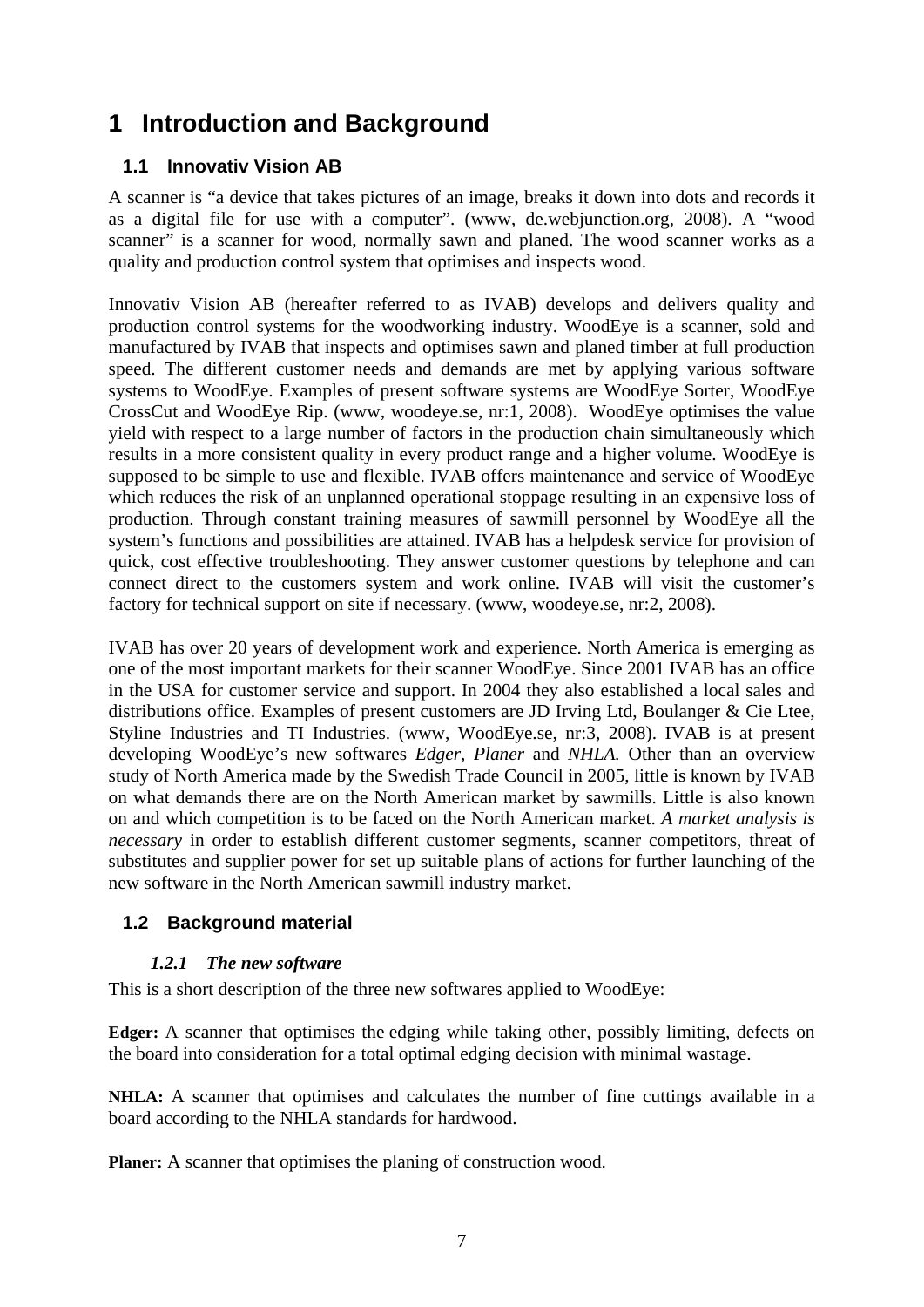#### <span id="page-10-0"></span>*1.2.2 Business Opportunity Project (BOP)*

In April 2005, the Swedish Trade Office (Canada) Inc carried out a project based on a survey within the Swedish Trade Council's Business Opportunity Project. The project was partly financed by the Swedish Trade Council. (Swedish trade office, 2005). The objective of the Business Opportunity Project (BOP) for IVAB/WoodEye was to conduct a brief market check regarding the North American sawmilling industry and to prepare and carry out a visiting program to various sawmills in 2006. The priority of the study was to get an overall picture rather than in-depth knowledge in a particular area. **"**The scope of the study will remain on the Canadian market with a focus on sawmills with annual output of 50,000 cubic meters." 50000 cubic meters is around 21 million board feet (www, translatorscafe.com, 2008). Figures 2 and 3 are examples of the results from the study, showing sawmill concentrations in USA and Canada.



*Figure 1. The picture from the BOP-study shows the concentration of sawmills and the number of employees.(Swedish Trade Office, 2005)* 



*Figure 2. The sawmill concentrations in Canada are mostly located to the coastal and forest regions. (Swedish Trade Office, 2005)*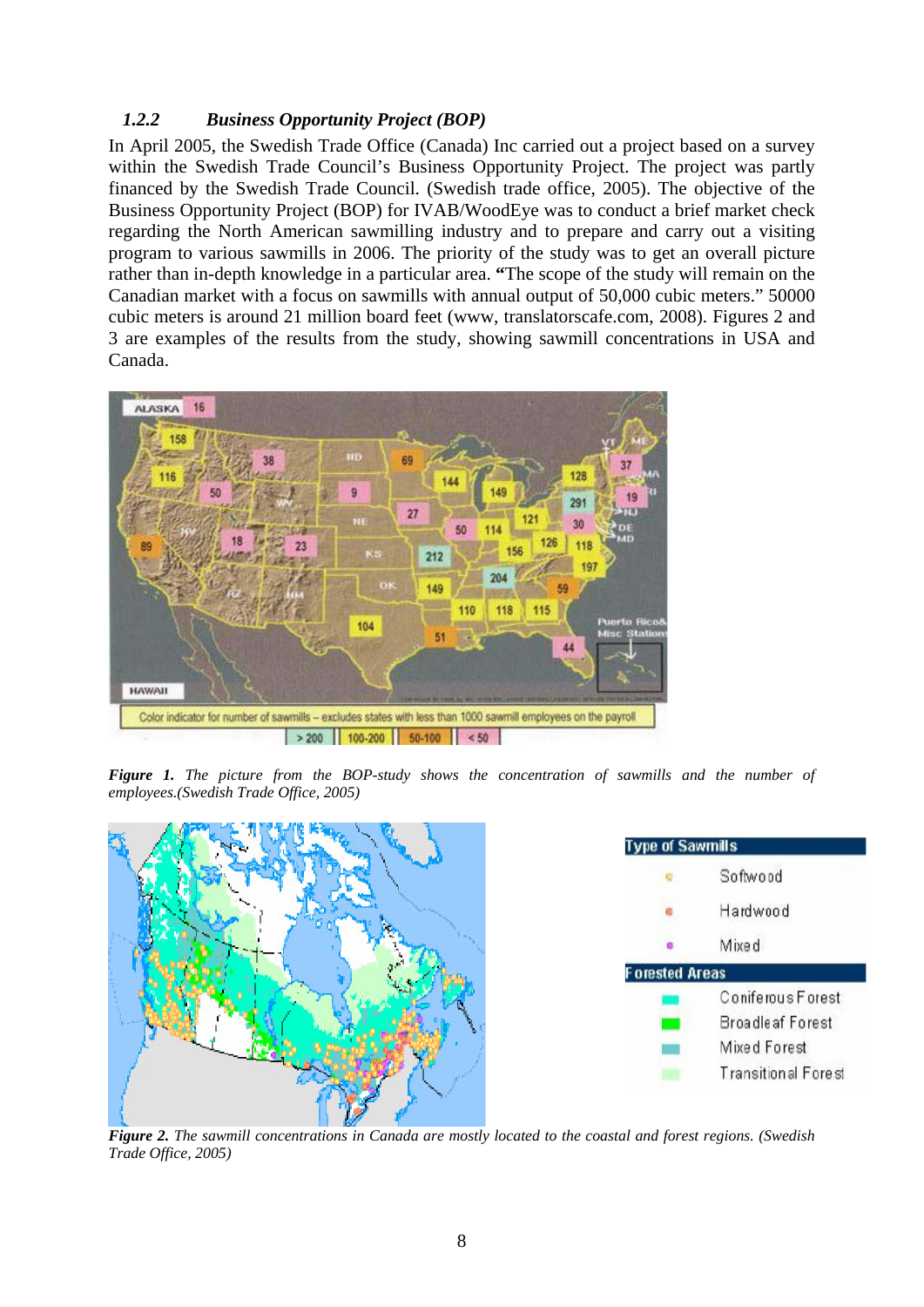<span id="page-11-0"></span>The project offers a good overview regarding key industry sectors, sawmill concentrations (also registering their production, number of employees and size), forest regions and timber harvest in North America. The illustrations below are examples from the BOP study that were helpful for evaluation of the most interesting and relevant areas in North America for this thesis.

### *1.2.3 Previous research on perceptions of wood scanners*

In 1999 a survey covering the whole of the United States was performed with the purpose of examining the three hardwoods sawmill technologies edger-optimizer systems, future edgeroptimizer systems and future automated grading systems. (Bowe et al, 2002). The survey had the purpose of "determining differences between user groups and to identify user groups for advanced scanning and optimizing technologies". Company size, sawmill technology and National Hardwood Lumber Association affiliation were the three comparison groupings that were used in the survey. A mail questionnaire was sent to over 2000 hardwood sawmills. In total 600 questionnaires were returned of which 424 were applicable, bringing the response rate to 23,5 percent.

The results from the hardwood lumber scanning and optimizing study from 1999, that are most interesting for comparison with my results, are "*Acceptable cost for future edgeroptimizers*"(appendix 1, table 4), "*Acceptable cost for automated hardwood grading systems*"(appendix 2, table 5) and "*Feature selection for future edger-optimizer systems*"(appendix 1, table 2). Although the study results are getting a few years to their name, there are several important results that one can assume have not changed considerably over the years. Another factor that needs to be taken into consideration is that the study participants were all from the hardwood sawmill industry. The results of the hardwood lumber scanning and optimizing study from 1999 offer a more objective view than my qualitative interviews and are therefore brought up in my discussion episode as a complement.

## **1.3 North America's sawmilling industry**

In economic aspects USA's situation at the present time can be regarded as out of the ordinary. Share prices are falling due to increasing unemployment, high credit losses, decreasing housing prices and low expectations for the future (www, Morningstar.se, 2008). The housing market is debilitating, with falling prices and decreasing new building, and is along with high energy prices and a federal budget deficit seen as the underlying reason behind many of the above mentioned factors (www, Morningstar.se, 2008). During a recession companies are more vulnerable due to increased competition and pushing of prices. Historically the forest industry in particular has periodically suffered from this increased competition. (www, Aktiespararna.se, 2008)

The factor having the most effect on the sawmill industry is the *decreased new building of houses in the USA* (www, hud user.org, 2008). From 2006 to 2007 there was a massive debilitation in the housing market in USA. The fourth quarter results of 2007 show a decrease in the number of building permits, starts, completions and existing sales by as much as 30 to 50 percent in comparison with indicators of 2005 (www, hud user.org, 2008). Figure 3 shows that the number of housing permits more than halved during the period of 2006 and 2008.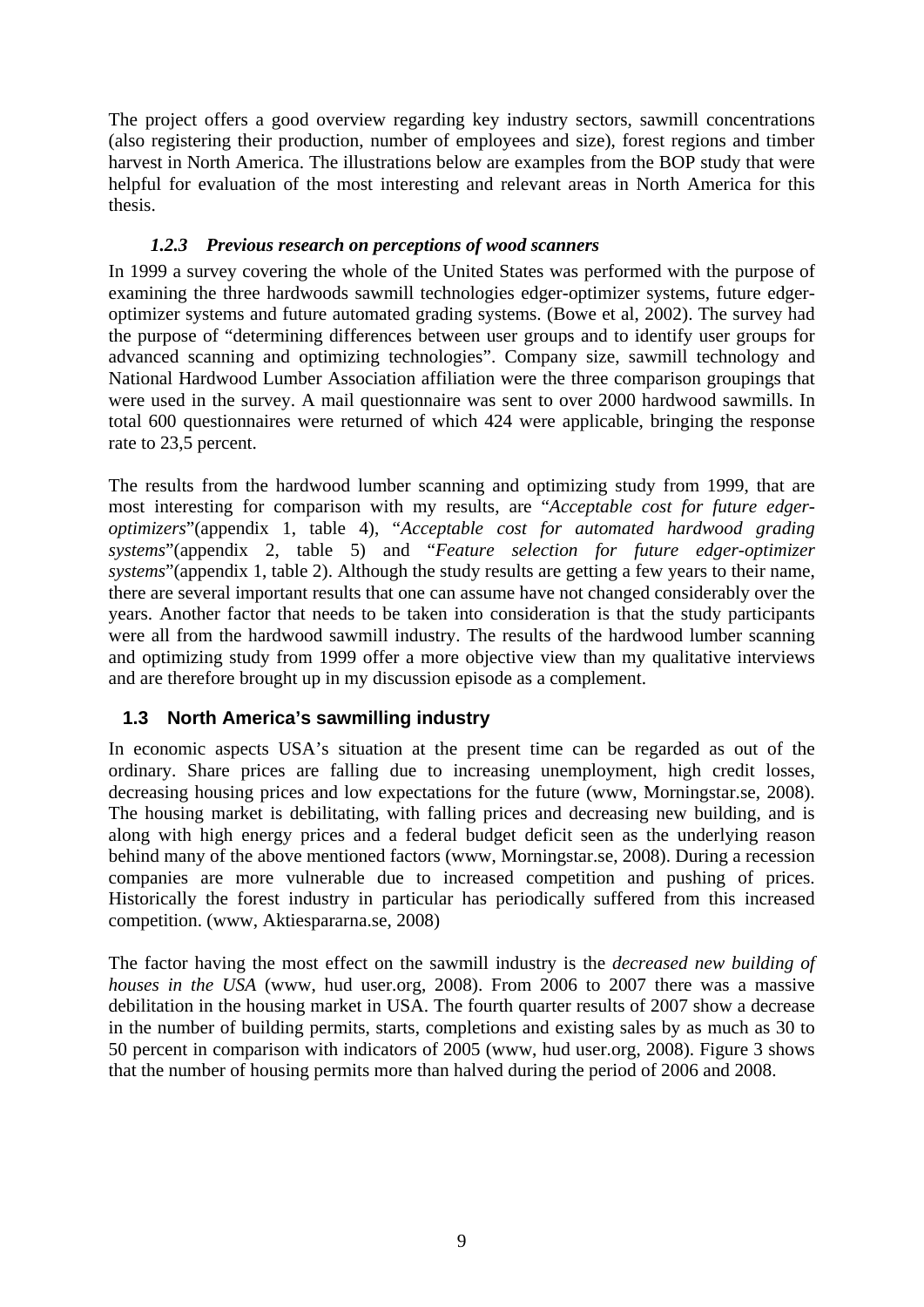

*Figure 3. The number of housing units produced in the US has declined rapidly since 2006. (www, skogsindustrierna.se, 2008)* 

The underlying reasons for the worsened housing market conditions are many. (www, Patrick.net, 2008). Yearly rents are less than three percent of purchase price while mortgage rates are 6.5 percent which means that in present it is cheaper to rent a house than to own a house. The inflation in food, energy and wealth care has been much grater than the rise in salaries which leaves less money for investments in houses. The interest rates have risen from five to seven percent in some cases, which means a 40 percent rise interest payments. The house prices would have to drop proportionately in order to compensate. In addition to this there is a shortage of first time buyers and a large amount of "baby boomers", born between 1946-1964. One-third of the baby boomers have zero retirement savings other than the ownership of their house, so they are much more likely to sell their house than to buy a new one. Not only is the housing market record low, but in addition the log market is becoming tougher and tighter. There are several underlying reasons for this. The slump in the U.S. housing market and the huge oversupply of logs because of this has *reduced prices* for lumber products to 15-year lows (www, Reuters.com, 2008). Figure 4 and 5 show just how much the production of sawn softwood has gone down since 2006. The resemblance of the trend in Figure 4 and 5 with Figure 3 is unmistakable, which clearly indicates the number of housing starts and the production of sawn softwood go hand in hand.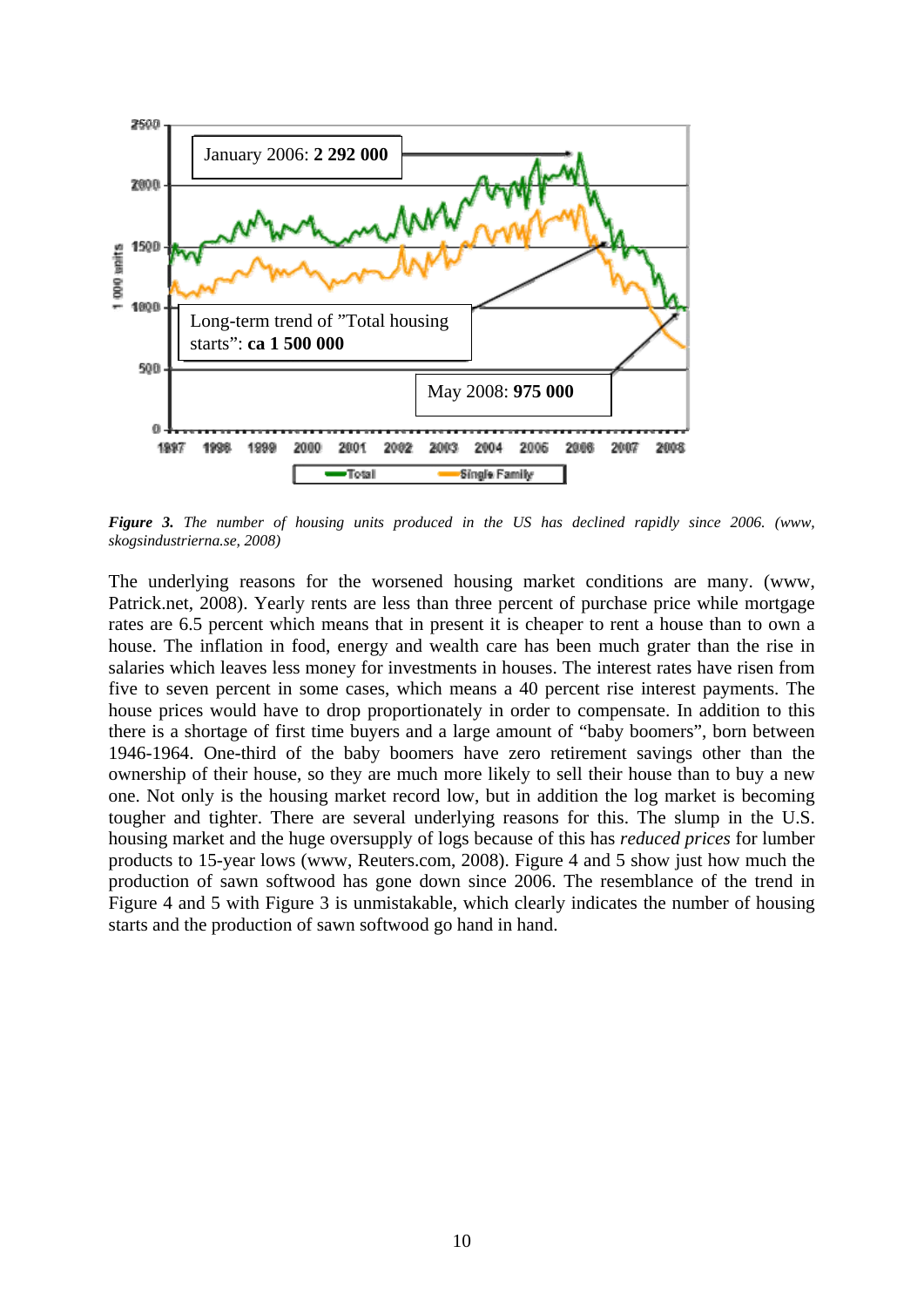

*Figure 4. The production of softwood in the US has nearly halved since 2006. This is mostly due to the decreased new building of houses in the US. (www, skogsindustrierna.se, 2008)* 

#### **CANADA**



*Figure 5. The production of softwood in Canada is reaching record low levels. (www, skogsindustrierna.se, 2008)* 

The province of British Colombia in Canada represents about 20 percent of North America's wood supply (www, canadianwoodproducts.ca, 2008). On a *short term* basis there will be a huge oversupply of wood in Canada when trying to recover as much as possible from trees affected by the *mountain pine beetle*, primarily in British Colombia. The mountain pine beetle are attracted to mature trees over 80 years old and emerge from an infested tree over the course of the summer into early fall and transmits a fungus that stains a tree's sapwood blue (www, for.gov.bc.ca, 2008). However, because of the mountain pine beetle the region's wood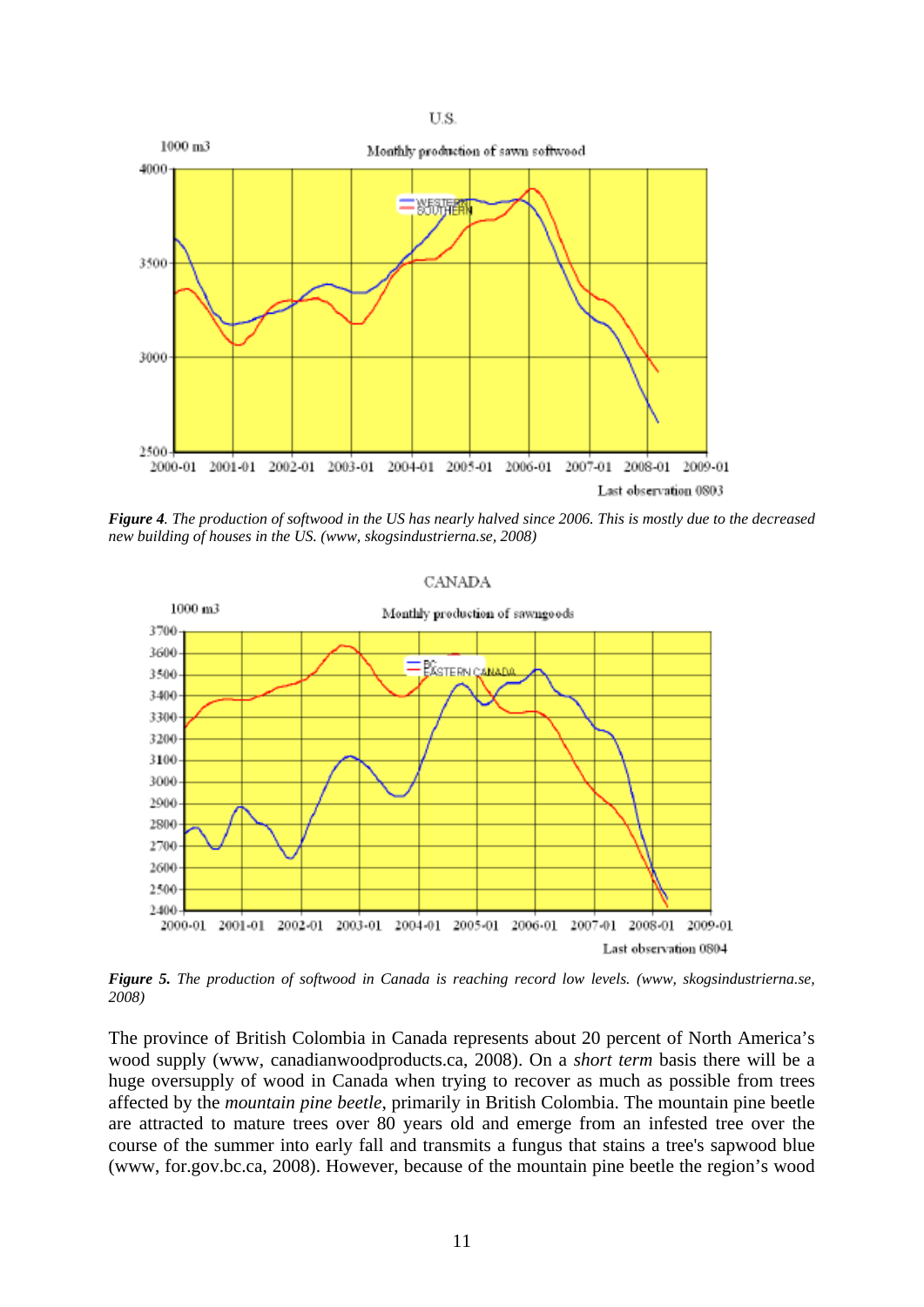supply is dropping at a very high rate and on a *long term* basis there is risk of a shortage of softwood supply which is expected to last for decades. (www, canadianwoodproducts.ca, 2008). The shortage is expected to be worsened in combination with the housing market bouncing back. According to the Wood Products Group in Fredericton, Canada, the companies that survive from this will be those able to compete in global markets for highvalue finished and semi-finished products.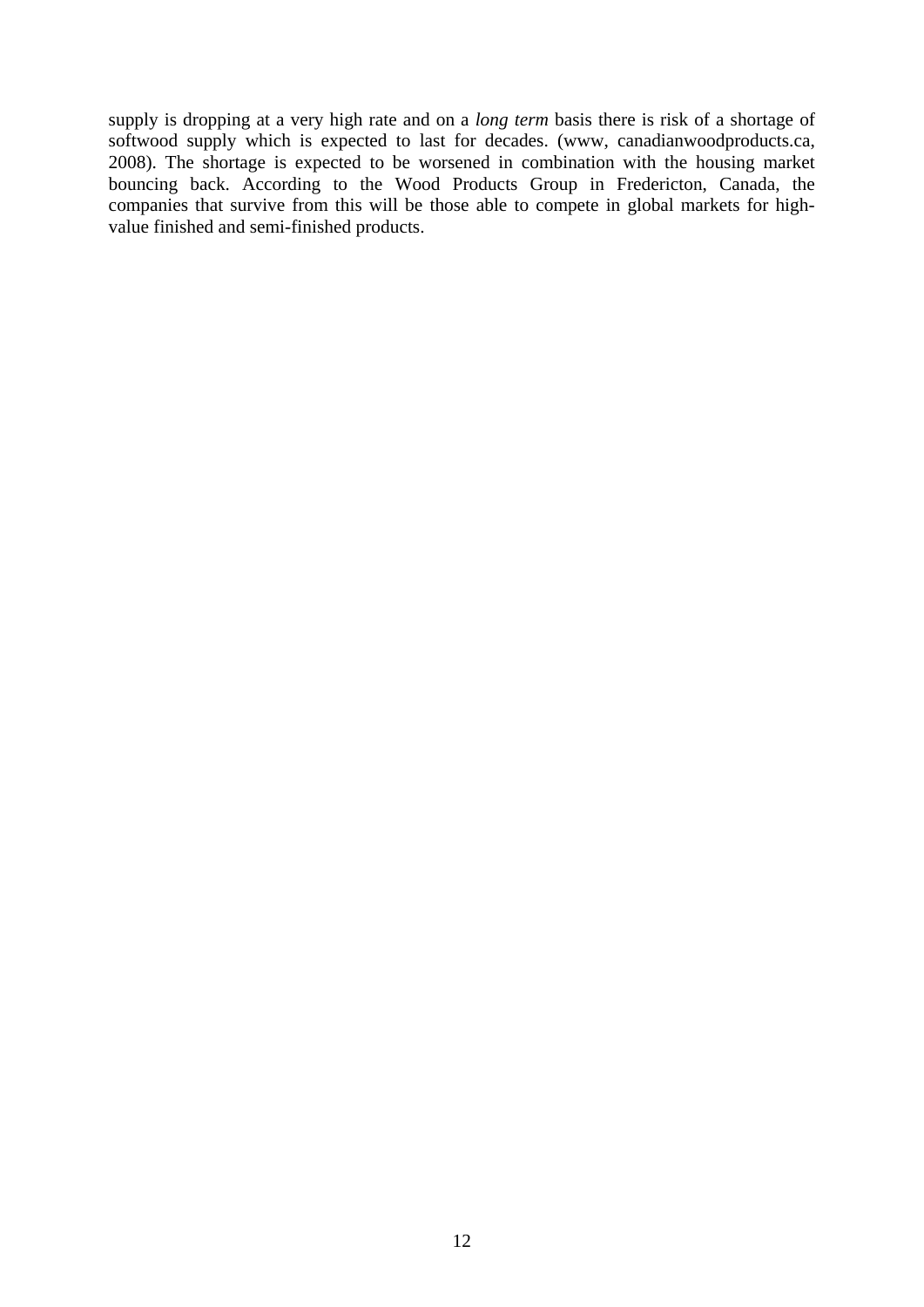# <span id="page-15-0"></span>**2 Objectives**

By achieving the *objectives mentioned below* a more thorough and in depth knowledge of the North American scanner market will be accomplished. Since sawmills are the customers of scanners, the aim is also to gain knowledge on the sawmill market. The BOP study described earlier offers an overview of the North American sawmill market.

**1**. W*hich segment areas are potential markets for IVAB*? In order for this objective to have a satisfying result, the following questions must also to be answered;

- *Is there any demand for Edger, Planer and NHLA by sawmills in North America?*
- *What are the main competitive forces in the North American scanner market*?
- *Are there any possible distributors for IVAB in North America?*

These results will later be used as a foundation for further introduction (marketing and sales) of the new software in North America.

#### **2**. *How do different factors in the offering affect buyer-supplier trust?*

Research which aspects of what is being offered to the customer, from scanner optimizing manufacturers, are most valued by the customers and how these aspects affect the feeling of trust and commitment towards the manufacturer. Aspects to be discussed in what is being offered are: product, service, logistics, advice and adaptation.

These results will help launch new strategies on how to manage relationship marketing between IVAB and their customers.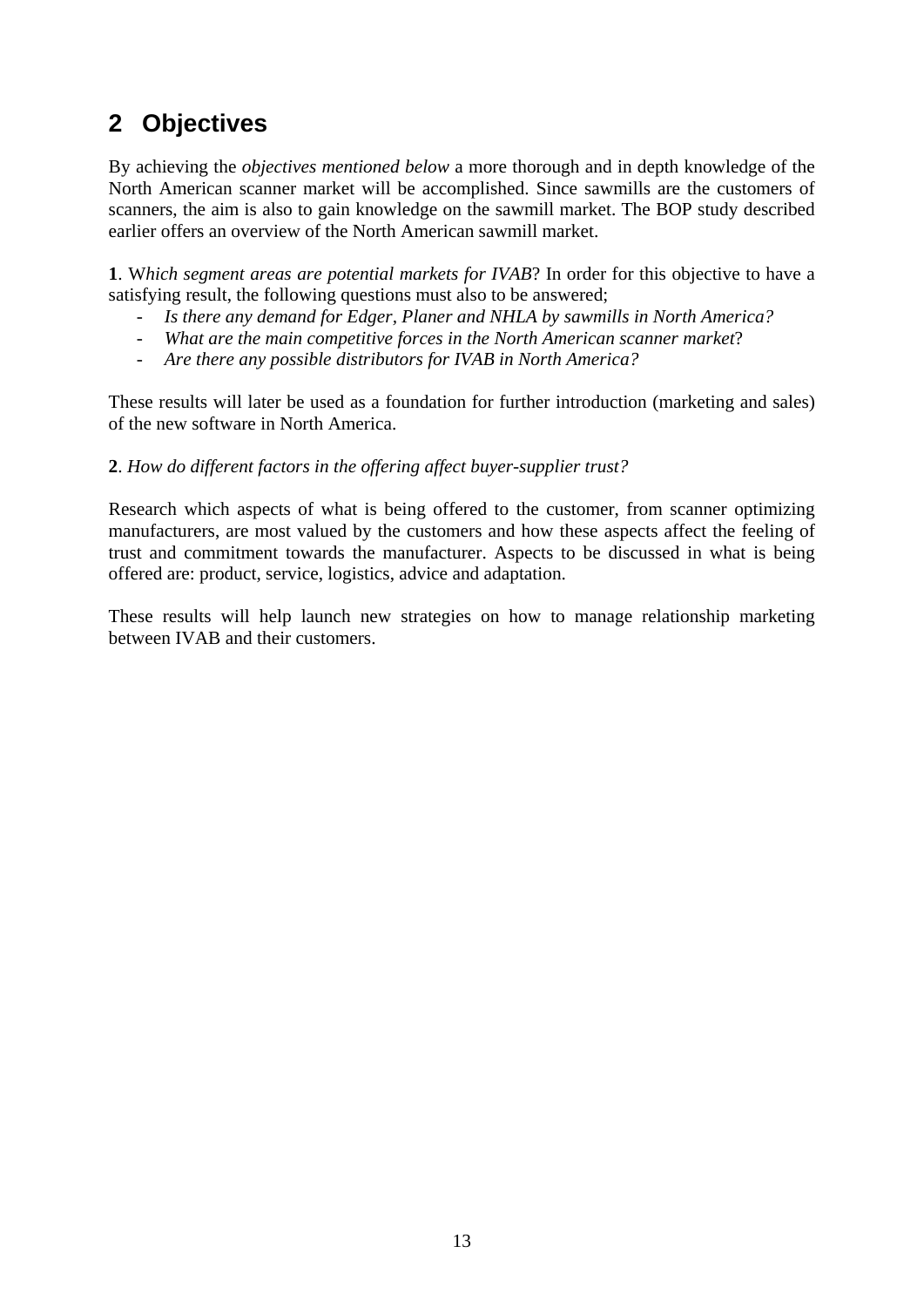# <span id="page-16-0"></span>**3 Theory**

The objective of establishing the main competitive forces are on the North American scanner market can best be accomplished through the use of "*Porters five forces of competition*". By evaluating the forces of buyer power, threat of entry, threat of substitutes, supplier power and industry rivalry, one can get a picture of which forces are most important to consider when expanding on the North American scanner market. David Ford's "T*he Marketing Course*" (Ford. D, 2002), is a suitable theory for establishing which aspects are most valued by the customers of that which is being offered to the customer by scanner optimizing manufacturers. The theory brings up factors other than the actual product, such as service, adaptation, logistics and advice. All of these factors, according to Ford, determine the customer satisfaction. In order to determine which aspects affect the feeling of trust and commitment between the manufacturer and their customers, "*The Commitment-Trust Theory of Relationship Marketing*" (Morgan and Hunt, 1994) is applicable. The theory links factors that affect both relationship commitment and relationship trust.

### **3.1 Analysing industry attractiveness - Porter's five forces of competition**

The Porter's five forces of competition framework is a suitable model for determining an industry's profitability and competition. (Porter, 1980). As the model shows there are three horizontal forces (threat of entry, industry rivalry and threat of substitutes) and two vertical forces (supplier power and buyer power). This model was chosen since it brings up all the factors and forces involved in a market analysis and it will be used in order to determine which of the forces are strongest when it comes to the scanner industry in North America.



*Figure 6. Illustration of Porter's five forces of competition. The profitability of an industry is determined by the above mentioned five forces of competitive pressure. The strength of each competitive force is determined by various key factors. (Grant., R, 2008).*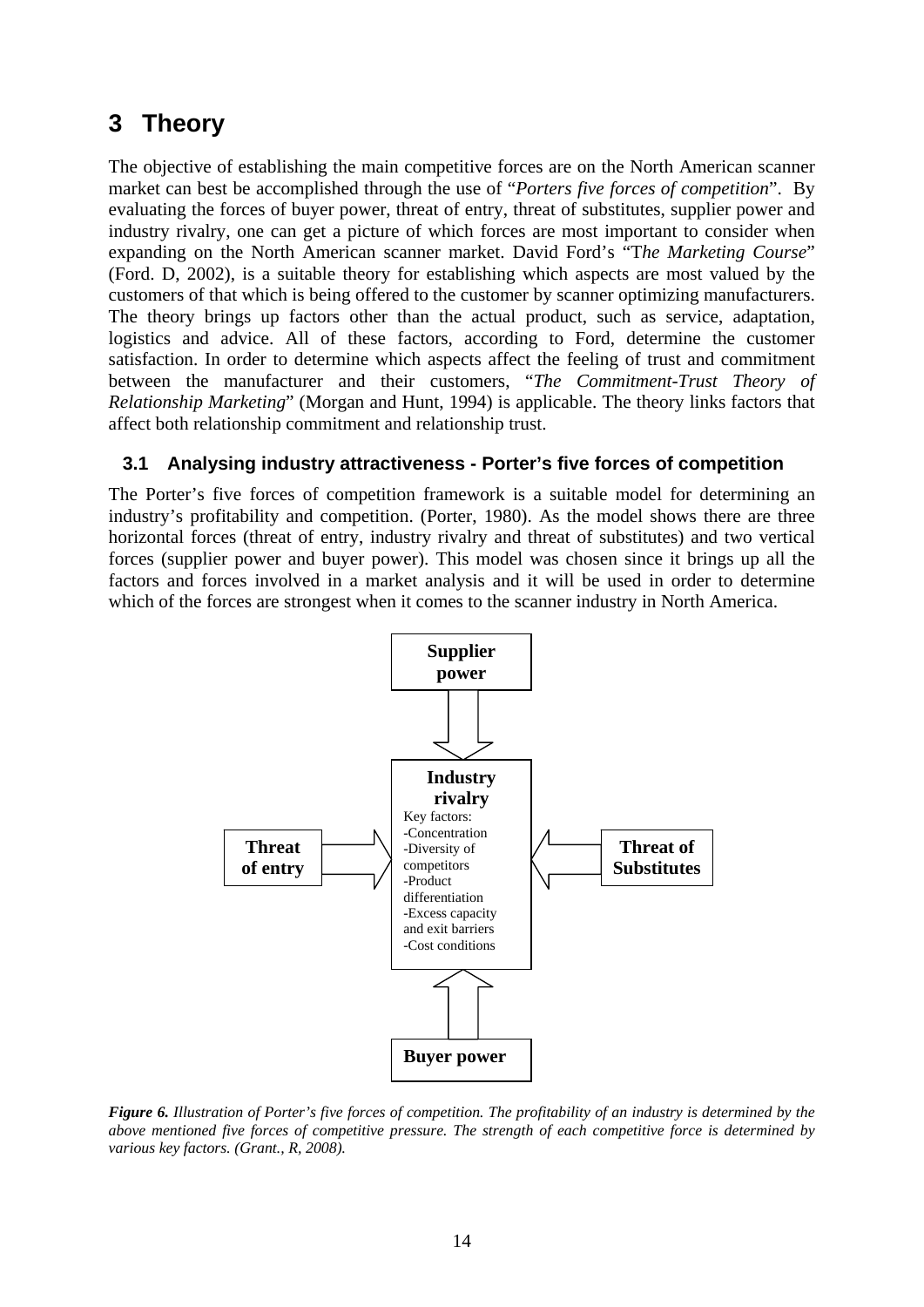#### <span id="page-17-0"></span>*3.1.1 Supplier Power*

Suppliers are the suppliers of inputs to the producer. (Grant. R, 2008). Suppliers are usually small companies relative to the producers and therefore this force is normally not very strong. The key determinants for the strength are how difficult it is for the producer to switch supplier. Hence, the suppliers gain strength if they are dominated by a few firms and are more concentrated than the purchasing industry. This way, if the suppliers engage in cartelization they will gain greater bargaining power. The more important the suppliers product is for the producers business, the larger their power. Also, the suppliers of complex, technically sophisticated components are more likely to obtain strong bargaining power. This is especially relevant in the case of suppliers of scanner equipment as cameras and lasers are involved. Labour unions are also an important source for supplier power. The key in the analysis will be to determine if a scanner manufacturer can choose from several suppliers. As we will see, this partly depends on how easy it is to transport the supplied material.

### *3.1.2 Threat of entry*

An industry will attract firms outside the industry if it earns a return on capital in excess of its own cost of capital. (Grant. R, 2008). If it is relatively easy to access an industry it will result in the entry of new firms making the profit fall to its competitive level. If there do not exist any barriers to entry or exit an industry it is contestable and profits and prices tend to fall towards the competitive level. This is to say that all barriers of entry are to the advantage of firms already established in the industry.

Examples of factors that increase the barriers of entry are propriety knowledge and patents, the extent to which the firms production equipment can be used for to produce other products if the investment fails, the amount of market share necessary for minimum efficient scale, capital requirements and regulations from governments (www, quickmba.com, 2008). Since IVAB themselves are a relatively new entry on the North American market the threat of entry may not be one of the greatest forces for them to consider.

#### *3.1.3 Industry rivalry*

In many markets the rivalry between established competitors plays a determining role on the profitability and competition of the industry. (Grant. R, 2008). The competition can take the form of price pushing, advertisement, innovation, quality, and etcetera. If a firm wants to gain advantage over its competitors it can change its prices, improve its product differentiation, exploit relationships with suppliers by putting high pressure on them, or they can find new ways for distribution. (www, quickmba.com, 2008). Examples of factors that increase the industry rivalry are slow market growth, high fixed costs, large number of firms, high exit barriers and low possibilities for differentiation.

#### *3.1.4 Threat of substitutes*

The price sensitivity of buyers is partly dependent on the availability of substitutes on the market. (Grant. R, 2008). The threat of substitutes comes from products outside of the industry that perform the same function as the product of the industry. If there are substitutes to a product, customers are likely to switch in cases of price increase or in cases where the other product works better through for example improved technology. Hence, if the price for scanner optimizers increases, the customers would look for substitutes and perhaps go back to manual grading. This way, substitute products create a ceiling within the industry for how much they can charge their customers.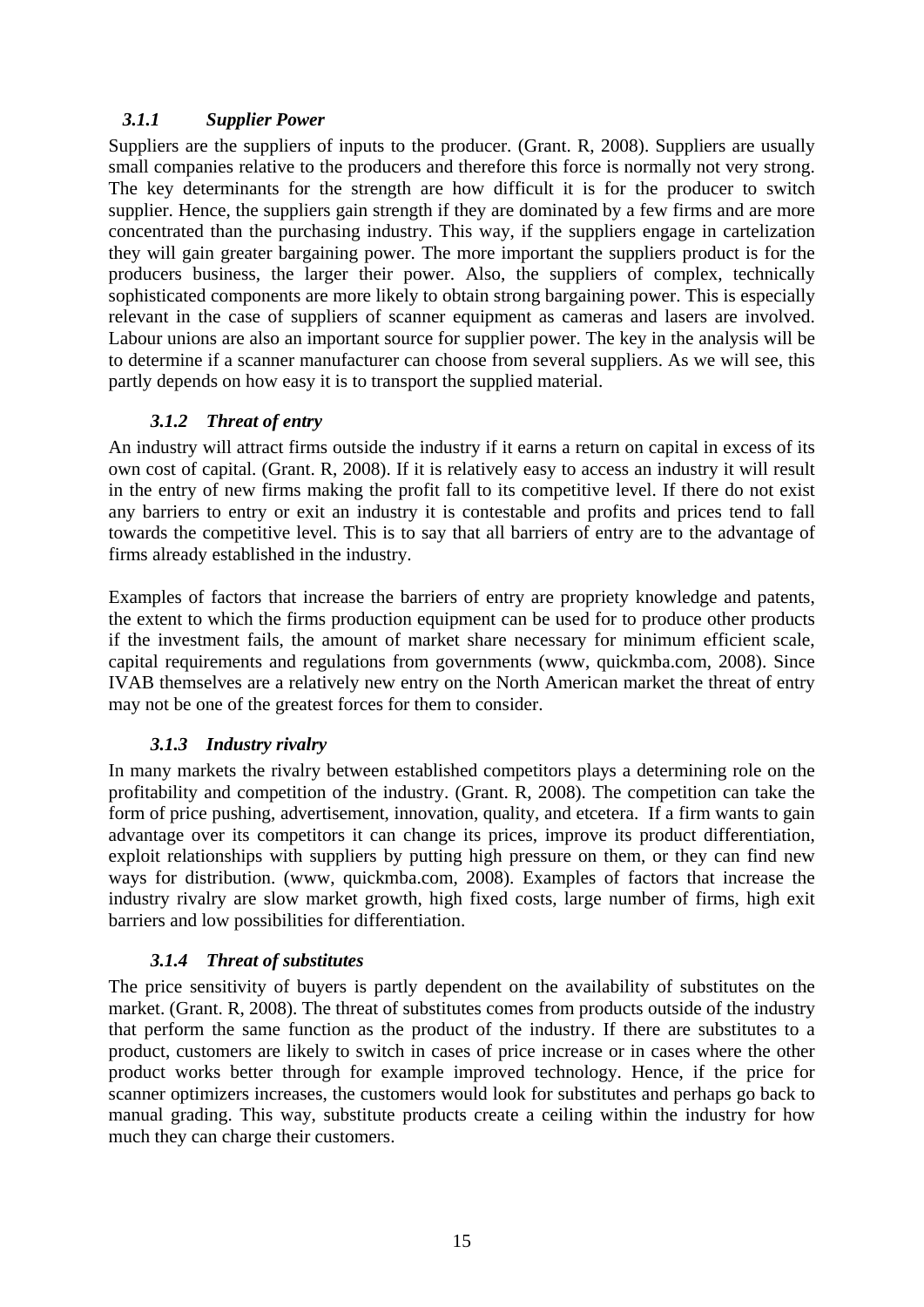#### <span id="page-18-0"></span>*3.1.5 Buyer Power*

The transaction that occurs when a firm sells their goods or services to customers creates value for both buyers and sellers. (Grant. R, 2008). The two factors that affect the customer's buying power are price sensitivity and bargaining power.

The customers' price sensitivity is determined by four factors:

- Buyers will be less sensitive to prices if the seller's product is of high importance for the buyers' product or service quality.
- The customers' price sensitivity will rise for undifferentiated products with many potential suppliers.
- The higher proportion of total cost that an item represents, the higher price sensitivity the customer will have.
- High competition among buyers also leads to high demand for price reduction among sellers.

How the power is divided between buyer and seller is decided by the credibility and effectiveness of how each party makes the threat of refusing to deal with the other party and the relative cost that each party sustains from the transaction not taking place.

## *3.1.6 Criticism of Porter's model*

Porter's five force model has received some criticism since it was developed in the early eighties. (www, themanager.org, 2008) The criticism has partly been based on the fact that the model is getting old and that times have changed since it was first developed. Some of the other most important criticism points have been;

- The model assumes a classic perfect market which means that it is not that usable if the market is regulated.
- The model assumes that the market structures remain static which is not the case in many of today's markets. For example, entry barriers and relationships may change.
- The model does not take strategies like strategic alliances, virtual enterprises etcetera into consideration, but is rather based on the assumption of competition among the different actors on the market.
- In cases of complicated market structures, such as industries with multiple correlations and by-products, the model is not especially applicable.

These points are worth taking into consideration when applying the model to the scanner market.

# **3.2 Ford's Marketing Course**

David Fords theory, "The Marketing Course" examines the course of the offering, from seller to buyer. The problems that a customer is faced with are very rarely solved by purchasing a physical product alone. While traditional marketing focuses on products and commodities, relationship marketing views the product as only one part of a firm's offering, as shown in the figure below. (Ford. D, 2002)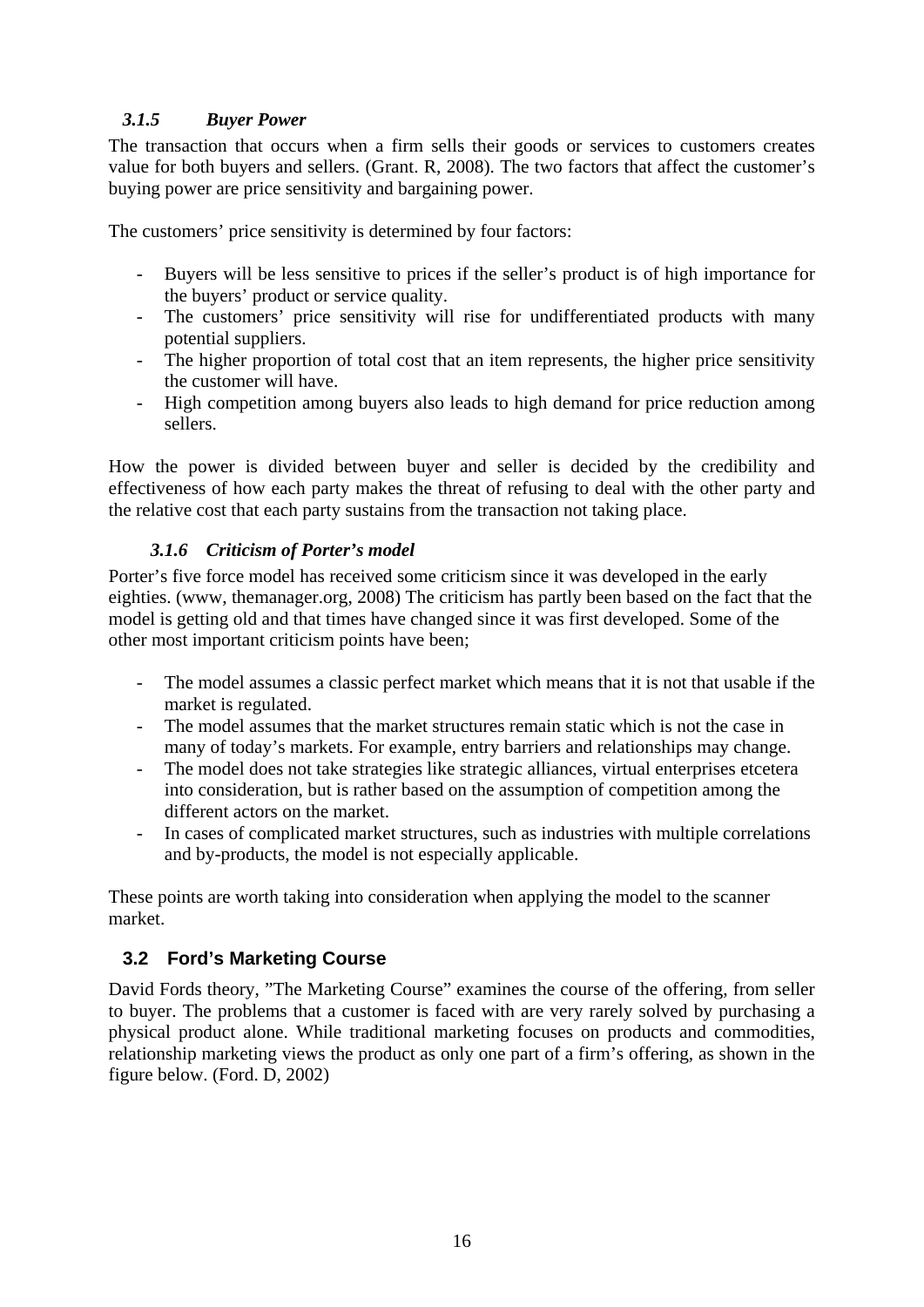

*Figure 7. The model lists the various aspects included in a sellers offer to the customer. (Ford. D, 2002)* 

- Services: Services can function as a major part of the offering. They can also strengthen the perceived value of the product if they are closely associated with it. However, these days many buyers view the product as a form of service and thereby in general buy services rather than products. (Ford. D, 2002)
- *Products:* The product fulfils the actual physical experience in the offering. The customer can see and touch the product, and in many cases the offering would not be much use without the product. (Ford. D, 2002)
- Logistics: In cases where it is difficult for competitors to differentiate their products the logistics can be the most important part of an offering. Good logistics can result in a more cost and time effective supply chain, and thereby be a competitive advantage. (Ford. D, 2002)
- *Advice:* Advice and counselling have the purposes of increasing the customers understanding of the product and service so that they can use the full capacity of the offering and experience it as the seller has intended. (Ford. D, 2002)
- Adaptation: This aspect occurs when the seller makes an adjustment in the offering so that it better fits the needs of the customer. This is a very important aspect for building long term relationships with a customer. (Ford. D, 2002)

In his article Ford also addresses how to define the *quality* of the offering. The quality can be measured by the extent to which it solves the customers problem. Hopefully the offering will fully solve the customers problem (offering=problem) but there are occasions when only part of the problem is solved (offering  $\epsilon$  problem) or when the offering exceeds customer expectations and results in added value (offering>problem). (Ford. D, 2002)

An offering is a supplier's commitment to solving a customer's problem. (Ford. D, 2002). In order for the supplier to design and evolve an offering to solve the customer's problem the supplier needs access to *resources* (physical, financial and technological) and access to an established *network* with other companies in order to gain access to their resources for example. A *good relationship* with the customer is also crucial in the quest of establishing a perfect offering, otherwise lack of or bad communications will result in important information being missed. The actual drive in developing an offering is of course the customer *demand*, which means a demand is critical for development of an offering.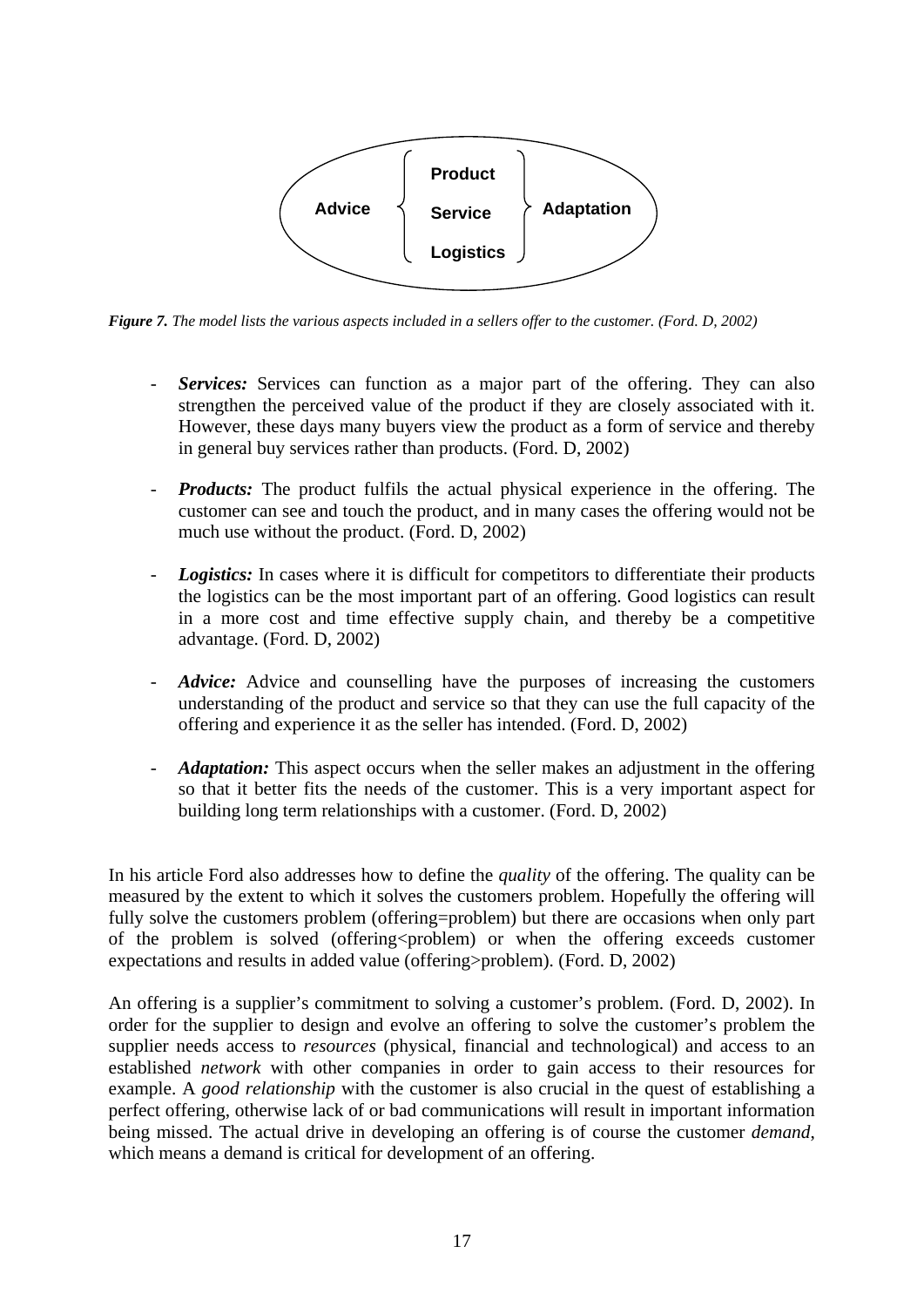#### <span id="page-20-0"></span>**3.3 The Commitment-Trust Theory of Relationship Marketing**

During the past decades the term "Relationship Marketing" has become a common phrase which has received increased attention. (Morgan and Hunt, 1994). Relationship marketing can be explained as "establishing, developing, and maintaining successful relational exchanges". In order to understand relationship marketing one must first understand the difference between a discrete transaction and a relational exchange. A discrete transaction has a distinct beginning, short duration and sharp ending, whereas a relational exchange is "longer in duration and reflecting an ongoing process". A relational exchange is most important in markets where each purchase is very important for the buyer, for example the automobile market or in this case the *scanner market*. In these cases the product costs a relatively high amount of money and the purchase is not made often. In commodity markets such as for potatoes or paper the individual buyer is not as affected or dependent on each individual purchase, and therefore trust and commitment are not as important. There are several different forms of relationship marketing divided in to lateral and internal partnerships as well as partnerships with suppliers and buyers. Internal partnerships include exchanges with functional departments, employees and business units. Lateral partnerships include exchanges with competitors, non profit organisations and governments. Buyer partnerships include exchanges with intermediate customers and ultimate customers. Supplier partnerships include exchanges with goods suppliers and service suppliers. Trust and commitment are two factors that are critical for a relational exchange. Figure 8 shows an illustration is shown of factors affecting commitment and trust in a relationship, as well as the outcomes of commitment and trust.



*Figure 8. A high level of trust will increase the commitment of keeping the relationship alive. To the left the influences of trust and commitment are shown, and to the left the right the outcomes are shown. (Morgan and Hunt, 1994).* 

Commitment and trust will create effectiveness, productivity and efficiency, if they are both present. (Morgan and Hunt, 1994). According to Robert M. Morgan and Shelby D. Hunt "*commitment and trust are key* because they encourage marketers to work at preserving relationship investments by cooperation with exchange partners, resist attractive short term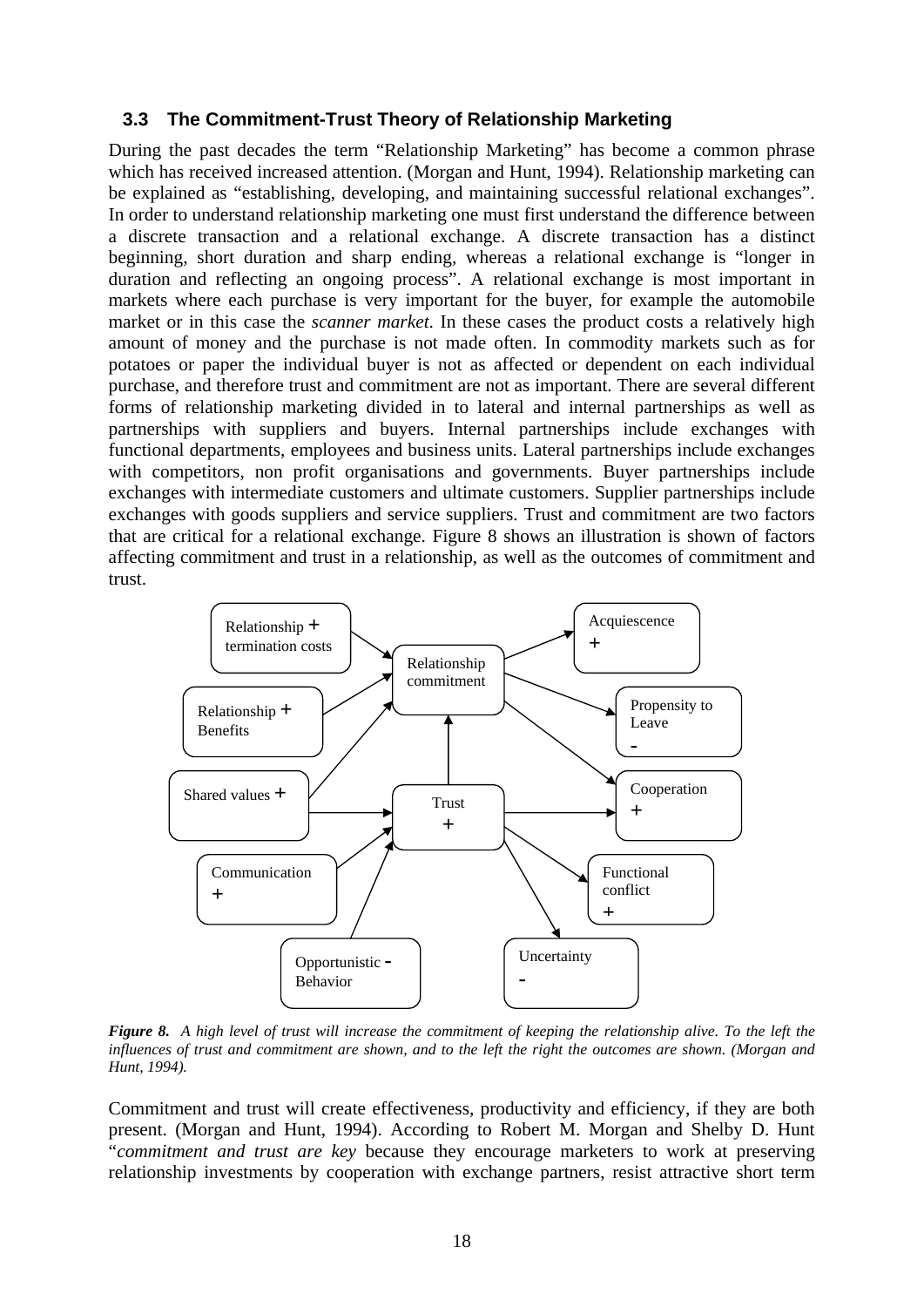<span id="page-21-0"></span>alternatives in favour of the expected long term benefits of staying with existing partners and view potentially high risk actions as being prudent because of their belief that partners will not act opportunistically." This means that when both trust and commitment are present they promote efficiency, productivity and effectiveness through a higher level of cooperation. The key mediating variable model of relationship marketing shows inputs to relationship commitment and trust which in turn result in positive outcomes. (Morgan and Hunt, 1994). The only negative inputs in the figure are opportunistic behaviour and the only negative outcomes are propensity to leave and uncertainty. Morgan and Shelby define *commitment* as an exchange partner believing a relationship is so valuable it is worth putting maximum effort to endure it, and having the purpose of maintaining it indefinitely. They define trust as "one party has confidence in an exchange partners reliability and integrity". With a high level of trust, the commitment will automatically increase. Identifying commitment and trust as key variables is a prerequisite for successful relationship marketing.

### **3.4 Method of approach**

Porters model on the five competitive forces will be used in order to determine what the main forces in the North American scanner market are. Hence the model will only be used in connection with *objective one*.

The relationship marketing model and the commitment trust theory will be applied to *objective two*. The relationship marketing model is a good tool for determining which factors should be included in a scanner offering in order to get a long-lasting relationship with sawmills. The commitment trust theory will inform on the advantages of having trust and commitment in a relationship with sawmill customers and the circumstances that lead to trust and commitment.

The questions of whether there is any demand for Edger, Planer and NHLA by sawmills in North America and whether there are any possible distributors for IVAB in North America can only be solved through straightforward questions in the questionnaire.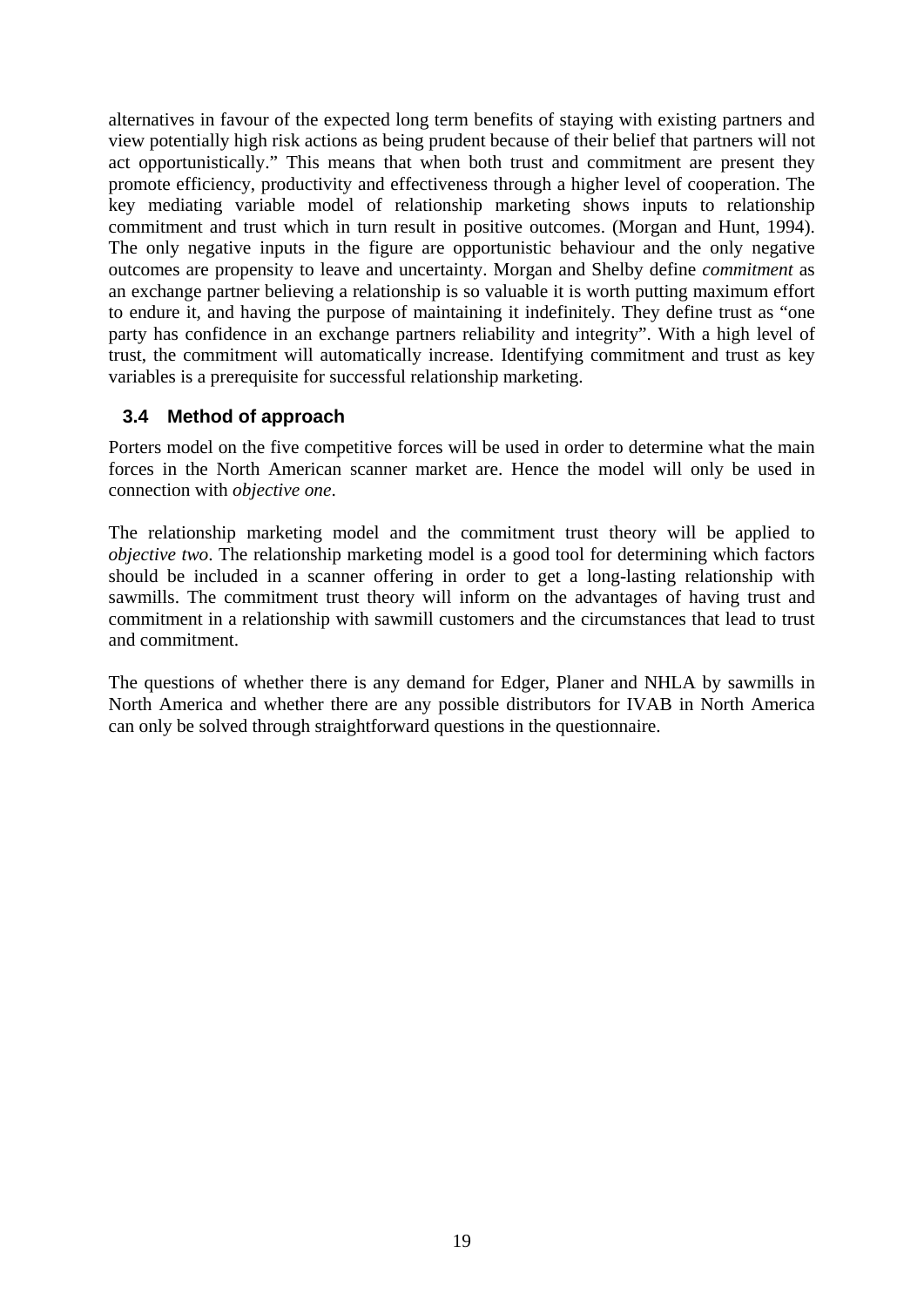# <span id="page-22-0"></span>**4 Method**

### **4.1 Selection procedure**

One method of performing this market analysis was interviewing the present and potential customers of the scanning equipment; the sawmills. The problem with this method is that there are thousands of sawmills in North America, each one unique, and it would take a great number of interviews with each segment of sawmills, in order to generalise the results over the rest of North America. When performing segmentation of sawmills one would have to consider not only, the size and tree species of each sawmill, but also their current possession of equipment and end product etcetera. Considering the time and resource limit of this study, it was decided through discussion with IVAB that the most effective way to go about the market analysis would be to interview the major wood grading associations in different regions of North America.

The original idea was that the selection of interesting associations should be made based on three factors; their number of sawmill members, the sawmill members area of refining (softwood, hardwood, construction or furniture) and their knowledge of scanners. These three factors would result in a good overview of sawmill groups and knowledge of different kinds of sawmill scanner customers. During the preparation process it became clear that the factor of associations' knowledge of scanners would be the determining one for which associations to interview since the knowledge of associations in many cases turned out to be very limited. The associations' knowledge of scanners was established through phone calls made to the various associations prior to the trip. If an association claimed to have a very restricted knowledge on the scanner market, the association would sometimes refer to another association with broader knowledge. The associations chosen and arranged for interview are shown in Table 1. Further description of the associations can be found in Appendix 2.

*Table 1. The table shows the associations with which interviews were arranged. The associations were chosen for interview on the basis of their knowledge, availability for a visit and how interesting their covered member area was considered to be* 

| <b>Association</b>                       | Location |  |
|------------------------------------------|----------|--|
| TPinspection                             | Georgia  |  |
| Southern Pine Inspections Bureau (SPIB)  | Florida  |  |
| Quebec Forest Industry Council (QFIC)    | Quebec   |  |
| Ontario Lumber Manufacturers Association | Ontario  |  |
| (OLMA)                                   |          |  |
| Forintek                                 | Quebec   |  |

In order to keep the costs on an appropriate level, the chosen associations for visit were solely on the east coast. The aim was to reach and get the opinions of other associations in parts of North America by telephone and mail. Because of the low number of associations with knowledge on scanners it was also arranged to visit four sawmills of various sizes and specialities. These are shown in Table 2.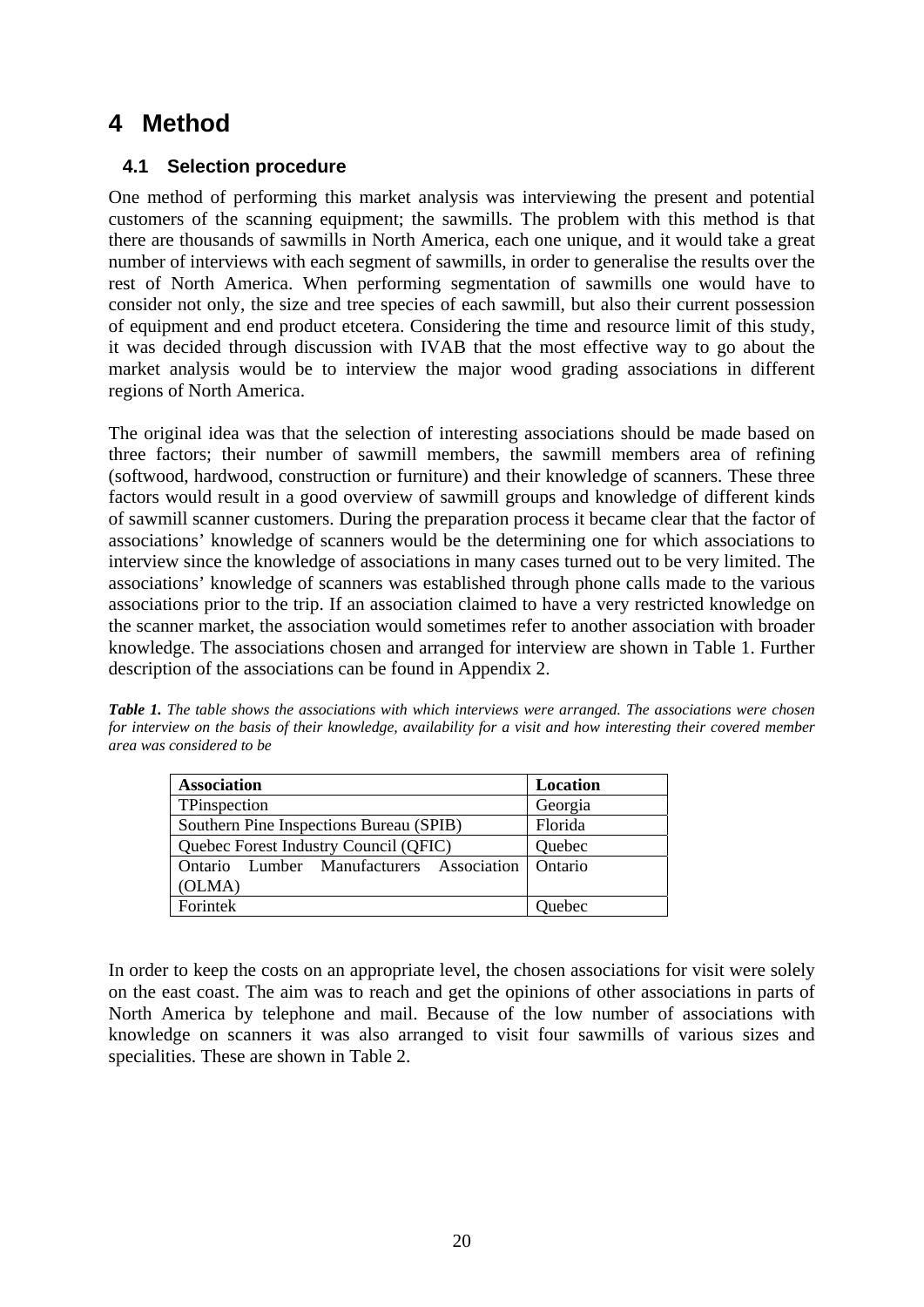<span id="page-23-0"></span>*Table 2. Selected sawmills for interview* 

| <b>Sawmill</b>                          | Location |
|-----------------------------------------|----------|
| Robbins Lumber                          | Maine    |
| <b>Cumberland Ridge Forest Products</b> | Maine    |
| Maschino and Son Lumber                 | Maine    |
| Portbec company (Forest Products LTD)   | Quebec   |

The selected sawmills were intended to be of different sizes and production procedures. The selection of sawmills was also based on how close they were to associations arranged for interview. Since none of these sawmill companies had WoodEye equipment an interview was conducted in Sweden, prior to the America trip, with Karl Hedin AB in Krylbo. The Karl Hedin sawmill in Krylbo has been in possession of a WoodEye scanner since four years back, and this interview was intended as a evaluation of the questionnaire and as a comparison interview with interviews performed in North America.

### **4.2 Questionnaires**

Questionnaires were sent out via e-mail to a dozen wood grading associations across North America. When there was no response the questions were modified and sent out again. Only three questionnaires were returned, although they were returned incomplete. Two of them had answers regarding the activities of the associations and one gave names of possible competitors to IVAB in North America. These answers are presented in the Results section and in Appendix 6. After the third time without almost any response some of the associations were contacted by telephone.

The final version of the questionnaires sent out to sawmills and associations can be seen in Appendix 7 and 8. In the first version sent out the questions were quite detailed and linked to IVAB's new software. In order to adapt to the associations level of knowledge the questions were made broader and more general in the final version. The reasons behind the scarcity of returned questionnaires can be divided into three categories; 1. Associations' lack of knowledge on the topic, 2. Associations' policy of not giving information for the gain of an individual company and 3. lack of time. The associations' lack of knowledge on the topic of scanners was probably the main cause of drop outs and this was confirmed by several associations. One association responded that they had gotten suspicious that it was an individual scanner manufacturer that was behind the questionnaire and therefore could not answer because of the policy of not giving information for gain of an individual company. Most neutral associations have this policy, however it is not considered the major factor behind the fall out since IVAB never was mentioned in the questionnaire. The third factor, lack of time, is probably contributing to the fall out. The respondents are busy at work and there is also a chance that the questionnaire repeatedly was sorted to the respondents spam folder.

The lack of returned questionnaires means that the reliability of the results of this study is limited to the interviews and secondary information. Most of the secondary information was gathered prior to the trip.

## **4.3 Gathering of Data**

The secondary data already exists at the time of the analysis, it has been gathered and put together in a previous context. The main gains from the use of secondary data are the low costs and time required when gathering, which results in more time to evaluate and verify the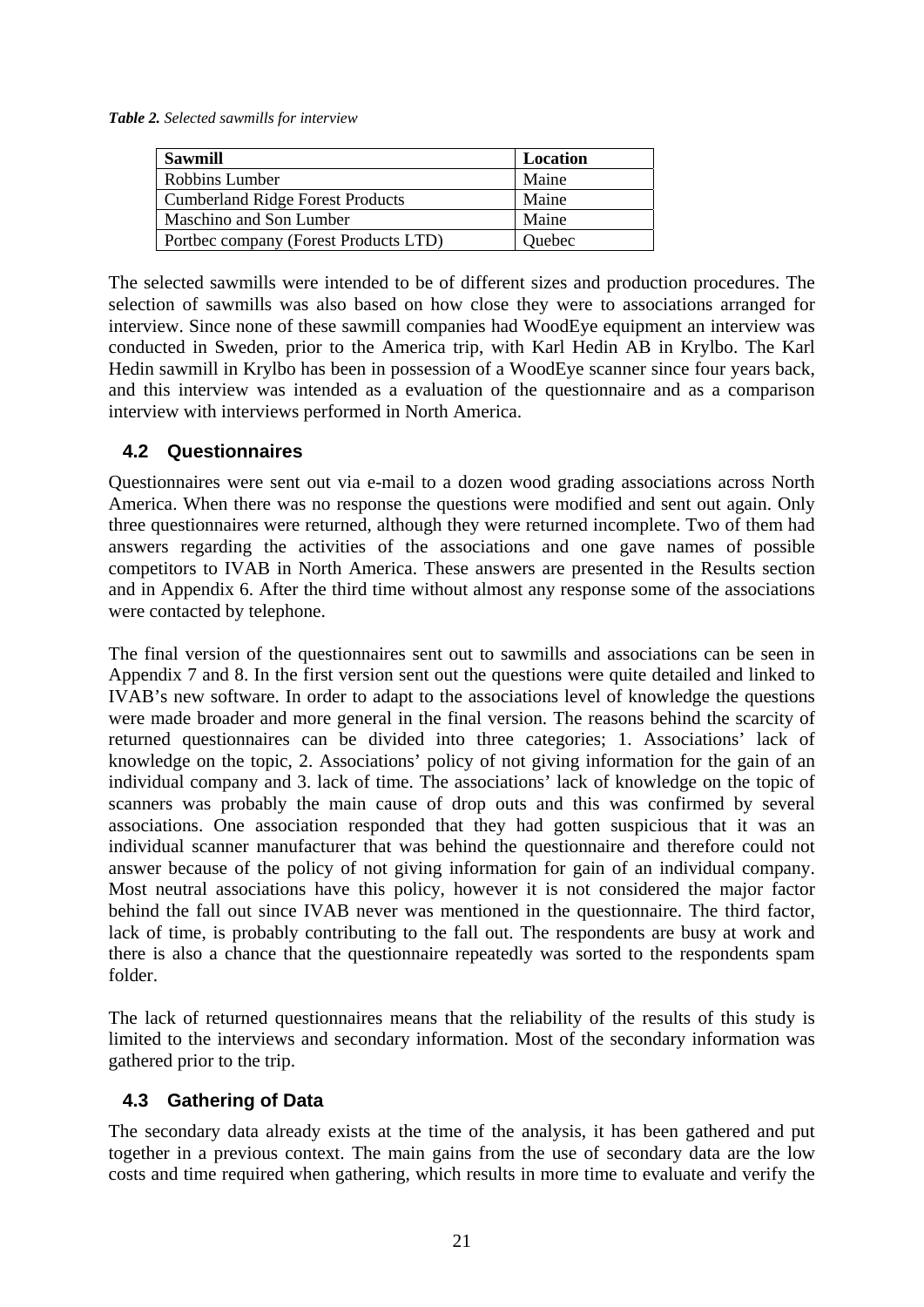data. Secondary data was collected through sources on the internet, books and lectures. (Christensen et al, 2001)

Visits and interviews with the five associations on the east side of North America shown in Table 1 were successfully arranged. Evaluating which geographic areas in North America were most interesting was done through study of the Business Opportunity Project (BOP), made in 2005 by the Swedish Trade Office. The visit to North America lasted for one and a half week. The interviews with the associations and sawmills shown in Table 1 and 2 were conducted in a semi structured qualitative manner. A semi structured interview is when the interviewer has got an interview guide, a list of themes to be touched during the interviews progress. The questions asked during a semi structured interview are open questions where the respondent can answer freely. These open questions can be followed by follow up questions. Some more detailed questions were asked concerning the technical aspects of IVAB's new software. Each interview took around one hour. The questions asked were assessed through discussions with IVAB and my supervisor and can be found in Appendix 7 and 8. The intent was to ask clear and well formulated questions so that the respondent could answer clearly and intelligibly. When successful, qualitative interviews are probably the best way to generate valuable data. The process is relatively quick and during the interview one has the opportunity to ask follow up questions or explain when something is unclear. (Christensen et al, 2001)

A qualitative interview is a method used in market analysis when the purpose is to (HaPerson C.J, 1989):

-examine the underlying reasons for consumer behaviour in situations when the reasons are not approachable through directly aimed questions.

-obtain insight regarding a product or market.

-obtain an idea of what the preferences of a relatively unknown market are.

-widen the perspectives and increase the understanding in areas where conventional methods have failed.

-stimulate creative thinking in connection with marketing launching.

The main characteristic of qualitative interviews is that their focus lies on the entirety and the examined context, rather than on specific parts or words. Another characteristic is that in some ways the analysis and gathering of data occur simultaneously. In order to evaluate the qualitative interview one has to look at its validity, which means how well the results match with reality and to what degree the results can be generalized. In order for the results to be generalized onto other areas the information must be complete and include a lot of information. It is the analyser's task to determine of the results applicability. The interviews were documented through sound recording and by taking notes. The main advantages of recording an interview are that you get correct information that can be replayed and that the interviewer can concentrate on asking questions and listening. The disadvantages of recording are few but include the fact that the respondent can be affected in a negative way and that technical problems may occur. (Christensen et al, 2001)*.* 

After returning to Sweden the results were written down and sorted into different categories. When this was done the analysis was made by combining the results with the theory. Comparisons with other studies were made. The discussion ends the thesis and is intended to provide a conclusion based on the results.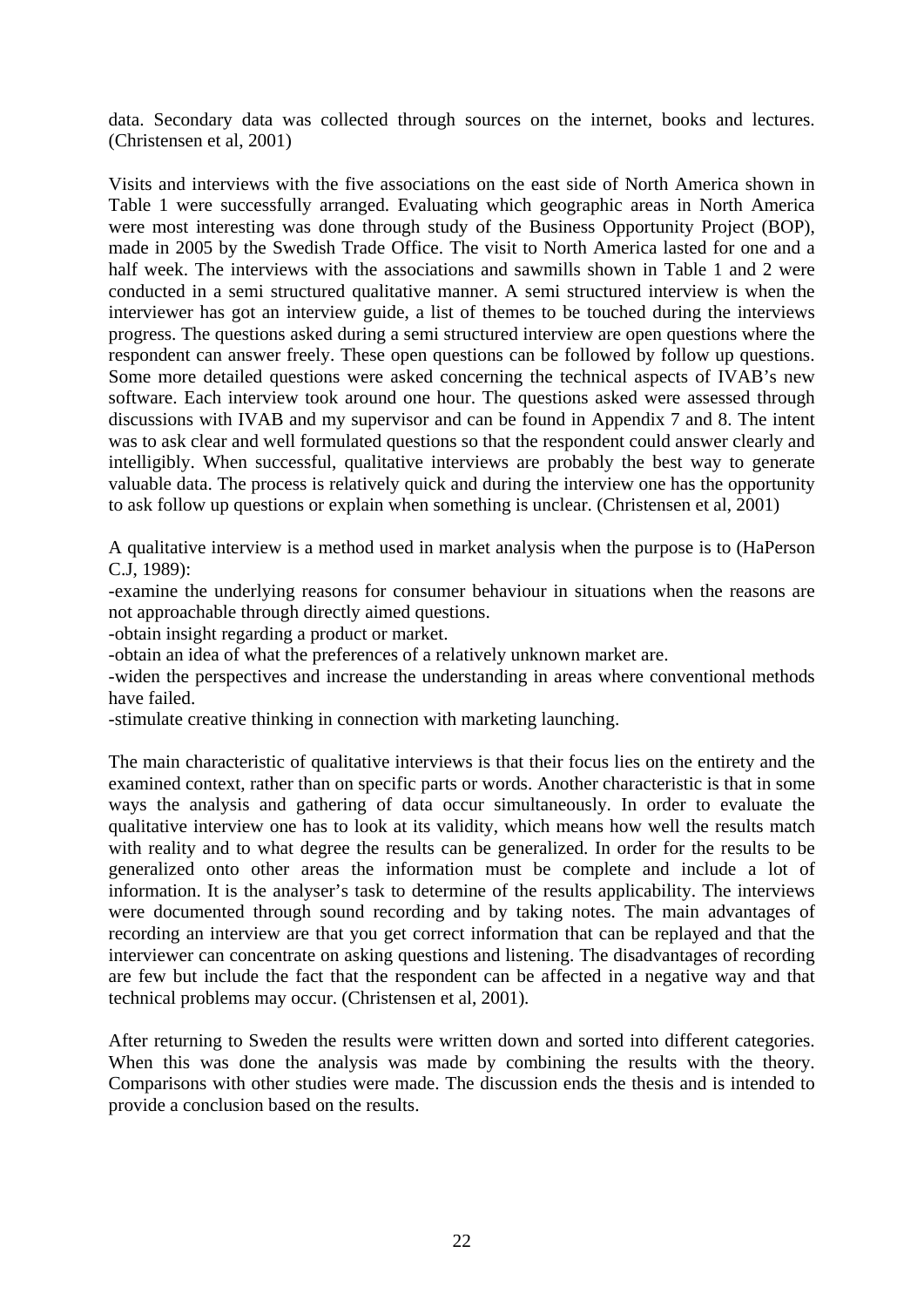# <span id="page-25-0"></span>**5 Results**

The first and second section of this chapter (5.1 and 5.2) attempts to answer if there is any demand for Edger, Planer and NHLA by sawmills in North America and which segment areas are potential markets for IVAB. Section 5.3 attempts to give further knowledge on industry rivalry in order to distinguish what the main competitive forces are in the North American market. Hence, section  $5.1 - 5.3$  of this chapter are the results on the problem areas listed for objective one; w*hich segment areas are potential markets for IVAB*?

Section 5.4 are the results on objective two "*How do different factors in the offering affect buyer-supplier trust?"* 

## **5.1 Research of market and the required qualities in optimizers**

### *5.1.1 List of interviewed people*

#### **Associations**

*Person A*, TPinspection *Person B*, Southern Pine Inspection Bureau (SPIB) *Person C*, Ontario Lumber Manufacturers Association (OLMA) *Person D*, Quebec Forest Industry Council (QFIC) *Person E*, Forintek

#### **Sawmills**

*Person F*, Maschino Lumber and Son sawmill *Person G*, Portbec company *Person H*, Cumberland Ridge Forest Products sawmill *Person I*, Robbins Lumber *Person J*, Karl Hedin AB, Krylbo

#### *5.1.2 Market Change*

*This section partly concerns the market changes on the sawmill market and partly market changes on the optimizer market. The two markets have huge effects on each other.* 

Person A at TP inspection is responsible for a grade stamp program in US and elsewhere. He had seen a dramatic slowdown in shipments of timber from overseas since the dollar had declined. The US market is forecast to *remain the same* through 2008, some people think it will improve mid-spring to summer 2009 or perhaps 2010. The sharper the downturn the higher the upturn so the mills that weather the storm and are sitting on a warehouse full of lumber when the market comes back will make a lot of money when that happens. Since it is just a matter of time before it will turn, Person A thought that now is really the time to make optimizing investments. He added that there would probably not come much overseas lumber for the next couple of years.

Person B at SPIB said that these days producers want to produce the most square edged lumber possible with the best fibre and grade recovery possible, so that they can sell it to *huge depots* that sell to home owners and smaller contractors. People who buy from those depots want the wood to be square and without wane, which is why the *large sawmills* emphasize grade number two and better. The *smaller* family-owned mills want the yield of number one and the better appearance of the boards. The smaller the mill's niche, the better the quality. Also Person E from Forintek explained that sawmill products are changing since the market is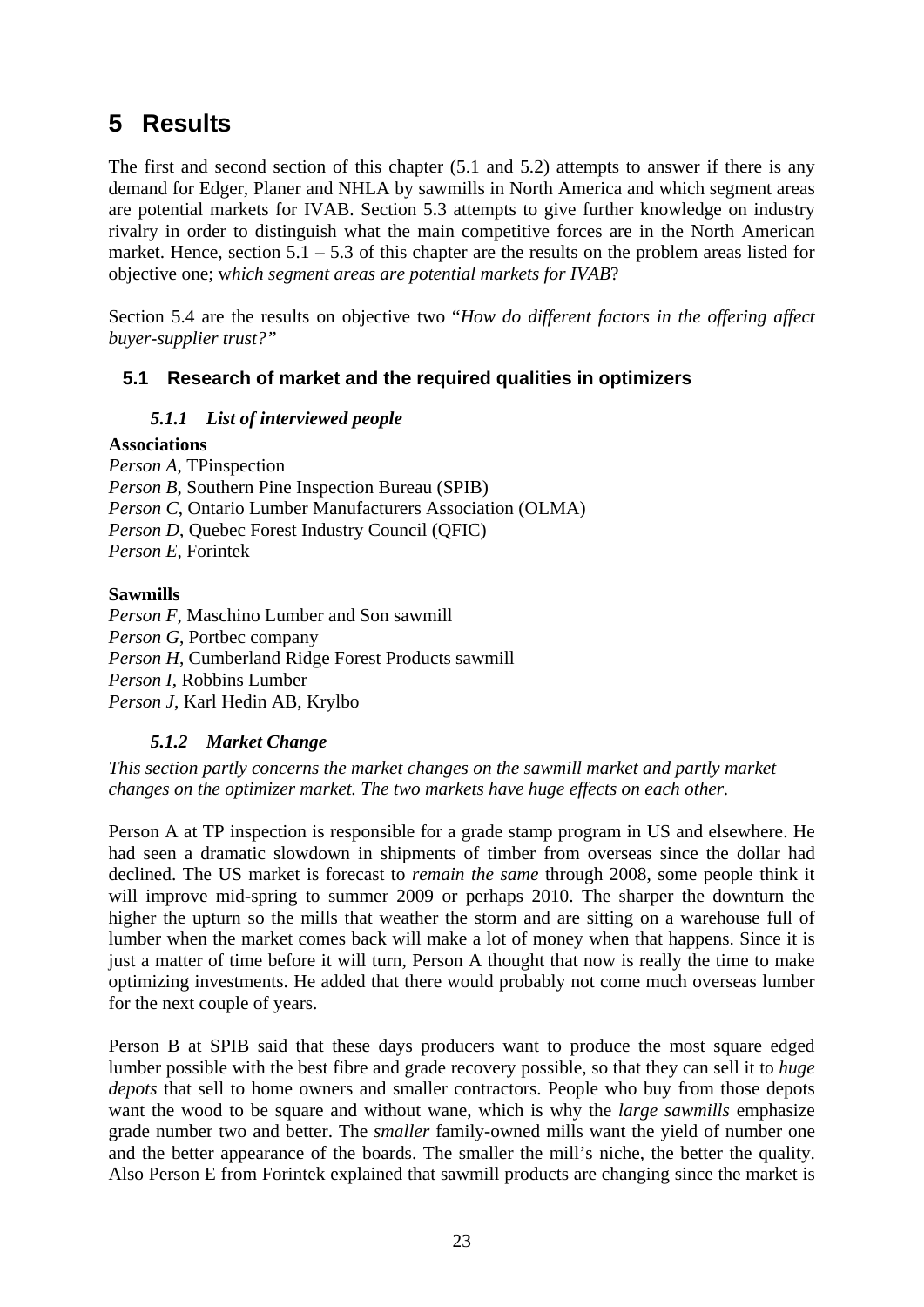<span id="page-26-0"></span>becoming a *commodity market*, mostly selling the dimensions of 2 by 4, 2 by 5 and 2 by 6 to huge depots. However, in the softwood industry there are also some tendencies to become specialized in producing specific market demands. An optimizer is necessary to produce what the customers are demanding in an efficient way, which is hard to do since the logs are delivered in a mixture of qualities together. Person I at Robbins Lumber, informed that the area in optimization that is growing is technically more *complex* equipment with great cameras and software.

Person C at OLMA, stated that in the last 15 years consolidated enterprises have decreased in number but increased in size. The smallest sawmill in Ontario today in the structural lumber business is about 80 million board feet per year. Some are as large as 400 million board feet per year. About half are privately owned. The motivation of most of the sawmills is volume and not value, which has resulted in sawmills producing *one or two items at low cost instead of ten or twelve individual items* as they did 20 years ago. The two or three best sawmills in Ontario today produce 2 by 3, 2 by 4 and 2 by 6. There are fewer than six privately owned sawmills left in Ontario. Person D of QFIC agreed that increased volume is the most important factor also in the Quebec province.

Both Person F at Maschino Lumber and Son sawmill and Person G at Portbec Company Sawmill stated that with the housing market down, nobody right now would like to increase production or make any investments in Canada or north eastern USA.

## *5.1.3 Comments about IVAB's new software Edger (IVAB or WoodEye as a trademark was not mentioned at all in the description)*

Person C at OLMA said that he had heard people talk about edger scanners coming out on the market, probably from the manufacturer *USNR*, that match the description of IVAB's new edger. Person C said that most of the time the decision was based not on the edging or the wane, but on the length of the board. The broken piece on the end made a great difference. On the other hand, Person B from SPIB had never heard of an edger scanner like IVAB's new software, but would expect a *huge demand* for such equipment if it reached the market.

Person D at QFIC knew that manufacturers are working on new edger optimizers, similar to IVAB's, but he did not know of any of these on the market today. He also said that there was no system that grades visual defects at the edger with rough lumber. He did not think it was possible yet but believed there would be a huge demand for such a system. Sawmills that have bigger logs use edger optimizers to a higher degree. The Northern Province has smaller logs. Generally *the bigger mills have the smaller logs*. 40-45 dm<sup>3</sup> per logs is an average size for northern sawmills. Edgers are more common among medium sized mills using bigger logs down in the south. Person E of Forintek agreed with him.

## *5.1.4 Comments about IVAB's new software NHLA (IVAB or WoodEye as a trademark was not mentioned at all in the description)*

*Although the interviewed grading associations mostly had softwood sawmills as members, they were asked to comment on the hardwood scanner NHLA.* 

Person A at TPinspection explained that he did not know if such an optimizer existed on the current market, but he would guess there would be a *huge demand* for such a scanner. Person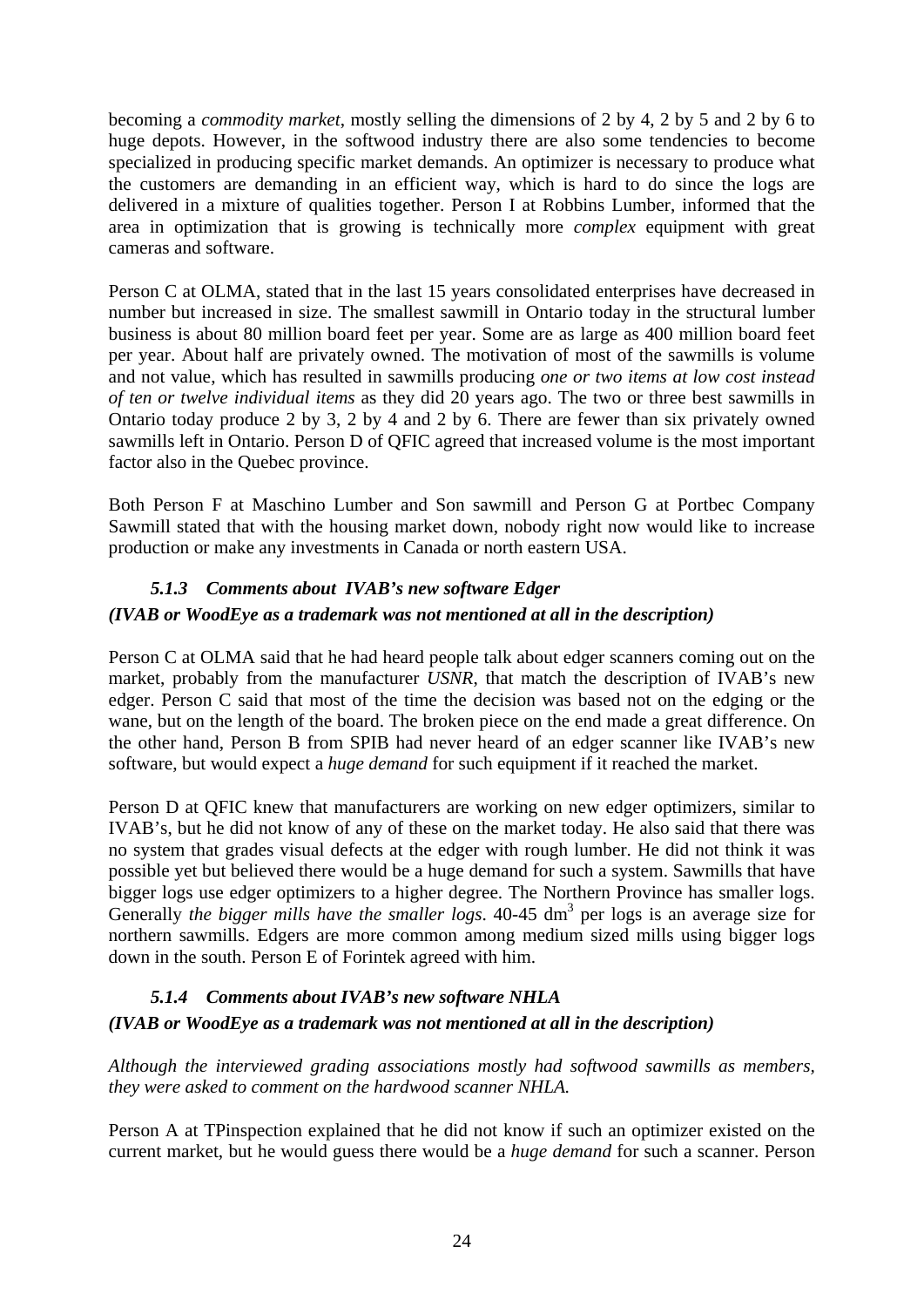<span id="page-27-0"></span>E at Forintek said that there were systems for hardwood that do visual grading, but he had not heard of any based on the NHLA grading system.

Person H from the hardwood sawmill Cumberland Ridge Forest Products dismissed hardwood optimizers because they are so *volume focused* and he publicly promoted *manual grading* to increase quality. He found the idea of a value optimizing scanner at the board very interesting if such equipment could be developed that actually worked . He claimed that if an optimizer worked, that was value based on NHLA grading, it would be necessary in more parts of the sawing line than at the board, such as at the edger, trim saw etcetera.

### *5.1.5 Comments about IVAB's new software Planer (IVAB or WoodEye as a trademark was not mentioned at all in the description)*

Person A at TP inspection would mostly recommend sawmills to invest in an optimizer at the planer. Most sawmills already have one installed. He had not seen an optimizer at the planer that could replace humans. The machines were good at geometrics, measuring width and thickness for cant ness and wane at the edges. But he had *not seen a machine that could measure the knots of the southern pine properly*. Most upgrades on planers are on the hydraulic feeds because of fluctuations between hot and cold. People are taking the hydraulic feed drives out and replacing them with an electronic direct couple drive. Most people buy old planers that have been refurnished. A planer usually runs for forty or fifty years. Person D at QFIC on the other hand described how most optimizers are located at the planer mill in Quebec, replacing one or two workers for visual grading. *Splits are generally not seen* by the machine in planer optimizers. The wane or missing pieces are easily seen by the machine. Person E at Forintek explained that only two or three sawmills in Quebec had the new planer technology. He guessed that such a planer optimizer would cost between *half a million and one million US dollars*.

Person C from OLMA said improvements in planer lines were in the *sensitivity in reading* rather than the finite difference between wane on the edge and wane on the length. A mechanism that puts the best face upwards would generate a huge difference. Then you would get rid of the saddle wane on top and the bad wane on the edge.

#### *5.1.6 Suggestions for partnership in North America*

Gabriel Payant, sales manager for Autolog, would be the one to contact for discussion of partnership with Autolog. Autolog also market their scanners in Sweden. Gabriel Payant informed that they were currently cooperating with Gunnarssons Verkstäder AB in Vislanda.

Comact and CoeNewnes/McGehee were also contacted, regarding who to contact in the case of a partnership, but with no response.

Person C at OLMA thought that Comact and CoeNewnes/McGehee worked as distributors for other manufacturers of optimizing equipment. They offer to build a whole sawmill, which means they need a lot of contractors. Person G from Portbec backed up this information by saying that *he believed Comact to be cooperating with Rema* and other smaller suppliers which was one of the reasons why they were able to offer the whole package. Person G did not, however, know how official this was. In the interview with Person I it was also stated that *Autolog collaborates with Scanware/Finscan*.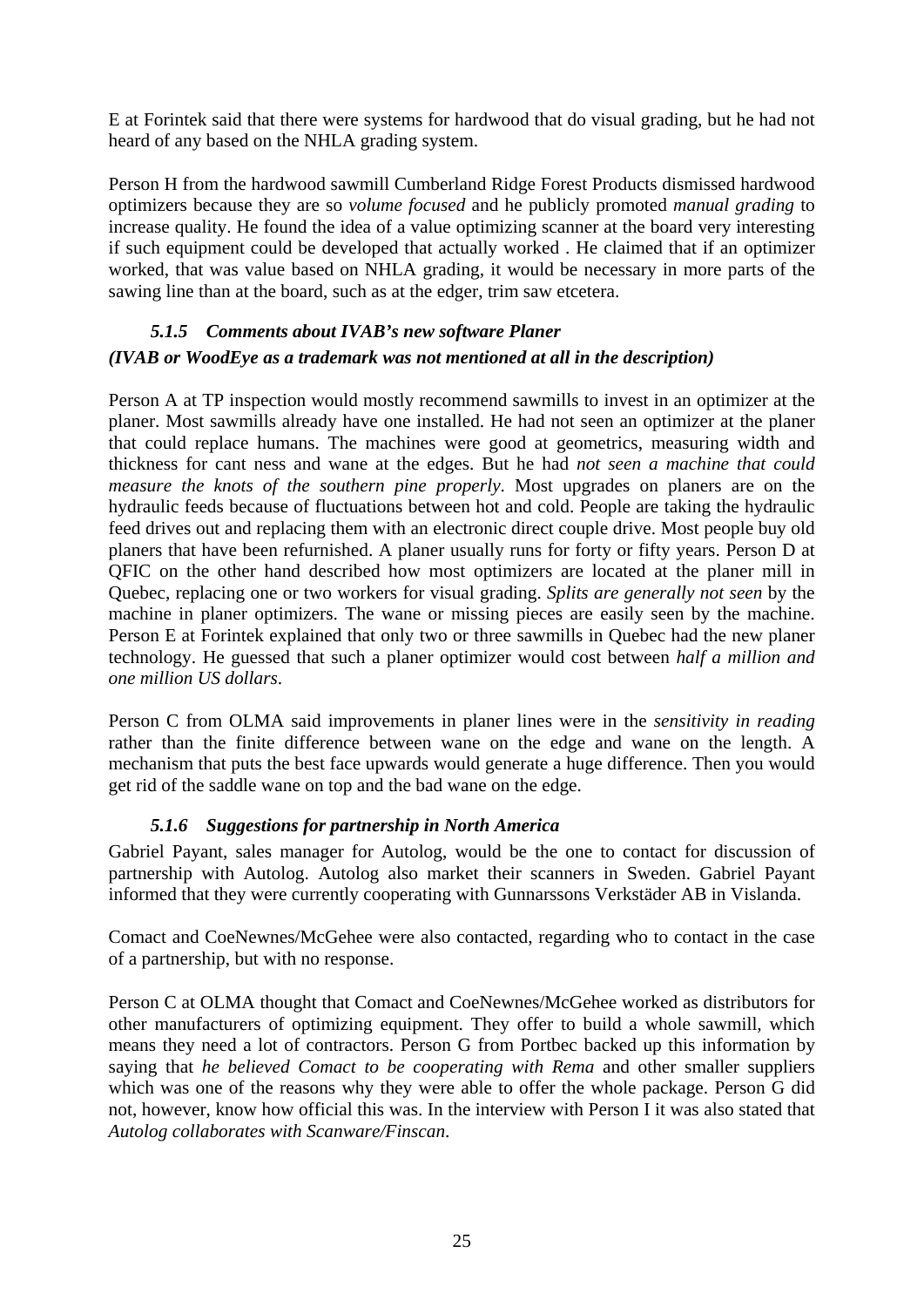#### <span id="page-28-0"></span>*5.1.7 General comments on which qualities the sawmills in the south east of USA are looking for in the optimizing equipment*

Person A at TP inspection explained how some European machines work well in Northern USA and Canada but have problems with the southern yellow pine. The most difficult defects to see and evaluate are *knots*, (they are easy to see but there are so many different kinds), *decay, splits, worm eating pitch* (when a grub makes a hole which fills up with sap and sawdust), and *timber breaks* (fractures across the grain which show in white lines, pitch accumulates on the sides of the white line). Other defects are wane, skip, off size and crook. To be successful in the southeast Person A said an incoming company like IVAB should make a machine that *grades knots* consistently, throughout the different regions of the US. That was the key! There are different timber regions in the US which all have southern yellow pine. For example the Northern Florida, southern Georgia and southern Alabama region, have different timber then north Carolina and south Carolina region, which also has different timber from the Mississippi, Louisiana and Texas region. The knots look a bit different, the wood looks a bit different. So you have to be able to adapt to the different localities. Southern Pine grows in a vast band across the Southern United States, from East Texas to Virginia. The four main species are shortleaf (Pinus echinata), longleaf (Pinus palustris), loblolly (Pinus taeda) or slash (Pinus elliottii). However all of these species go by the name of Southern Yellow Pine (www, southernpine.com, 2008). Person A said that any manufacturer can measure geometrics. He also said that the biggest *advantage* to be obtained from getting an optimizer on the grading side would be the ability to follow market trends and prices, and also adjust to sawmill inventory. Differences on grading between sawmills in Sweden and USA are that in Sweden the grading is usually done in the sawmill, which gives a more homogenous product. It is easier for optimization grader to work in Europe because of the homogeneous product. Person B at SPIB agreed with Person A that knots are the biggest problem for visual value graders to get right, since Southern Pine has a lot more wane and other defects in comparison with European lumber. So-called "*blind areas"* around knots are often not recognized on visual grading. Blind areas are parts of the knot having the same colour as the surrounding wood, and therefore being missed. They also had problems with *density variation and knots inside of the board*. The optimising of bucking and edging generally works well but when the board is planed, the optimizers have problems with the grading. Southern pine is harder then most other species in the world and heavier that it takes a heftier machine. Coastal grown long leaf is exceptionally strong and will beat up the machine.

#### *5.1.8 General comments on which qualities the sawmills in eastern Canada are looking for in optimizing equipment*

Person D at QFIC described how most of the new technology works very well for geometric features. Knots are generally not a problem but wane, splits, coloration, decay are more usual defects. 60-80 % of the pieces are graded according to wane and dimensions of the log. Volume increase is the most important factor in Quebec.

Person G at Portbec Sawmill Company in Quebec stated that the most valuable aspect of an optimizer is measured by net value per operative hour. Of greatest interest is the decision on how to saw up the log in the most lucrative way. Possible areas for improvements in their mill are improving the flow of the wood and removing present bottlenecks.

Walt Pastorus of Laser Measurement International (LMI) stated that "Reliability in the harsh environment" was the first requirement from sawmills and that "as the need for higher production increases the industry is requesting faster scan data". (www, machinevisiononline.org, nr:1, 2008) . Yvon Hubert of Comact Optimisation, Inc., Broisband,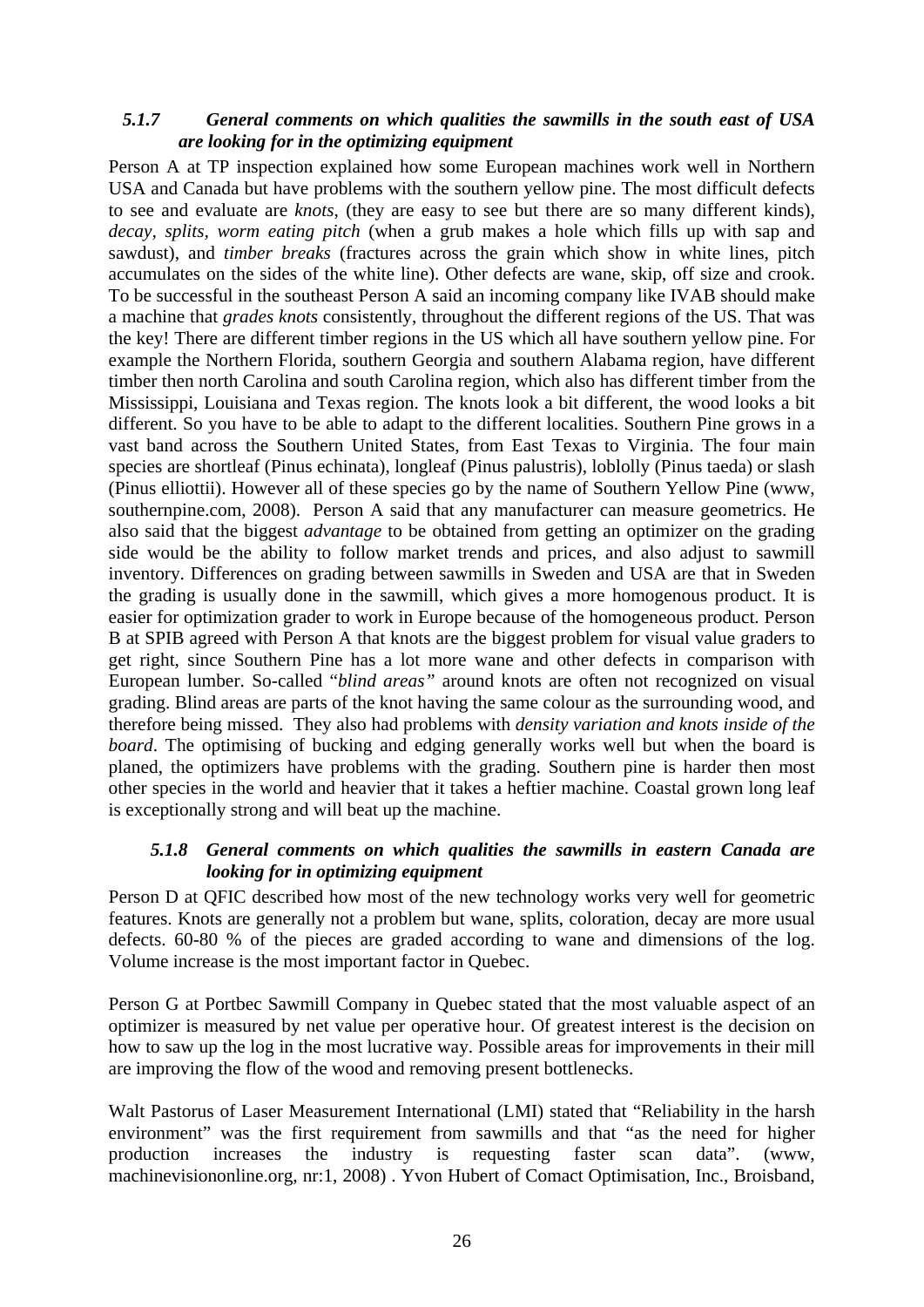<span id="page-29-0"></span>Quebec, Canada commented that ''Optimum recovery, value, flow control for a higher piece count", were the industry's highest rated factors. Porter Engineering, Ltd., Richmond, B.C. Canada added ''Reliability, correct data generated from scanner, repeatability of data.'' Walt Pastorus of Laser Measurment International (LMI) stated ''North America has been the most aggressive in adopting 3D technology. This is due to the economies of scale and the need to meet the cutting rules".

#### **5.2 Customer segments- approaching sawmills and their purchasing process**

#### *5.2.1 Which sawmill segments are adopting the new optimizer technology in North America?*

According to Person A at TP inspection the sawmills adopting new optimizing technology are corporate facilities and larger privately owned mills. Currently *30-40 %* of larger sawmills have the equipment already. He said that the general opinion was that modern equipment was the future, and that everyone would be using it. *An optimizing machine costs around 500 000 to one million US dollars.* Smaller mills were still holding out and paying people to grade their lumber instead, although he estimated that 30-40% of small sawmills would adopt this in the future**.** The rest would either continue to pay people and find their niche or drop out of the market. Smaller sawmills could pay *100-200 000 dollars*. A small sawmill is defined by TPinspection and ALSC as producing 25 million board feet per year or less, a medium sawmill produces 25-75 million board feet per year, large more than 75 million board feet per year.

Person B at SPIB explained that the larger sawmills have more production equipment like electronic sensors, sorters, optimizing equipment, scanners etcetera whereas some smaller sawmills have very old equipment. The larger sawmills are usually corporate but sometimes family-owned. Family-owned sawmills usually produce around 150-200 million board feet per year. The family-owned that do not have optimizing equipment have not seen the need, either because their manpower is sufficient or because they do not have the capital. He said it was hard to say how much they would be willing to invest. Some of them were investing in upgrading, looking for a turnaround in the current lumber situations, but most were not. The larger the sawmill the larger the gain on the investment. Some corporations buy mills and run them as hard as they can and then sell them without making any investments or improvements. Family-owned and medium-sized sawmills tend to be steady in their upgrade because they understand that in order to stay in business they have to decrease their operating costs. He said it was not necessarily the larger corporations who were most likely to make new investments. *Usually when sawmills buy another mill the first thing they do is check what they need to do to improve the mill, since the mill apparently was not working too well before the purchase.* These are the ones who are most likely to make new investments. Most equipment comes directly from the manufacturers, and not through distributors. He said initial cost is not that important, rather the return on investment. A six month return is pretty good. Two years would be considered a long time, since the buyer usually has to repay a loan. Some companies are looking for recovery and increased volume, others are looking for the dollar value in the higher grades.

Person D at QFIC explained that very few sawmills in Quebec have the latest equipment of optimizers because of the decrease in the housing market during the last five years, which means they have not had investment capital. He said the only ones right now with the latest equipment were the really *big sawmills*. Small sawmills, producing less than 50 million board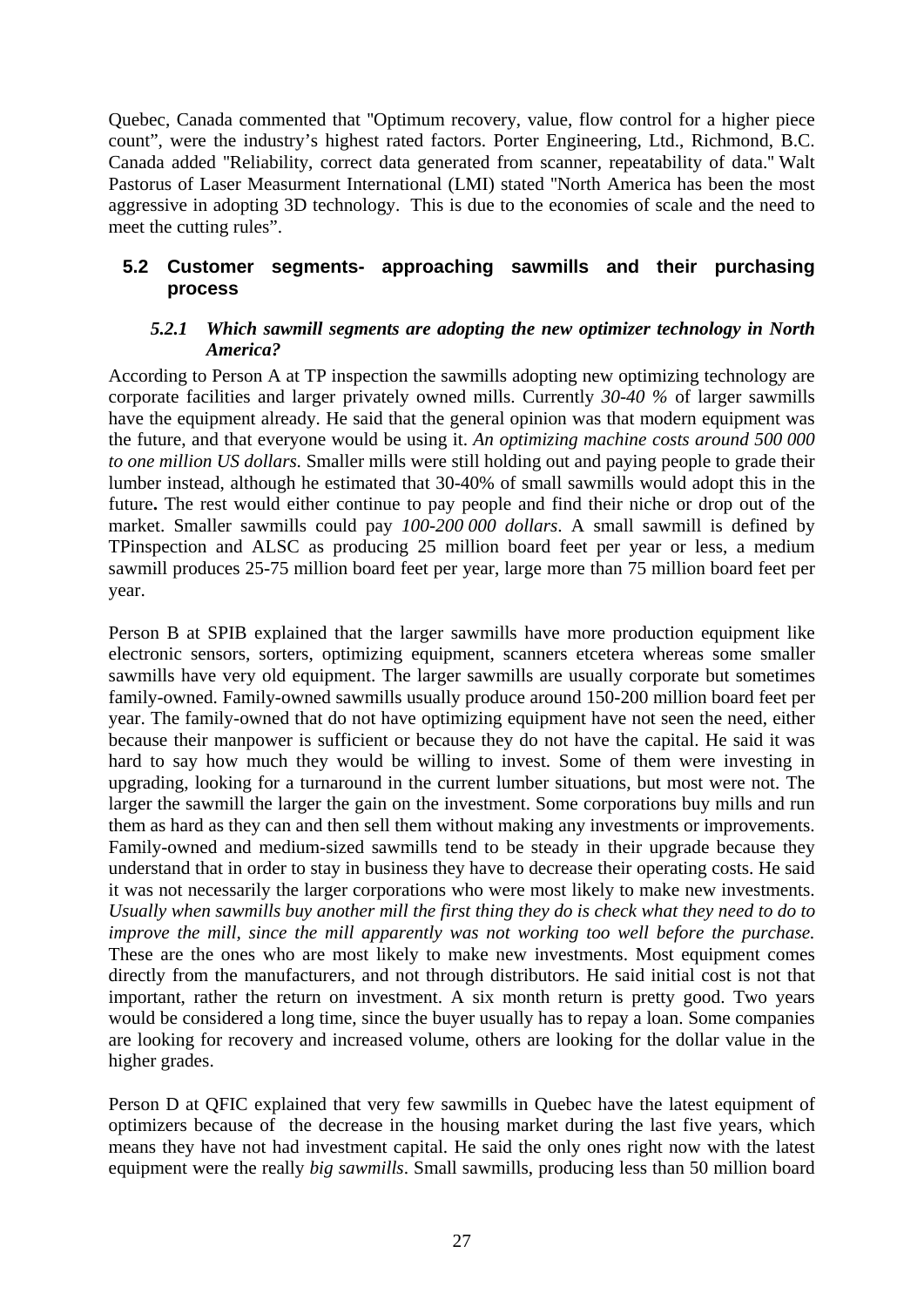<span id="page-30-0"></span>feet per year, generally did not have new equipment because of the cost of investments. Also affecting purchase decisions were the returned profit and the price of lumber. Cant and trimmer optimizers were the most common in Quebec.

#### *5.2.2 IVAB competitors opinions on which sawmills are adopting the new technology*

Walt Pastorus of Laser Measurement International stated ''The early adopters were the big companies due to the higher budgets available. Today in North America, it is a standard product. The small independent may have budget restraints but they know they need the 3D scanning and optimization if they have any chance of competing, especially in the high production mills.'' (www, machinevisiononline.org, nr:2, 2008). William J. Briskey of Lucidyne Technologies, Corvallis, OR, observes ''Larger companies can better afford the cost and the payback is shorter with the higher volume a larger company puts through their operation.'' And Karl Gunnarsson of Integrated Vision Products, Woodenville, Washingon, states that medium sized companies "that have the competence and resources"' are also applying the technology.

Walt Pastorus of Laser Measurement International states that "since softwood is more abundant and softwood plants are generally larger than hardwood plants, the migration of 3D scanners into the softwood market has been faster than in the hardwood market." Walt Pastorus also says, ''Softwood has always had a larger budget for optimization due to the quicker paybacks from higher production.'' (www, machinevisiononline.org, nr:3, 2008). Another barrier in the hardwood market suggested by Karl Gunnarsson of Integrated Vision Products, Woodenville, Washington is ''For hard wood the cost of raw material and in many cases the requirements for higher accuracy has made it harder to implement a complete inspection system.'' Another barrier for the hardwood market suggested by William was ''hardwood mills are generally smaller and have less capital. Technology is thus slower to move into the hardwood producers.''

#### *5.2.3 The sawmills' views on scanner investments in the east of Canada and northeast of USA*

According to Person I, the Robbins Lumber sawmill is struggling like everyone else with the housing market down. They are trying not to spend money in times like these. However if they see an opportunity that will pay back they generally jump fast and invest. The size of the payback matters, and sometimes they cannot afford not to invest. A fast payback would be *under two years*. They have no optimization in the planer line. Adding an optimizer in the planer mill would provide a better quality grade to the customer, but the payback is uncertain. According to Person I, since their edger was 20 years old it could not communicate so well with their present scanning equipment Scanware/Finscan. This meant an investment in a new edger would be more likely than an investment in a planer optimizer. He also said that Scanware/Finscan and CoeNewnes/McGehee were the only two working on visual grading at the time of purchase.

Person G at Portbec company said that changing manufacturers if not satisfied was not easy when the systems were integrated as they are at Portbec. This would not be a pressing issue until they were thinking of changing sawing lines for example. Changing the sawing line was not on the cards at present. Portbec were the first or second to have Comacts new plus grader machine in the Quebec province.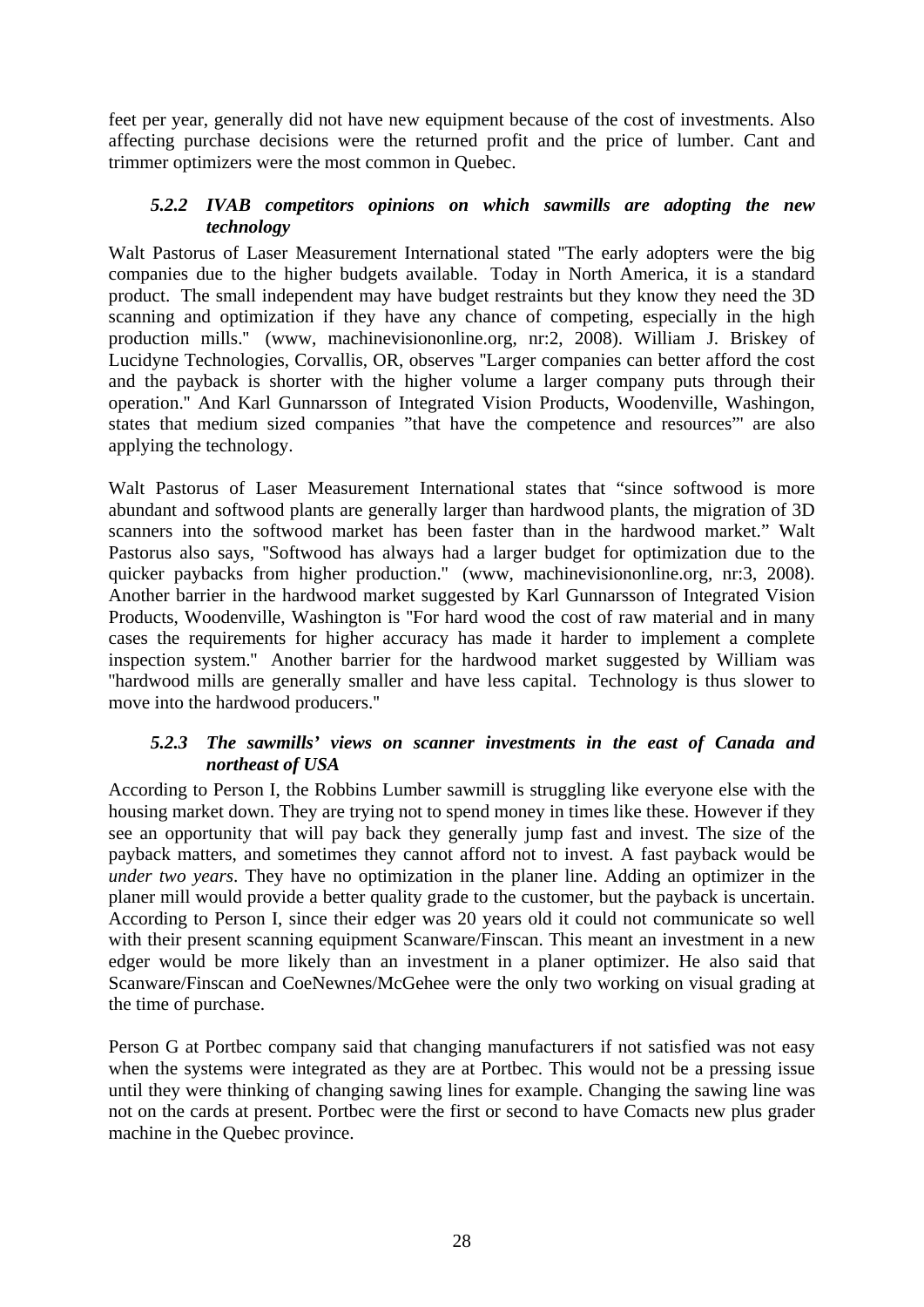<span id="page-31-0"></span>Person F at Maschino and Son Lumber stated that their customer orders were different from day to day. However, with his present old equipment he was able to program within seconds what he wanted to produce each day. "The optimizing equipment on the market is too expensive and too volume focused" he said. Quality is of high importance for the people of Maine. They would have to produce a much higher volume for it to be profitable to have an optimizer value grader. 35-40 000 board feet a day is what they do right now. They would have to do 80 or 90 000 board feet a day. No other sawmills of that size not have equipment either. Initial cost is not the most important factor for purchasing decision. What is most important is *pay off time, sawmill adaptation and how the optimizer company go about selling it*. Person H at Cumberland Ridge Forest Products had very similar comments, although his mill produces hardwoods. They have been in the business for 30 years and have a small sawmill producing about three million board feet per year. Person H stated that the optimizing machines cost about 0,5 to 0,75 million dollars and most hardwood mills cannot afford this. The optimizing equipment for hardwood that he had seen had increased the volume but given the wood a lower grade. Person H said that by focusing on quality, sawmills could make money even though times were hard with the housing market down. People needed to be taught to get the best quality out of less volume.

Person J at Karl Hedin in Sweden gave their main reasons for why they purchased a WoodEye and not a competitor. One was the fact that a WoodEye *fitted physically* in their production premises and fitted logistically with their production process. If the logs had gone through WoodEye crossways, like in for example a FinScan, the scanner would not have fit. This factor was hardly a coincidence. Another decisive factor was that a WoodEye was *cheaper* than some competitors, although it still held a very high quality.

#### *5.2.4 Contracts*

Person B of SPIB informed that if the buyer of equipment was not satisfied the sawmills would try to make the manufacturer live up to the promised standard. Or they would tell the supplier to take it out and perhaps file a lawsuit. The sawmills would probably include in the contract that "if the equipment does not perform in accordance to the specified standard and the grade rules, it must be removed by the supplier". The sellers present in good faith, but quite often the machine does not perform. This can be because of change in resources, the people or the hot humid climate in the South East. The associations very soon find out if one of their member mills equipment is not working. Person E of Forintek and Person C of OLMA had similar views on the importance of the contract and risk of the seller being sued. Person A gave an example of a sawmill suing Finscan/Scanware because of inconsistency in the finished product and problems with the knot detection, and how "the million dollar equipment is now just sitting in the yard".

#### *5.2.5 How and where to approach and make contact with sawmills*

Person C at OLMA said that in order to gain trust, a manufacturer of optimizing equipment *should not* put on a demonstration, bring in a piece of novel technology and show everyone. That diminishes sawmill's confidence in doing things properly. Rather they should find a way to be invited, look around and complement on the mill, and then say "by the way why don't you do like this", or "haven't you heard of this". The seller should not tell them they are doing anything wrong. Person C added that it is not necessary for a manufacturer to speak French in Ontario. In north-western Ontario there are even a lot of Finish speaking people.

Person D at QFIC informed that every year QFIC and Forintek arrange a workshop in Quebec City at the end of November for the industry where manufacturers present their new products.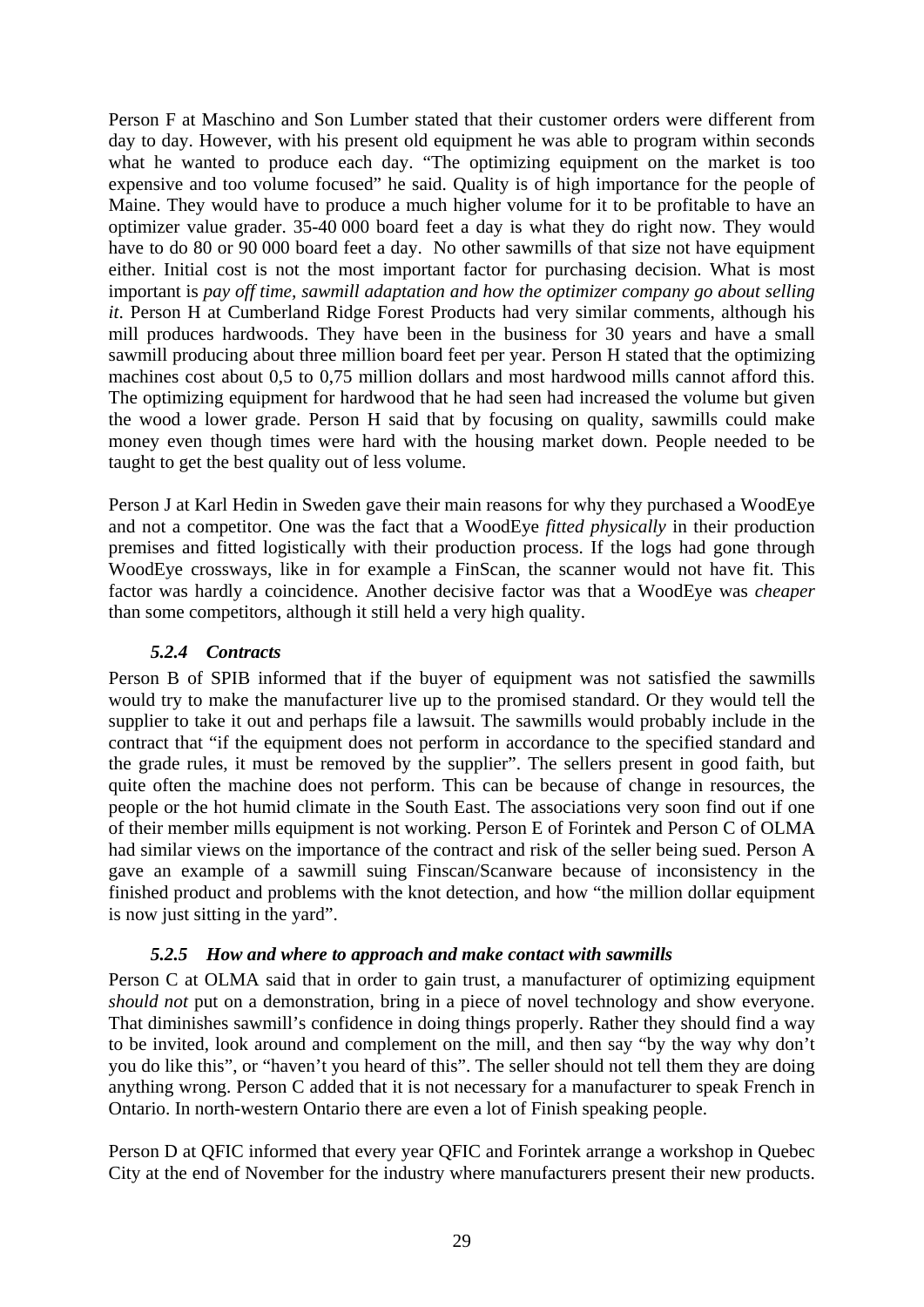<span id="page-32-0"></span>Person I at Robbins lumber in Maine, and Person F from the small sawmill Maschino and Son Lumber, also in Maine, informed that they go to equipment shows in order to look at new optimizing equipment. For example they have both travelled the long distance to Atlanta and Portland, Oregon for North Americas biggest equipment show which takes place once a year. Next year it is in New Orleans.

## **5.3 Competitors**

*See Appendix 4 for a list of the US and Canadian manufacturers of optimizing equipment from Timber Processing (July/Aug. 2007) magazine. The list informs on which stages of the production line that the manufacturers optimize in, their telephone number and headquarter state/province.* 

#### *5.3.1 Who the main competitors are and opinions on their functionality*

Eric Gee (e-mail, 2008) from The Southern Forest Products Association (SFPA) responded via mail with the following names of actors on the market being competitors to IVAB: Autolog, JoeScan, LMI Technologies, CoeNewnes/McGehee, USNR and Hermary Opto.

Person A at TPinspection said Comact, Autolog, Lucidyne, Scanware/Finscan and CoeNewnes/McGehee all *had problems with knot detection*, especially over regional differences, on the southern yellow pine. The geometrics, measuring wane and scant, from these five competitors were usually satisfactory. Person A pointed out that he had not had much experience of inspecting Lucidyne machines. He questioned whether Comact, Scanware/Finscan and other linear machines were using the best methods for using crook. He described grading machines as a good concept but felt that there was more to be done in this area of development.

Person I at Robbins Lumber informed that they had a Finscan optimizer and that it did not work well regarding *detection of rot* and some *dimension problems*. They had to mark for rot. A manual detector easily spots moisture but the Scanware does not. Scanware works well on bird peck, pitch, knots and bark. Streaky defects, like rot and blue stain, are hard for the machine to detect. Along the length of the Scanware scanner there are four thickness centres, two looking down, two looking up. They detect the thickness and look at the edges, but they mostly do it in those four areas where the detection cameras are. This can cause stops in the planer for example, as the scanner may wane as a thin board. Robbins Lumber also has a length scanner. Person I said transverse scanning takes more time than lineal. CoeNewnes/McGehee and USNR have a lineal scanner. The boards must go through really fast. If they were to invest in an edger with vision scanning they would probably look at Coe CoeNewnes/McGehee, even though Scanware also do edgers, (transverse) The reason is that they have not been too happy with a few things and Scanware have not resolved them. Robbins lumber have realised that the equipment they invested in will soon be out of date since the development is rapid.

Person C at OLMA said that the principal companies in eastern North America that helped them in optimizing were the CoeNewnes/McGehee Company and Comact. The CoeNewnes/McGehee company is now in Salmon Arm BC and the Comact company is in Saint-Georges Quebec. CoeNewnes/McGehee and Comact are in the "volume business", because that is what they do best. They offer the full range of optimizing, from the primary breakdown, rough mill length and edge optimizing and in the finishing mill. The fact that they offer the whole sawmill makes it easier to fit the machines together. This reduces bottlenecks, improves flow and decreases downtime. He said that these two companies *bought out*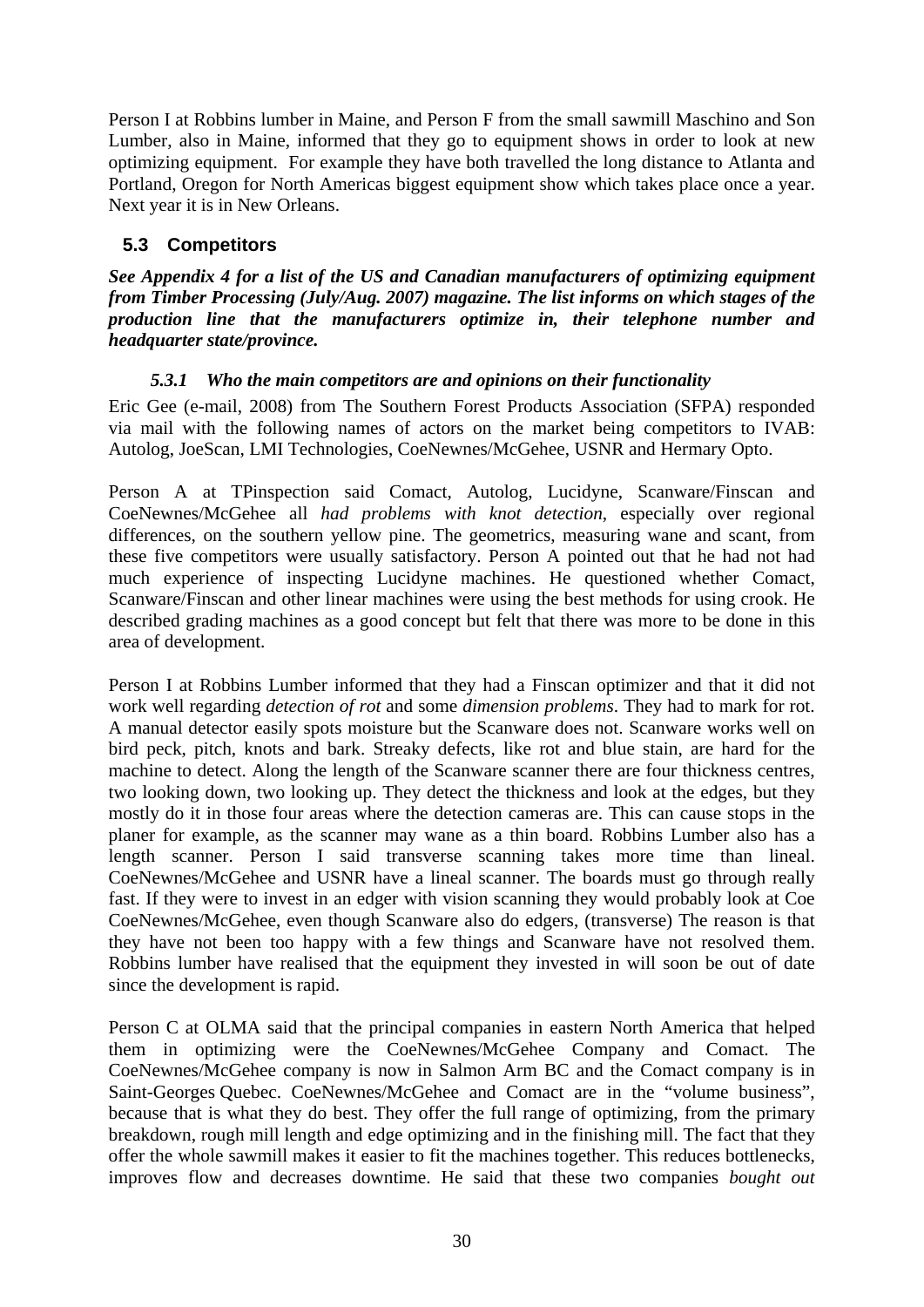<span id="page-33-0"></span>*everyone else* involved in optimizing in different parts of the sawing line and were more or less the only competitors left on the market. The CoeNewnes/McGehee machine company concentrated on machine stress rated lumber and finger joint structural lumber. Comact concentrated on primary breakdown. His view was that they did their best job in taking the log and profiling it, putting it through primary breakdown. When it came to edging and trimming optimizing they were *less sophisticated*. Many contractors would say that USNR from Takoma, Washington was more efficient in the further breakdown after the primary breakdown. Several Ontario sawmills have tried to combine the Comact and CoeNewnes/McGehee primary breakdown with the USNR in the secondary breakdown. However they have not been particularly successful because both companies try to make themselves *proprietary,* and sell the whole sawmill, which makes combining brands more complicated. Every sawmill *talks to others* on how the equipment is working. When OLMA has meetings the sawmills do not come there for business as much as to discuss how the equipment works. There are no secrets on that area. Also Person D from QFIC confirmed that larger companies are buying up smaller ones in Canada, as well as small companies integrating into larger companies. He gave Autolog as an example of a company buying up smaller ones.

#### *5.3.2 For planer lines*

### *The 17 planer optimizer/scanner manufacturers listed in the Timber Processing magazine, covering USA and Canada (July august number, 2007), can be seen in Appendix 4.*

Person E at Forintek explained that at the planer mill there were three major manufacturers with optimizers considering *not only the shape but also the visual surface*. These were Autolog, Comact and CoeNewnes/McGehee -manufacturing. Only two or three sawmills in Quebec had this new technology at that time. Such a planer optimizer probably cost between *half a million and one million* Canadian dollars*.* 

Person C at OLMA said the CoeNewnes/McGehee company was among the first to offer *visual grading* system in a planer mill. By identifying and grading wane, knot clusters and sizes, usually about 85 percent of the grading was taken care of. Although split check or unsound wood could be a problem for optimizers, human grading was still highly simplified by the machines identifying wane, sizes and knots. After proving this to sawmills the CoeNewnes/McGehee sold a lot of equipment the following year. The CoeNewnes/McGehee company were more adept in the planer mill than Comact. They had very good planer service and were always available. Person B at SPIB mentioned that CoeNewnes/McGehee's optimizer "LPO" worked well for planer lines. The Lucidyne also worked well for planer lines. Person B continued with "The rest of the manufacturers however are not doing that well for planer lines", but cold not be more specific about what he meant.

#### *5.3.3 For edgers*

#### *The 25 edger optimizer/scanner manufacturers listed in the Timber Processing magazine, covering USA and Canada (July august number, 2007), can be seen in Appendix 4.*

Person D at QFIC claimed that the two major brands for edgers were Comact and Autolog. Others were PHL, USNR, Inotech and Delto Gilbertech.

Person C from OLMA said the CoeNewnes/McGehee company were among the very first companies to improve length optimising and edge optimizing through electronics and camera sensing.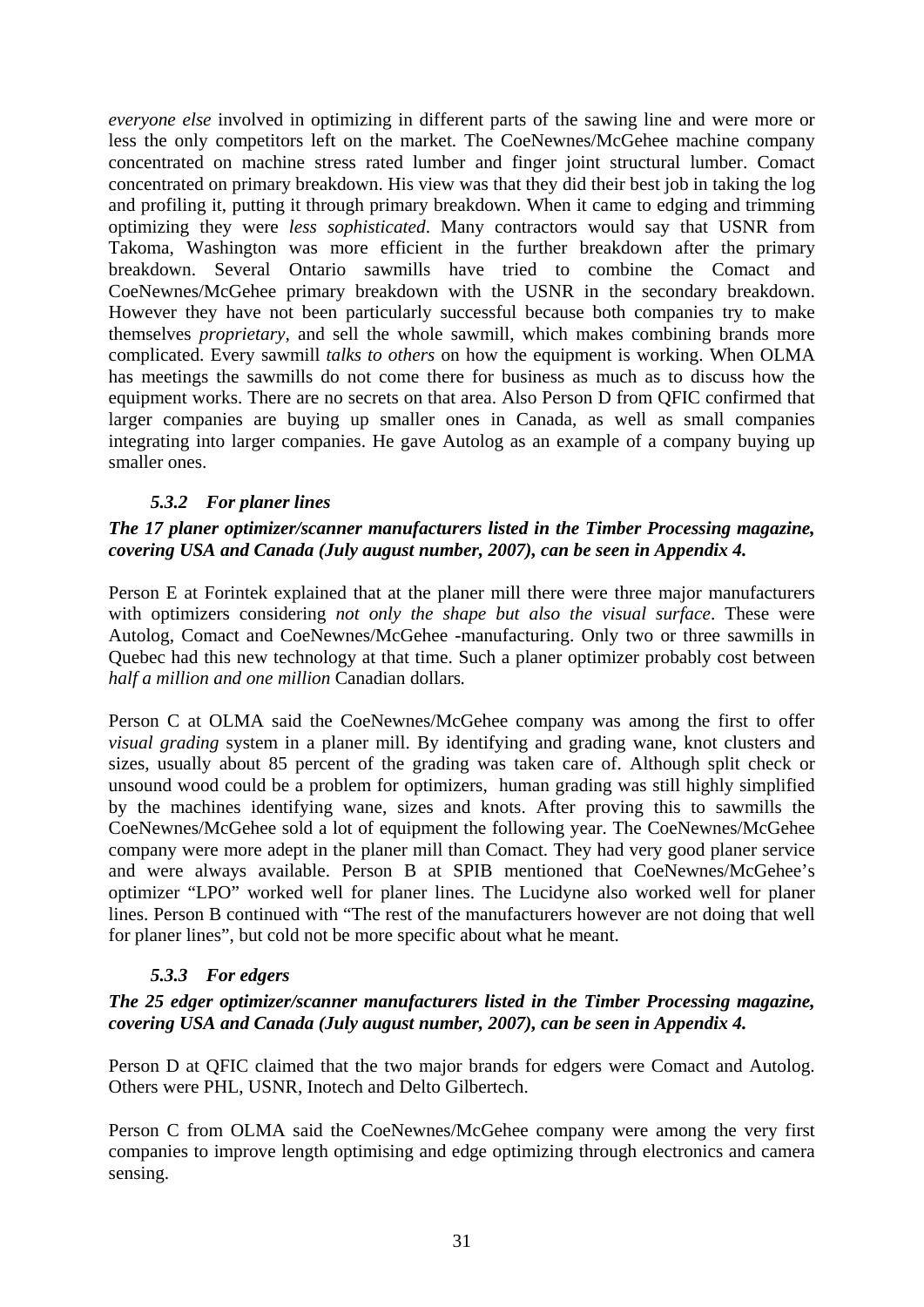### <span id="page-34-0"></span>5.3.3.1 Information from competitors on their edgers

*Microtec* is in the process of developing an updated edger which is expected to be ready for sales in August 2008. The updated edger will take other defects on the board into consideration when calculating how much trimming should be done in order for the board to measure up to the standards of a certain quality. (e-mail; Armin von Grebier, 2008). The scanner will not have an ex-ray function but other equipment such as three dimensional scanning.

*Scanware,* has developed "Boardmaster" which is a sorting system that optimizes value with consideration to a number of defects on the board, including edging. Jörgi Lager from Scanware informed through e-mail; "The edging can be specified for different qualities and since the system optimizes value the quality or dimension which results in highest value will be chosen. The system notes other defects such as deformation, knots, cracks etcetera which are included in the optimization. Our present markets where we have sales offices and service are Sweden, Norway, Finland, USA and Canada." Yet another competitor is the in X systems and their "Optigrader". Mattias Karlsson of Rema Control informed through e-mail; "Optigrader is a camera system working with value optimizing of all cuttings. Two sides are scanned through the edger application and with consideration to edges, knots, blue stain etcetera the value of the board is optimized. The basis for the optimization is a price list where all products, including chips, are noted."

One of the effects from the Mountain Pine Beetle is cracks in the wood of affected trees. As a consequence of this scanning will be come more and more important to detect these cracks in the refining industry (pers.com, Dr Antii kari). *Laser Measurement International* is one company seeing possibilities in the aftermath of the Mountain Pine Beetle and they are making a point by marketing their new edger in terms that would attract affected sawmills. Their Dyna Vision chromascan 3300 sensor which works as an edger optimizer detects cracks that can be edged or trimmed out (www, machinevisiononline.com, 2008)

#### *5.3.4 General information from competitors' websites*

*This paragraph is intended to offer more insight on some of the most frequently mentioned competitors.* 

*Autolog* has equipped sawmills throughout North America and Europe, since 1987. The systems offer an average payback of less than one year. The have more than 85 employees. Offices in south-eastern and south-western USA as well as south-eastern and south-western Canada. Members of the Southern Forest Products Association. Autolog has more than 62 linear planer optimizers installed and 35 edger optimizers installed. (www, autolog.com, nr:1, 2008).

*CoeNewnes/McGehee* have 26 Linear high grader systems sold, 16 with knot sizing, all others can be upgraded. Replacement parts available, 24 hours a day, 7 days a week. Onsite technical assistance for emergency situations. Onsite services during installation and start-up. More information on: [www.coenm.com](http://www.coenm.com/) 

On their website *USNR* claim; "We supply product and service solutions for sawmills around the world, including Canada, Chile, Japan, Australia, New Zealand, the US and many other countries." They have more than 30 years experience in the industry. USNR employs hundreds of individuals at its six locations in Washington, Arkansas, Florida, Michigan, British Columbia, and Quebec. More information on: [www.usnr.com](http://www.usnr.com/)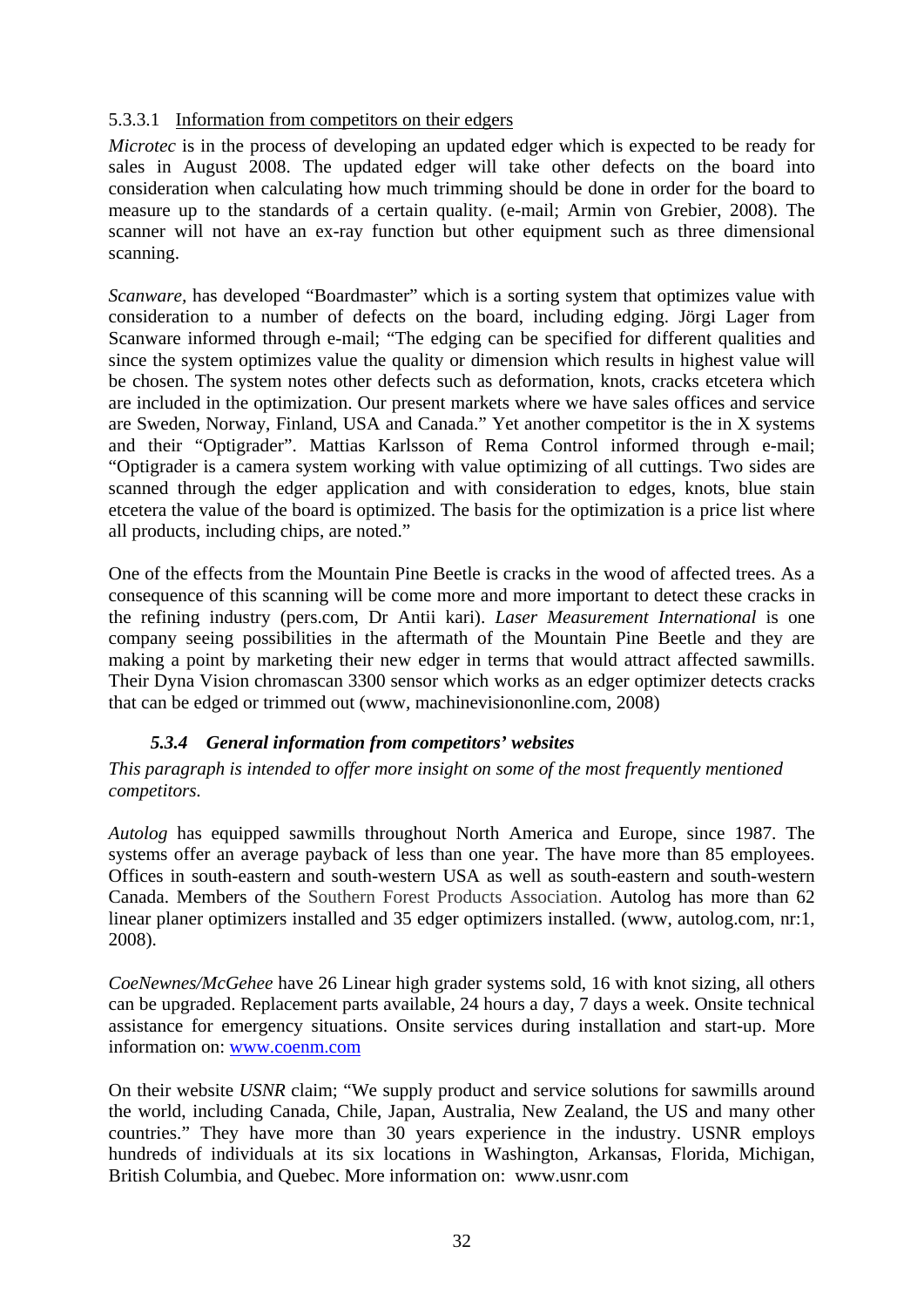<span id="page-35-0"></span>*Scanware/Finscan* have sold 295 board master systems worldwide. 139 of these have colour vision. 48 of these are sold in Sweden and Norway. They have 13 employees and were founded in 1988. On their website they show a map of sold scanners in North America [\(http://www.finscan.fi/swe/index\\_swe.html](http://www.finscan.fi/swe/index_swe.html)). The map shows that they have 20 sold scanners in USA and four in Canada. It also shows that they have concentrated their sales on the north west of USA. More information on; [www.finscan.fi](http://www.finscan.fi/) and [www.Scanware.se](http://www.scanware.se/)

On their website, *RemaControl* claim to have more than 50 years of experience and more than 4000 systems installed. More information on; [www.rema.se](http://www.rema.se/)

#### *5.3.5 Comments on WoodEye*

Person A at TP inspection thought WoodEye machines did a good job at pulling out finger joint segments and identifying defects, but not classifying the defects into a specific grade.

## **5.4 Competitor Service**

Person A at TPinspection said that in order for optimizer manufacturers to supply the right service it was necessary to have customer *service representatives in multiple location*s, near the sawmills. If not they should be ready to fly someone there immediately with no additional costs for the sawmill. He gave Autolog as an example of a company offering that kind of service and said they were based in Canada but also had technicians in the southwest. The person flown down from Autolog was a local person, typically from that area, who understood what the mill owner was up against. He continued; "Americans tend to think that Europeans know what they are doing" so the manufacturer does not have to be American.

Person G at Portbec explained that Comact was chosen as a supplier since they had had good contact with them and since their office was located not far (20km) from Quebec, which meant they received the best possible service. Comact offered the whole range and package of equipment. Comact were quick to be at the sawmill and fix problems, although the *best service was provided in the installation phase*, where knowledge was gained on how to solve the problems themselves and get to know the manufacturer. The equipment was bought about the same time and installed at the end of the 90's and had since then been upgraded. Comact is cooperating with Rema and other smaller suppliers which is one of the reasons why they can offer the whole package. Speaking French is essential for doing business in Quebec. Comact's collaboration with smaller manufacturers also helps the smaller manufacturers in factors such as language barriers. Other established companies in Quebec are Conseption R.P, but they are more into carpeting, planers and finger jointing. Hewsaw is a Finish company which has had much success in Canada. One of the keys to their success is that their equipment deals with the small timber, which almost looks like pulp wood and of which there is quite a lot of in Quebec. Hewsaw deals with service and sales through local Quebec people who know the area and language.

Person C at OLMA felt that service from the optimizer manufacturer worked very well from Comact, CoeNewnes/McGehee and three or four other companies. They have people on the road all the time and could be there the next day to help out with maintenance and technology. Between e-mail and satellite technology the information spread goes extremely fast. Small service events matter a lot for the lasting impression. What does not work well in service is most commonly *waiting a long time*, having to *remind* about service and *incapable* service personnel. Person C considered bad after-sales service to be the biggest trust destroyer. Comact's success depends on three things according to Person C: 1/ they pay attention 2/ they have strong robust machines 3/ they find and fix problems quickly.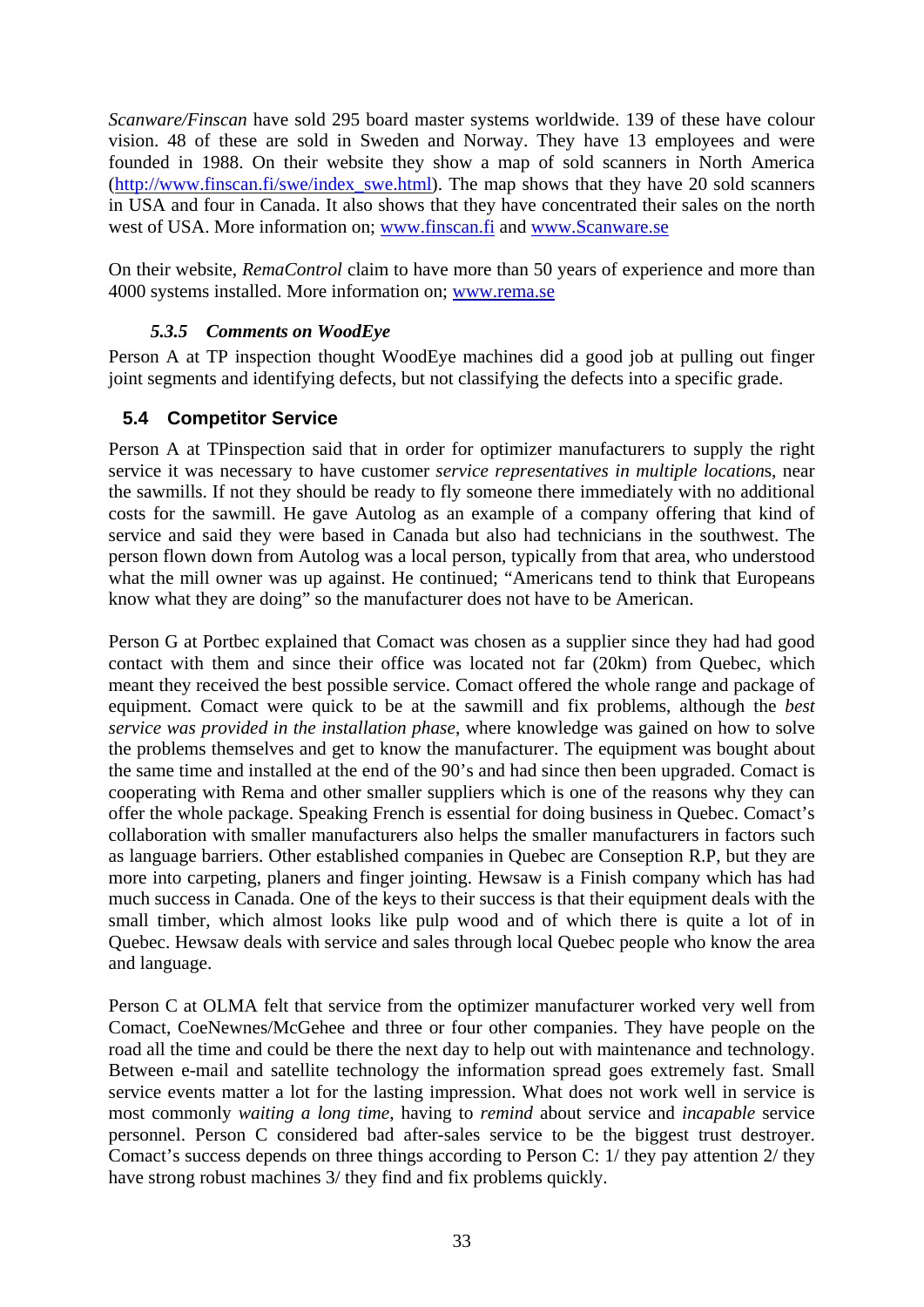<span id="page-36-0"></span>Person I at Robbins Lumber sawmill (Robbins Lumber have a Scanware/Finscan optimizer. Scanware cooperates with Autolog) made the point that although they have previously found both Scanware and Autolog to be satisfactory, they have recently felt let down, and been dissatisfied with service. Person I stressed the fact that good service from a manufacturer is vital. "Service is not really a contract issue, it is about trust and people. Actions speak larger than words." said Person I. If Robbins Lumber were to find a supplier that provided more reliable service, they would be inclined to change. For the full interview with Person I regarding their views on Scanware service, see Appendix 5. The interview provides detailed information on which aspects in service are important, *from a sawmill's perspective.* 

According to Person B at SPIB, bad service is the seller not having technical staff, not adequately engineered, available or not listening to sawmills concerns. Even worse is if the seller blames the sawmill for occurring problems. Sales people are inclined to make promises that are not followed up when the equipment has been installed and does not perform. This is quite common and this destroys the company trust. In order to gain trust the manufacturers must understand the difference between the logs in Europe and logs in South East USA and how the optimizer operates and evaluates them. Differences are strength, flexibility, knot size and presence of pitch. Most manufacturers understand the process from converting a log to lumber and when it comes to geometrics, sweep, skip and thickness, most optimizers do not have a problem with different species. However, when it comes to *visual grading* machines, there are significant problem depending on which region the machine will operate in. It is necessary to evaluate the machine thoroughly for every region it will operate in. Another factor that manufacturers need to consider when giving training and service is the difference in the sawmill peoples *backgrounds and training*. Some have a maintenance philosophy and understanding on how the machine operates to a higher degree than other sawmills. Sawmills with lesser skills on how to operate new equipment could be sawmills of any size, from the local area. According to Person B, the staff in the south east of USA the staff is not always as committed to the job as they are in the north east.

#### *5.4.1 WoodEye service*

The importance of support was also discussed during an interview in Sweden with Person J at Karl Hedins. (Pers.com, Person J). The general impression at Hedins of IVAB service is positive, although it was pointed out that the support line is closed at night and at weekends, which can lead to prolonged costly stops in production. He admitted, however, that the staff at Karl Hedins sometimes had to blame themselves for the long production stops as they would sometimes rather try to fix the problem themselves before phoning the IVAB support line. The reason for this was not the reception at IVAB but rather pride and personal interest. Another criticism was the feeling that there should be some continuity in the service provided. If the same group of people from IVAB performed the service visits and were referred to in cases of emergency, IVAB would be able to offer quicker and more reliable help. This group of people at IVAB would gain specific knowledge of Krylbo sawmill's production chain and needs, which would improve the standard of service considerably. Generally, it is difficult to explain wood defects over the phone and it makes it even more difficult if the person on the other end does not have that much experience of wood refining and wood working. So some experience of refining and wood working is a desired quality among service personnel. This would in turn increase the Karl Hedin employee confidence in IVAB and improve the relationship commitment.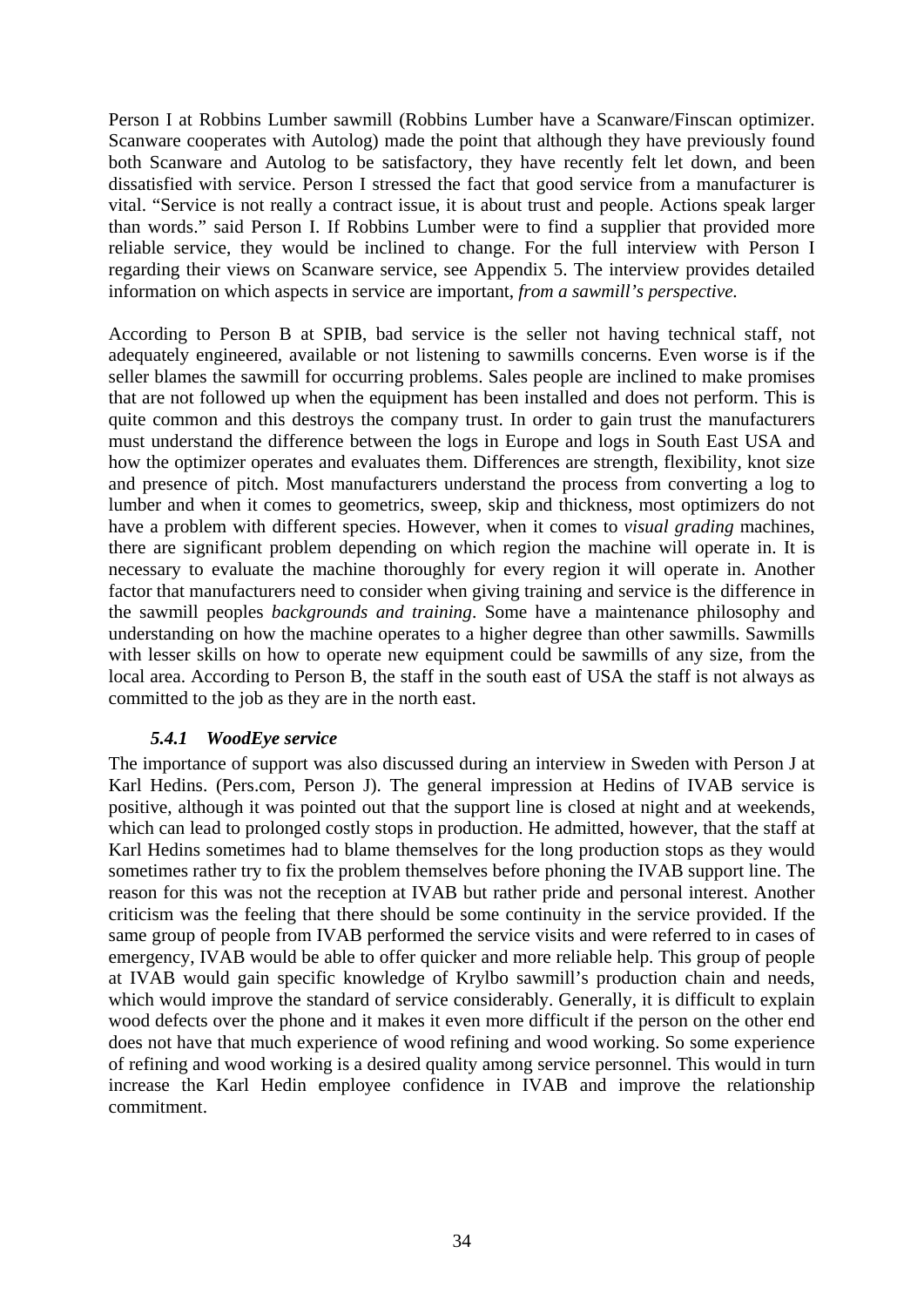#### <span id="page-37-0"></span>*5.4.2 More on service and trust in general*

Person A at TP inspection stressed that trust in the manufacturer of equipment is a huge issue for the purchasing investment. Trust is gained through having the right customer service. "I have seen some manufacturers of scanners that have not had the right service after the sale, which has killed their reputation in the market." High quality customer service is of utmost importance for the reputation of a manufacturer and may even be worth paying a slightly higher price for the equipment. The main key to success, according to Person A, is a quality product, which works and is user friendly and that the manufacturer shows how it works. A thorough introduction on how to run the machine and good customer service is the way to gain trust on the market. If something goes wrong customer service is absolutely essential. The main issue in gaining and retaining trust and customer service is keeping promises. If a promise is made to send down someone to fix the problem then someone that knows what they are doing should be sent down to fix the problem. If a service person does not know what he is doing, sawmills will notice and are less likely to continue doing business with this company as a result. Person C at OLMA also stressed the importance of keeping one's word.

Person G at Portbec stated that good service is defined by quickly resolving problems at a low cost. They have to find local parts so sawmills do not have to wait for equipment from, for example, Finland. *Personal contact, adapting to each individual sawmill, proven capabilities and good references* are the best way to gain trust among potential buyers. The word gets around very fast among sawmills on what equipment is working and which service is good.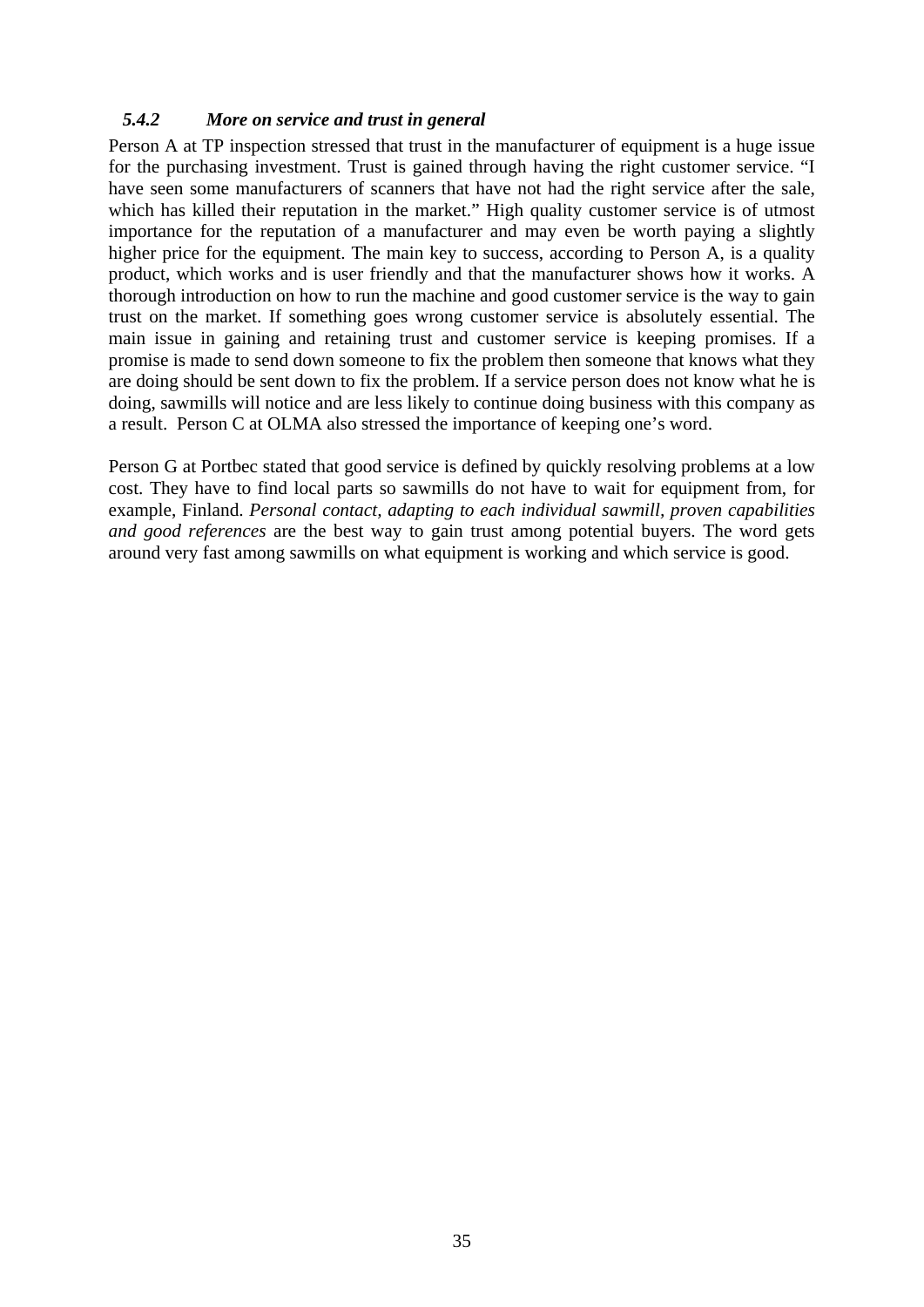# <span id="page-38-0"></span>**6 Analysis**

The analysis is based on the results in chapter five. The analysis will begin with applying Porters five forces of competition to the results of the North American scanner market (6.1). In section 6.2 and 6.3 Ford's Marketing Course and the Commitment - trust theory will be used in order to determine how different factors in the offering affect buyer-supplier trust.

### **6.1 Analysing industry attractiveness - Porter's five forces of competition**

This section applies the Porter model (Figure 5) with the gathered results from sawmills and associations in North America. Hence, it is a five forces analysis of the North American scanner market. As Figure 5 shows the supplier power, threat of entry, threat of substitutes, buyer power and industry rivalry will be analyzed in order to determine which forces are the most dominant on the North American scanner market.



*Figure 9. The illustration shows a simplified picture of Porters five forces of competition. (Grant., R, 2008).* 

#### *6.1.1 Supplier power*

*Small.* There is not a high quantity of material required for a scanner optimizer, and the "shell" is mostly made of steal which is a common material and relatively cheap. The complicated equipment, such as cameras, required for a WoodEye is produced by IVAB in Linköping. The company has high technical production skills which originates in the company's collaboration with Linköpings University since the 1970's regarding computerized image processing. The complicated equipment is relatively small in size and can most likely be produced in Sweden or elsewhere for easy transport to North America, which means that IVAB should not be dependent on local producers of complicated equipment.

#### *6.1.2 Threat of entry*

*Relatively small.* Since IVAB themselves are trying to enter the North American market the threat of entry towards them is not especially relevant. Most European manufacturers, including IVAB, already have some kind of market in North America. However, the need for distribution channels, local knowledge and especially the necessity of speaking French in Quebec means that the entry barriers for a non American manufacturer are quite high. This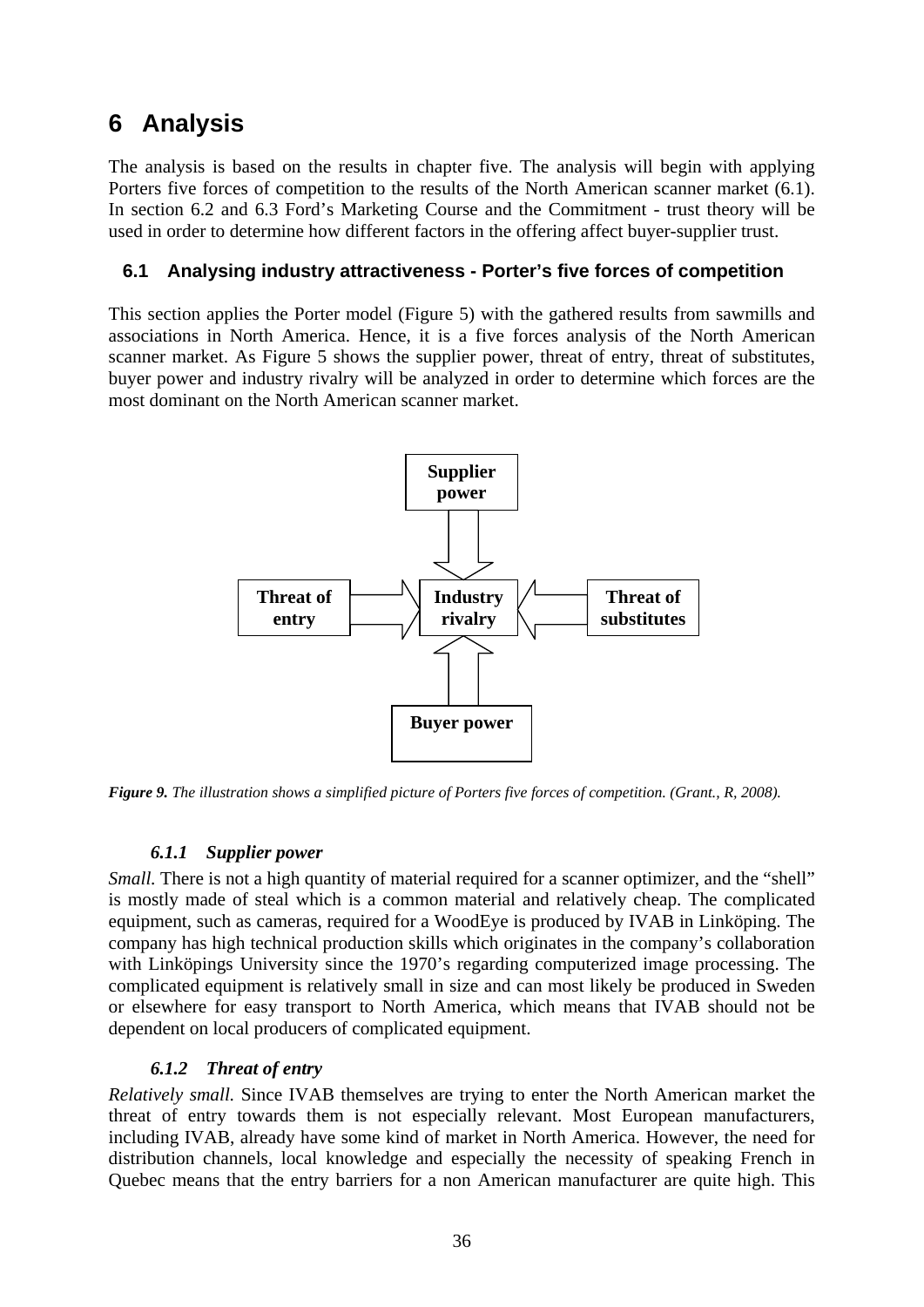<span id="page-39-0"></span>means that the fact that IVAB already have a service and sales office in North America gives them an advantage to competitors that have not yet established themselves at all in North America. Although the entry barriers also make it more difficult for IVAB to spread on the North American market which means a disadvantage for IVAB in comparison to competitors with a greater level of establishment such as Comact, Autolog and CoeNewnes/McGehee.

### *6.1.3 Threat of substitutes*

*Small.* Several respondents have answered that optimizing and scanning equipment is the future. However optimizers are not yet considered prize worthy by smaller mills, especially among hardwood sawmills. *Manual grading* is evidently still a common method among small sawmills. Among small sawmills in Maine USA, finding a niche to specialize in seems like a popular alternative among both hardwood and softwood mills, instead of, as they see it; "buying an optimizer and becoming volume focused". Person H at Cumberland Ridge Forest Products said that the optimizing equipment that he has seen coming to hardwood has increased the volume but given the wood a lower grade. This is why he is encouraging hardwood sawmills not to invest in optimizing equipment but still gain higher profit. Also Person F, from the softwood mill Maschino and Son Lumber, claims quality products is his niche and that this is why he does not invest in an optimizer. If IVAB can prove to these sawmills that their equipment will pay off even with low volume production, by focusing on quality and value grading, they should have a huge market in North America. The initial cost and payback time is a huge factor for smaller sawmills. If IVAB's equipment cost more than the sawmills can afford it will overshadow the value optimizing and there is a risk sawmills will either choose cheaper competitors with shorter payback time, or choose the substitute of manual grading. The cost that sawmills are willing to pay will be further addressed in the discussion section.

There are several x-ray technologies on the market. x-ray technologies have the advantage that they consider defects inside of the log or board, whereas scanners like WoodEye solely look at the surface. (www, sp.se, 2008) Defects beneath the surface are very important when sawing logs and timber, but decreases in importance the smaller the pieces get. For this reason x-ray methods are mainly used on logs. Since WoodEye is used on sawn and planed timber the xray technologies are generally not competing on that part of the production chain. The same goes for acoustic measuring methods.

#### *6.1.4 Buyer Power*

*Strong.* At first glance the optimizing scanner equipment industry gives the impression that buyer power is not great. There are so many potential buyers among the thousands of sawmills in North America, and the number of manufacturers seems very low in comparison. This relation usually gives the seller more power and advantages (Grant. R, 2008). However many interviewed sources emphasize the importance of the manufacturer *keeping his word*, because reputation gets around fast and can have devastating effects on a manufacturers trademark. Quoting Person C; "When OLMA has meetings the sawmills do not come there for business as much as talking on how the equipment works. There are no secrets."

Comparing the sales of optimizing equipment with the factors from Porters model that gives high or low buyer price sensitivity shows mixed results. The *sellers product, IVAB's scanners, can be considered of high importance for the buyers product quality*, which should give a low buyer price sensitivity. However; *an investment in an optimizer usually represents a high proportion of total cost for sawmills,* which should result in high customer price sensitivity according to Porters theories. The more IVAB can differentiate their products from their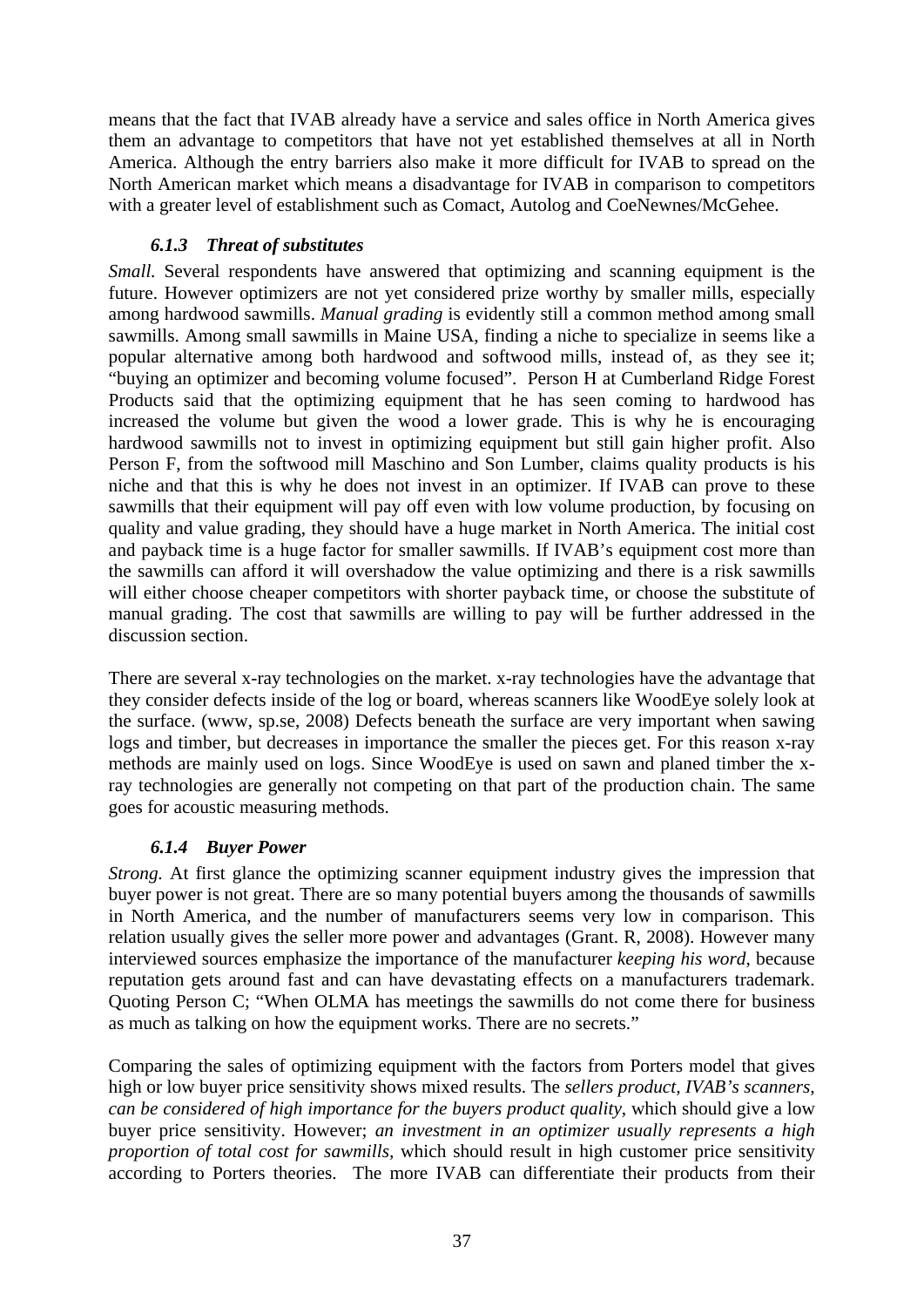<span id="page-40-0"></span>customers, the lower the price sensitivity according to Porters model. Small sawmills, selling to local retailers rather than huge depots, are generally more concerned about high product quality. An investment in optimizers represents a high proportion of their total cost. Both of these factors indicate high price sensitivity for small sawmills. Only by differentiating their product can they lower the price sensitivity and sell equipment to a price profitable for both IVAB and the small sawmill market. The best and most convincing way of differentiating is offering a *short payback time*, and managing to keep this promise. The payback time is for obvious reasons more important than the initial cost. More on this issue in the discussion section.

#### *6.1.5 Industry rivalry*

*Very strong.* Timber Processing magazine lists 52 optimizing/scanner manufacturers in the USA and Canada*.* 17 of these sell planer optimizers and 25 of them sell edger optimizers.

In north-eastern USA and south-eastern Canada the most significant development on the rivalry side has been that the companies Comact, CoeNewnes/McGehee and Autolog have bought up almost all competition. These two companies also have an advantage in Quebec as it appears to be absolutely necessary to be fluent in French in this area. There are also indicators that these companies collaborate with smaller, more specialized manufacturers in this area, which could mean it is not just an increased rivalry coming from these companies, but some opportunities as well. They may have local connections and knowledge making them suitable as distributors in areas difficult for establishment. Person Cs view is that "they do their best job in taking the log and profiling it, putting it through primary breakdown, but when it comes to edging and trimming optimizing they are less sophisticated." This indicates they are most likely to look for partnership in the secondary breakdown, which is IVAB's area of specialization.

In the southeast of USA there were no indicators from the respondents that a few competitors were dominating the market in the same way. However, judging from the competitor list mentioned, companies such as USNR, Advanced Sawmill Machinery, Cooper Machine Co, Inovec, Joescan, LMI Technologies Inc, MPM Sales Corp Morris Industrial Corp and Softac Systems Ltd offer optimization in almost all of the production chain, which could be an indicator that they have bought up smaller companies. The Timber Processing magazine list does not give any clues on how well the companies do their job or how appreciated they are, but it is clear that there are a lot of competitors on the North American market.

The factors indicating a high industry rivalry according to Porters model are the relatively high number of competitors, the low possibilities for differentiation and high exit barriers. The possibilities for differentiation are better than in some markets, since it is a fast growing market and room for improvements. Yet there are indicators that the most important factor is not only offering the best and most innovative equipment, but rather having the reputation of offering the best solutions to the sawmills problems both before and after the purchase. This brings us in to service which is a topic continued below.

#### **6.2 Ford's Marketing Course**

The results of this study have shown that a product alone is not enough to satisfy the customer's needs. All of the aspects mentioned in Ford's model in the theory section, have been brought up as important by the respondents.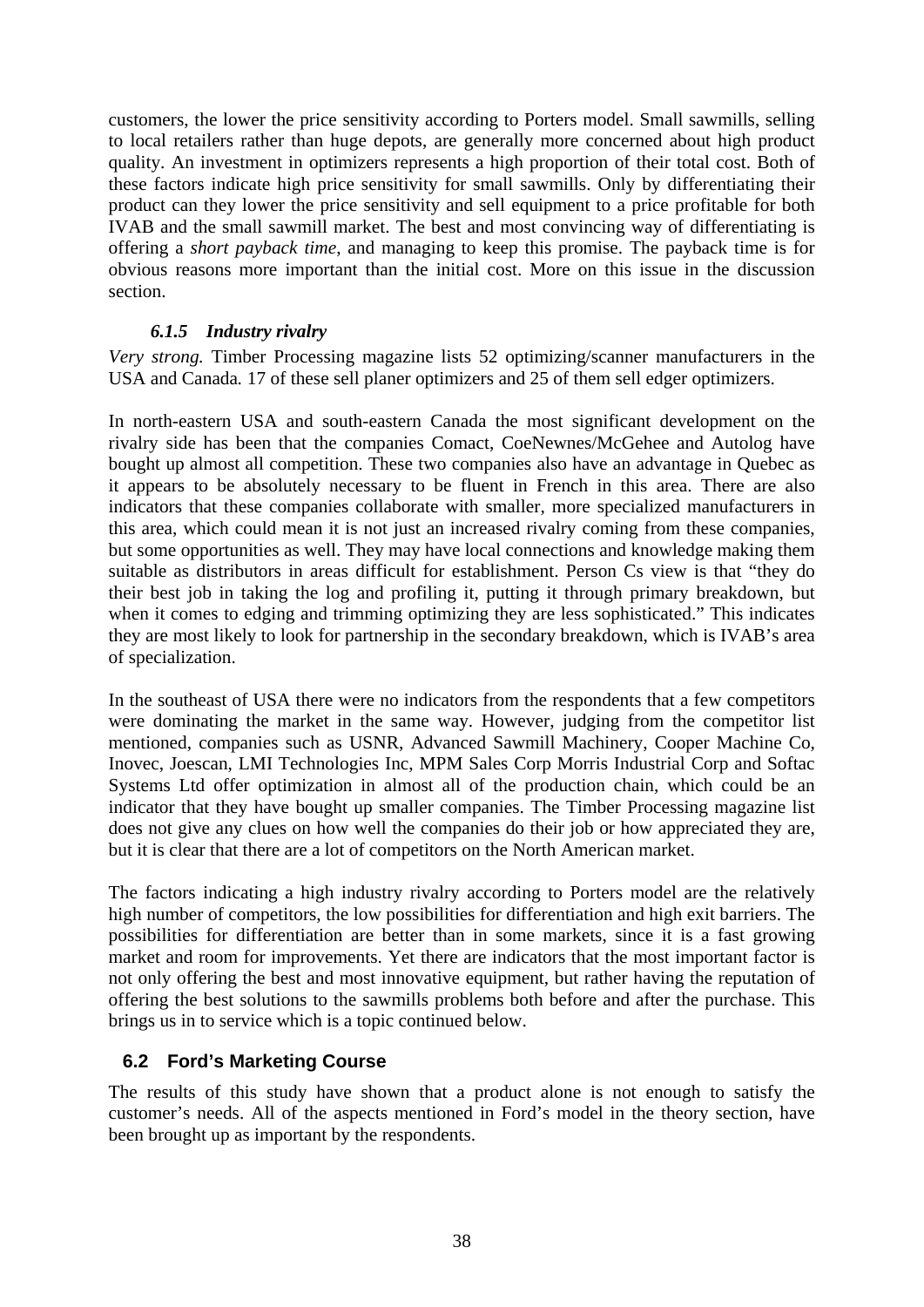<span id="page-41-0"></span>A good quality *product* with a long system lifespan, a short payoff time, and which is in alignment with the sawmills goals of production are some of the most desired product qualities of a scanner optimizer. These factors probably make the aspect of the product the most important for the actual purchase decision of the sawmill. However, in order for these factors to be maintained after the purchase a chain of other aspects included in the offering need to work as well. If these other aspects do not function, the reputation of the scanner manufacturer maybe ruined and the promised product qualities no longer trustworthy the next time the manufacturer tries to sell.

The importance of good *service* has been repeatedly emphasized by all respondents, from directors of big associations to owners of small sawmills. Person A at TPinspection said "that in order for optimizer manufacturers to supply the right *service* it is necessary to have customer service representatives on multiple locations, near the sawmills". Not only is the quality of the service important but also its *adaptability*. Quoting Person B; "what the manufacturers need to consider when giving training and service is the difference among the sawmill peoples backgrounds and training. Some have a maintenance philosophy and understanding on how the machine operates to a higher degree than other sawmills." This quote exemplifies the need to adjust to the many local variations such as wood defects and employee knowledge. Sawmills highly value service that is provided quickly and which is adapted to the individual conditions and specific requirements of each mill.

Having service people and spare parts close to the customer also shows the need for and appreciation of *logistics*. Even during the installation phase it is imperative that a relationship of trust is established between manufacturer and sawmill. The manufacturer can offer *advice* and instruction which will enable sawmills to make their own minor adjustments and amendments, and deal with lesser problems themselves. According to Person G at Portbec, the best advice and training is given in the installation phase, where knowledge is gained on how to solve the problems themselves and also getting to know the manufacturer.

Person I at Robbins Lumber described their experience of having to wait repeatedly for service from Scanware and this description is a good, yet warning, example of not only bad service, but also bad adaptability and advice. This interview can be found in appendix 5.

A comparison of the analysis with IVAB's offering to its customers show positive results. The offering from IVAB to its customers consists of the scanner WoodEye that optimises the value yield with respect to a *large number of factors* in the production chain simultaneously. WoodEye is supposed to be simple to use and *flexible*. Maintenance and *service* reduce the risk of an unplanned operational stoppage. Through constant *training* measures of customer personnel all the system's functions and possibilities are attained. IVAB has a helpdesk service for provision of quick, cost effective troubleshooting. They *answer customer questions* by telephone and can connect direct to the customers system and work online. IVAB will *visit*  the customer's factory for technical support on site if necessary. (www, woodeye.se, nr:2, 2008)

## **6.3 The Commitment - Trust Theory**

According to Morgan and Hunt's article, relationship marketing can be explained as "establishing, developing, and maintaining successful relational exchanges". The model shows how commitment and trust will create effectiveness, productivity and efficiency, if they are both present. As described in theory, a discrete transaction has a distinct beginning, short duration and sharp ending, whereas a relational exchange is "longer in duration and reflecting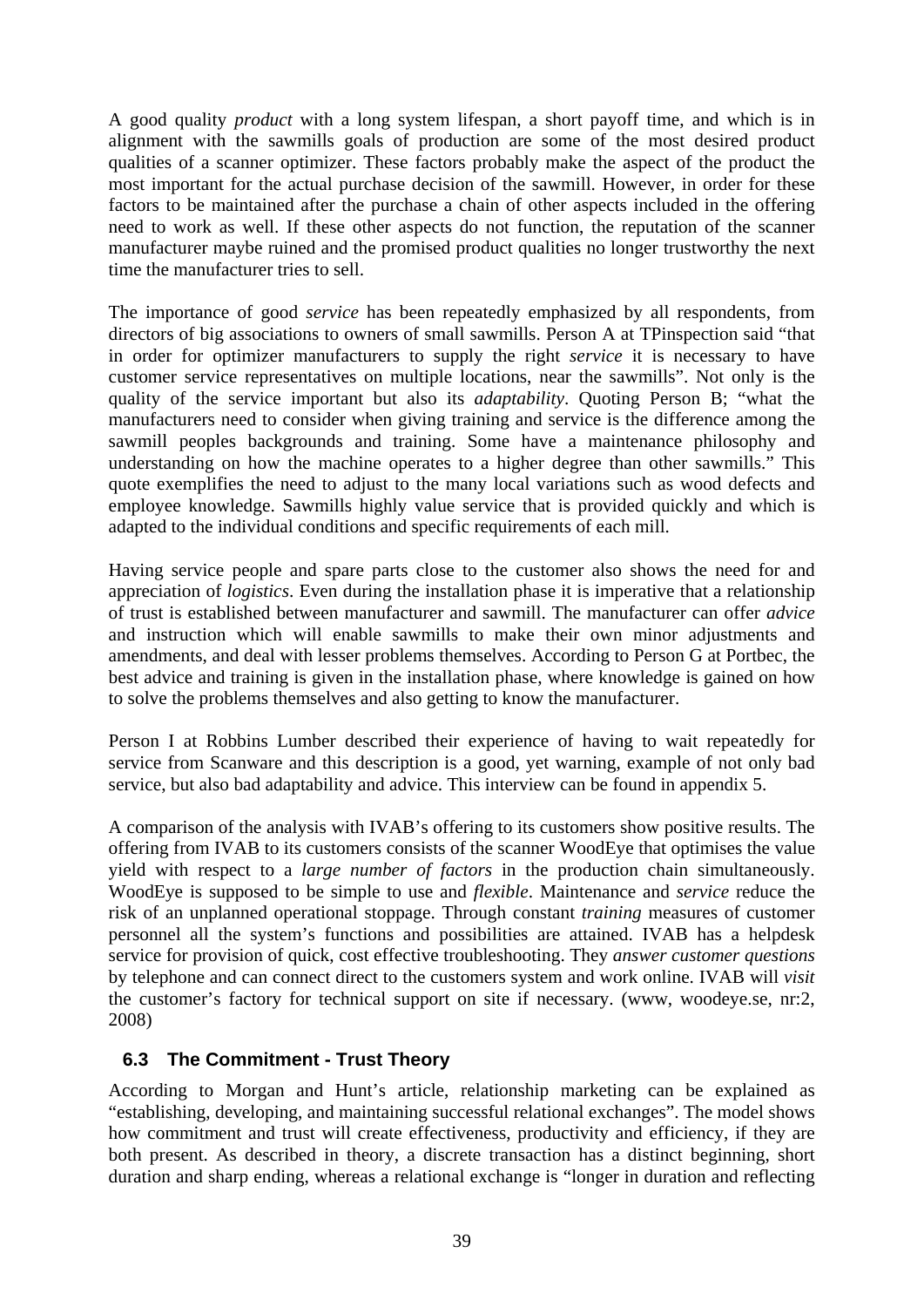an ongoing process". If a scanner optimizer purchase by a sawmill is seen as a discrete transaction by the scanner optimizer seller, there are several indications in this study that the scanner optimizer seller will not last long in business. An optimizer seller has to be committed throughout the relationship. Selling scanner optimizers therefore is a relational exchange, and the actual sales is only the beginning of a process requiring good communication and a lot of work in order for it to be successful.

The optimizing industry causes high termination costs for both parties. It is very possible to terminate the cooperation, several interviews have confirmed, but it is a costly process. Exemplified by Person G, integrated systems raise termination costs. This, according to the Morgan and Shelby model, should increase the relationship commitment. Relationship benefits also increase the commitment. The relationship benefits are of course what all of the optimizing manufacturers are trying to prove to sawmills in order for a purchase to take place. However, the optimizer manufacturers must remember to maintain the relationship benefits after the purchase have to maintain once the investment has been achieved. This brings us to the factor of "opportunistic behaviour". "Opportunistic behaviour" is the first described trust destroyer in the model. It proves the importance of maintaining a sawmill profit and satisfaction after sales. An example of dissatisfaction from opportunistic behaviour is the belief that a manufacturer is more interested in satisfying the big sawmills which still had room in their operation for more equipment than the other customers. Several interviewed expressed "not keeping what you promised" as the biggest trust destroyer. In other words promising benefits from the equipment that are later not realised will damage the brand name severely. For this reason it is important to test the equipment in different environments before making guarantees.

The only factor in the model that is necessary in order to increase both commitment and trust is "shared values". Once again the importance of service people who know the local customs is relevant, as brought up by associations in the south of the USA. The factor of "communication" also has to do with understanding local customs, but also language barriers as in Quebec, and, with offering a 24/7 quality service that includes competence and adaptability. Low commitment leads to "propensity to leave" Sawmills in North America are not afraid to put their foot down and sue if promises are not fulfilled. This is however detrimental to both parties and is used as a last resort. Sawmills have high commitment for making the relationship work, but the manufacturers of sawmill equipment should be aware that sawmills can and will break out if not satisfied. Comact and CoeNewnes/McGehee, as well as other companies, appear to have found a way to decrease the propensity to leave, by selling whole production lines to sawmills. This results in the equipment being integrated and making it more difficult to put in a competitor's equipment in the middle of the production chain. It also increases the termination costs, since the sawmill might have to abort the whole production line in order to abort the cooperation with a manufacturer. According to the model, if a manufacturer and the sawmill have good communication, shared values and absence of opportunistic behaviour, this will increase the trust and the likelihood of functional conflict.

As a conclusion trust in the scanner manufacturer is extremely important because of the huge investment that a scanner is for most sawmills, the effect it in many cases has on the production line and the long term partnership that is necessary for a lasting satisfaction. Building trust is done through having a good reputation, good manufacturer knowledge, high customer interest and keeping what you have promised.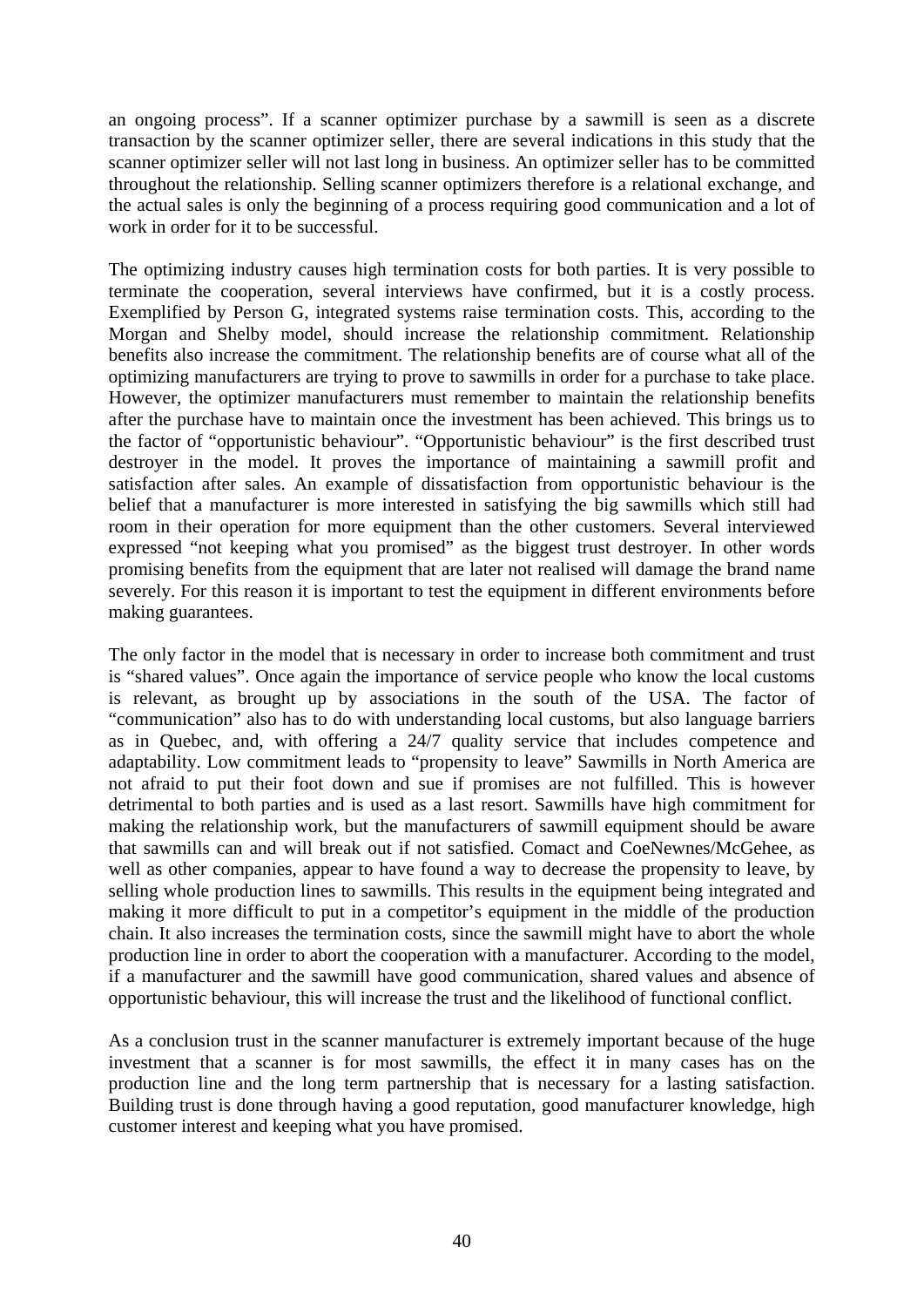A view point on the model and indication is that knowledge is not included as a factor. B*ad knowledge or bad understanding* on the part of the optimizer manufacturer can be interpreted as low commitment or even nonchalance from the sawmills perspective, even if the commitment from the manufacturer is high. This in turn underlines the need of seller knowledge, regarding specific sawmills processes and technical skills. Lack of confidence in the manufacturer can destroy the customer relationship entirely.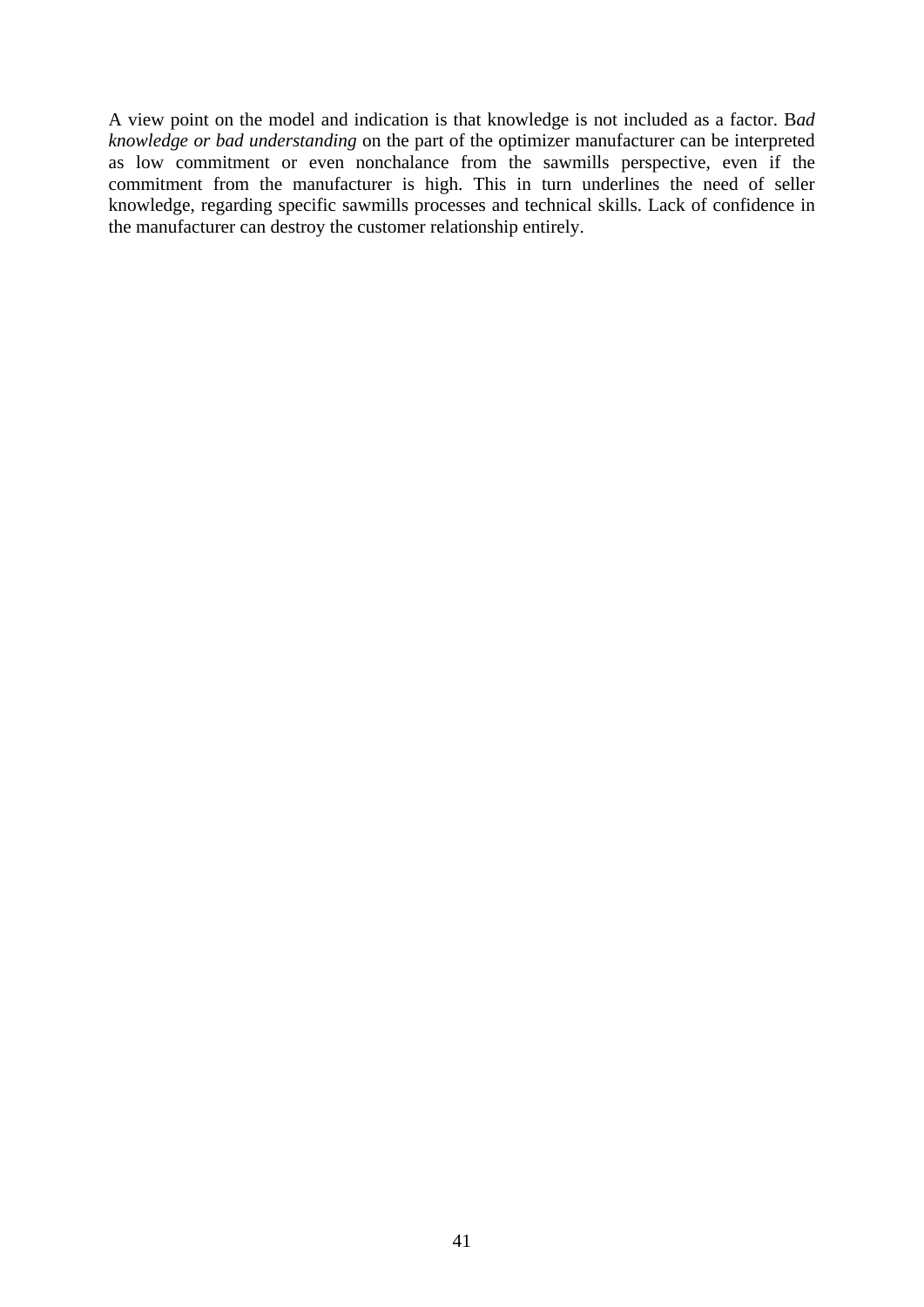# <span id="page-44-0"></span>**7 Discussion**

### **7.1 Objective 1 - Which segment areas are potential markets for IVAB ?**

#### *7.1.1 Is there any demand for Edger, Planer and NHLA by sawmills in North America?*

*Edger -* Most respondents claimed they did not have enough knowledge of edgers in order to provide an opinion on the market potential of one fitting the description of IVAB's new software. Neither could most of them give any clue to which segment of customers were most likely to invest in such an edger. The most interesting comments came from Person D who claimed that he knew that manufacturers such as USNR were working on edgers, similar to IVAB's, optimizers, but he doesn't know of any of these on the market today. Competitors' web pages, such as USNR, Scanware/Finscan and CoeNewnes/McGehee, give the impression that they have similar edger offerings. A more detailed technical analysis of the competitors' edger offerings is needed in order to evaluate IVAB's product advantages. Person D and Person E at Forintek also indicated that *larger logs result in a larger need for edger optimizers*. Larger logs are normally grown in the southern part of Quebec and since the larger mills are generally in the northern part, it is small to medium sized mills that use the big logs. Big logs are also common in western Canada, which may be a contributing factor to the spread of the mountain pine beetle in this area (www, for.gov.bc.ca, 2008).

The hardwood lumber scanning and optimizing study from 1999, gave interesting results on what the hardwood mills considered desirable features in a future edger-optimizer system (Appendix 1, table 2). "Improved raw material recovery" rated lumber one with 78,5 percent, "increased lumber revenues" rated number two with 77,1 percent, and "reliability" rated number three with 75,7 percent. If IVAB can make an optimizer fulfilling these requirements as well as *grading the southern yellow pine knots* in an accurate way over different regions they will be likely to have a high demand for their product.

When the respondents were asked about a *suitable price* for the edger optimizer, all of them replied that they did not know and could not guess. For this reason it is once again interesting though to look at the results of the hardwood lumber scanning and optimizing study from 1999, concerning future edger-optimizer systems. Even though the answers all come from hardwood sawmills, they are still interesting to consider for softwood mills. The results in the study on what sawmills were willing to pay for future edger optimizers are shown in Appendix 1, Table 4. Small companies rated initial cost and operational costs higher than did large companies. When the respondents were asked if they would consider installing future edger-optimizing technology 68 percent answered yes. When asked about a specific prize that sawmills were willing to pay, 37 percent chose the lowest category, "less than \$100 000". It is worth noticing however that the authors of the article admit that they should have had an alternative answer for companies not interested in buying a future edger optimizer, since this category probably chose the lowest cost category instead. It was clearly stated that the price included the scanners, computers, and edger but not the material-handling system. 29,4 percent chose the category of "\$100,001-250,000" and 22 percent chose the third category of "\$250,000-500,000". 10,6 percent chose the category of "\$500,000 -1000,000". The expected payback time for future edger-optimizers was 3.6 years.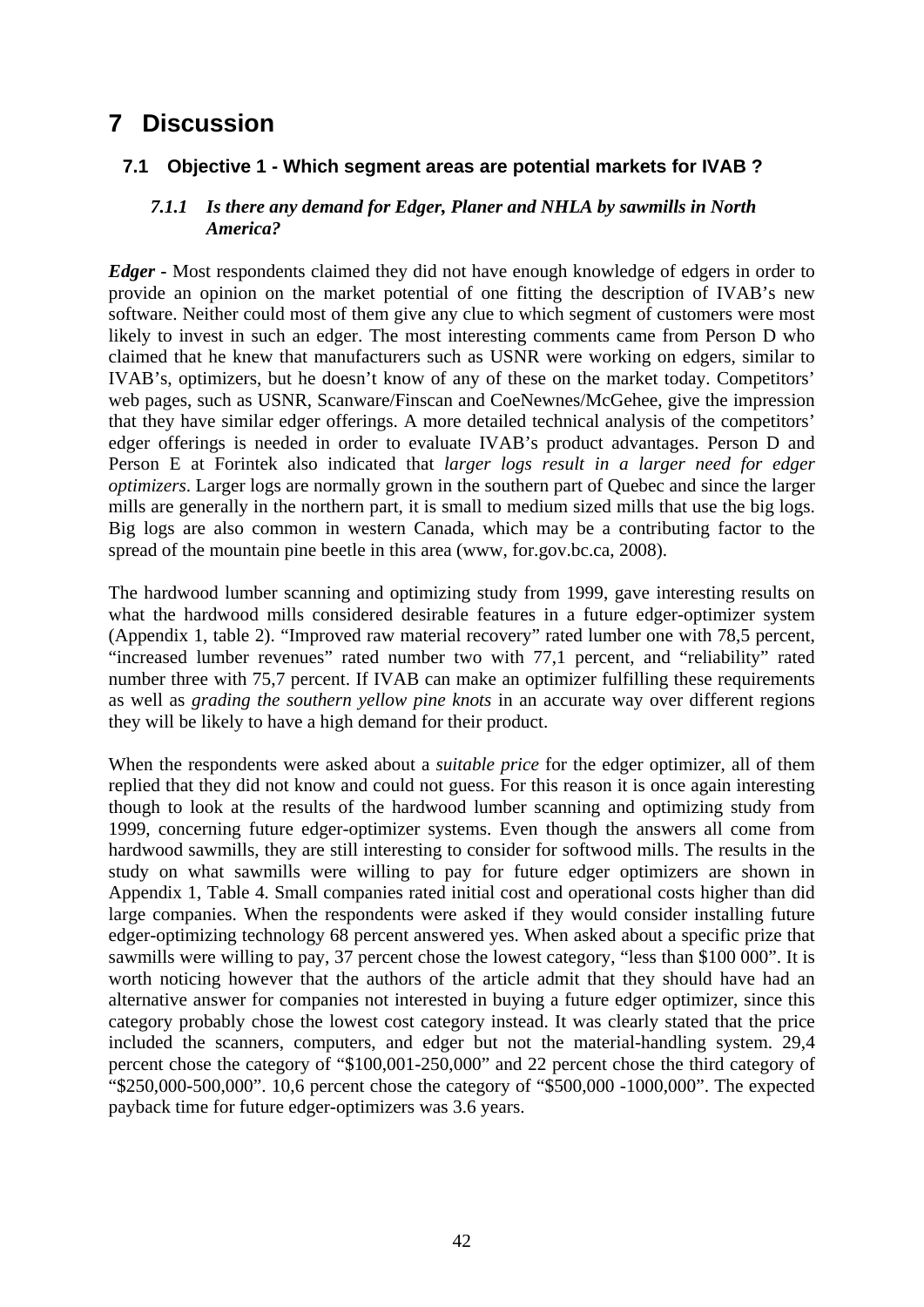Assuming these results are similar for softwood mills, WoodEye's new edger should be highly in demand since it is relatively cheap in price and its function will both improve raw material recovery and increase the lumber revenues.

*NHLA -* The National Hardwood Lumber Association (NHLA) were contacted for an interview but they unfortunately refused. No organisations dealing with hardwood were among the interviewed, which means that very little primary information on the demand for a NHLA grader, is coming out of this thesis. However, when this issue was mentioned to softwood associations during the interviews the response was generally very positive. *Manual grading* is still common among small mills and hardwood mills. Small mills often have the assumption that optimizer scanners are *volume focused*, which means they would have to increase there production for it to be profitable. Increasing production is especially difficult with the present bad market. Small mills are there for "focusing on quality", and do not believe there to be optimizers good enough. If IVAB can prove to these sawmills that their equipment will pay off even with low volume production, they should have a huge market in North America. It is important however to carefully test the NHLA in different locations and establishing a skilled service network. A high adaptation is required for different tree species and local variations. When approaching small mills it is important to remember that they take huge pride in their work and that trust in the seller and the equipment is a huge factor for purchasing.

Once again it is interesting to compare these results with the hardwood lumber scanning and optimizing study from 1999's research about future automated hardwood lumber grading systems, since IVAB's software NHLA is an automated hardwood lumber grading system. The results on what the hardwood mills considered desirable features in a future hardwood lumber grading system (Appendix 1, Table 6), showed that "accuracy of grading" was voted most important, followed by "system lifespan", "durability" and *interestingly* "NHLA grading rules" on fourth place. (Bowe et al, 2002). "Initial cost" came in on place six. In the same study the respondents were asked which an *acceptable cost* was for an automated hardwood lumber grading system. The results from this are shown in Appendix one, table four. One has to be aware that this time the respondents were not asked what they were willing to pay for future systems, so the answers are credible for 1999 currency and equipment. 48,5 percent answered "less than 100,000\$", yet once again the authors of the study from 1999 admit that they should have had an alternative answer for companies not interested in buying a future edger optimizer, since this category probably chose the lowest cost category instead. It was clearly stated that the price included the scanners and computers but not the material-handling system. 31,2 percent answered "100,001-250,000\$" and 15 percent answered "250,001- 500,000\$". Only 5,4 percent answered "500,001-1000,000\$" in 1999.

Comparing these "acceptable costs" with what Person H from Cumberland Ridge Products mentioned on the subject, shows that the results coincide. Person H said that today most hardwood optimizers cost 0,5 to 0,75 million dollars and most hardwood mills cannot afford this, which is accurate with the hardwood lumber scanning and optimizing study from 1999 since the results show that only 5,4 percent were willing to pay this amount in 1999.

*Planer -* Optimizers for planer lines was the software where the least amount of information could be gathered. As with the other software this was partly due to the lack of knowledge in this area by the interviewed, but also due to non specific information from IVAB on what characterises the new planer software. Person H from Forintek informed that only two or three mills in Quebec had the most modern planer optimizer equipment, optimizing both shape and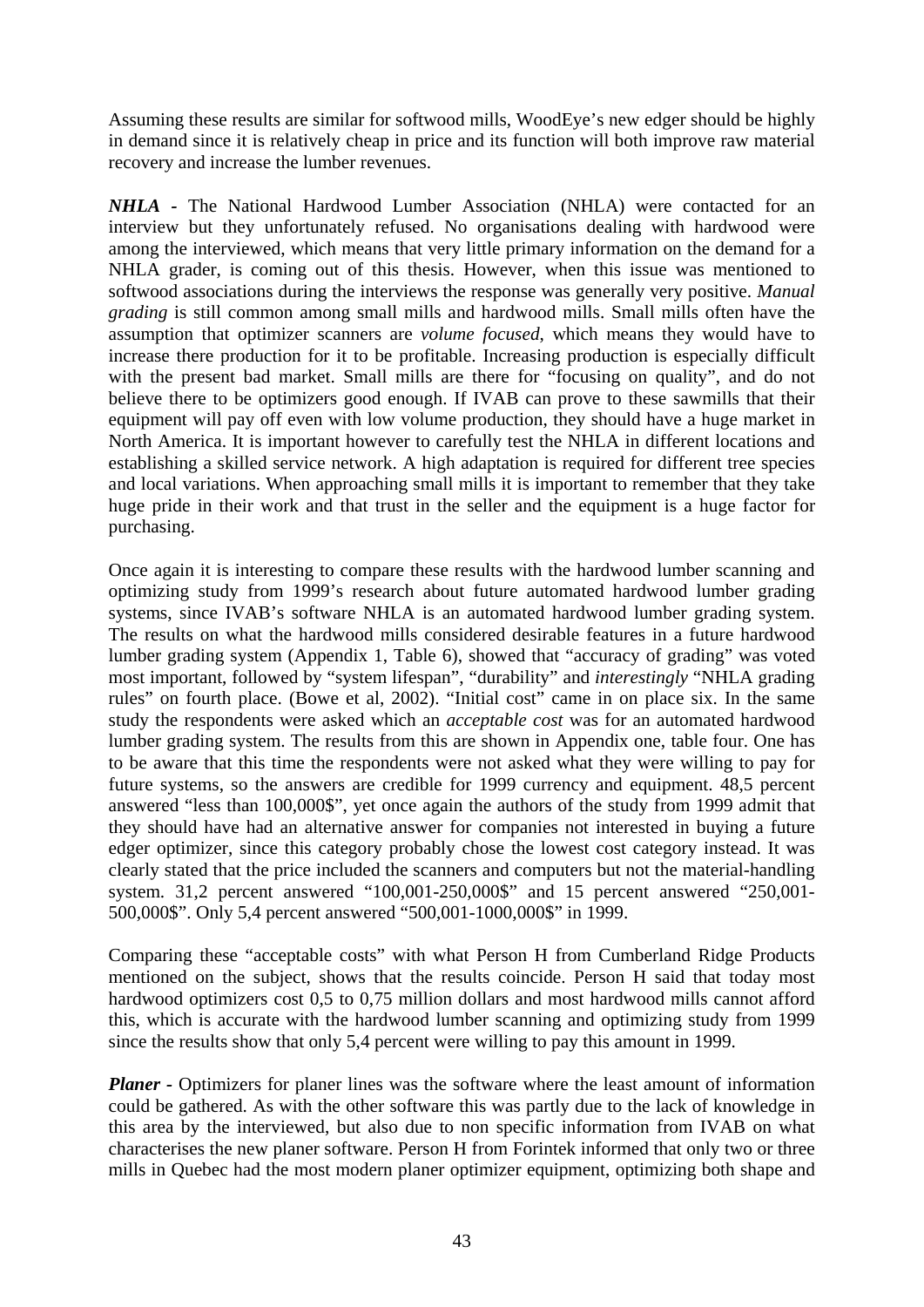<span id="page-46-0"></span>visual surface. This should mean there are a lot of *potential customers* in this area. Such equipment was said to cost 500,000-1,000,000 Canadian dollars according to Person E. The respondents also informed that in Canada the present planers had problems seeing *splits* and that *the sensitivity in reading* needed improving. The sensitivity in reading can be interpreted as a demand for *advanced visual grading* of defects, rather than just measuring wane. There was also a demand for planers that identified the best side of the board, before putting it through the planer, since in many wood products only one side of the board is visual. To my knowledge this is one of the qualities of the WoodEye scanner, and one of many indicators in this study showing that IVAB offers very technological advanced equipment.

In the south east of USA USNR, CoeNewnes/McGehee and Lucidyne were considered to be the main competitors for planer optimizers, although knowledge was vague.

#### *7.1.2 What are the main competitive forces in the North American market?*

The Porter analysis showed that the "supplier power" and "threat of entry" were not great in relation to the remaining three powers. The "threat of substitutes" is not irrelevant as there currently seems to be public promotion for manual grading among hardwood mills. However the reason for this is that sawmills seem to consider optimizers as "volume focusing". Hence, this power would only be a threat of importance to IVAB if they were trying to sell volume focusing optimizers. To my knowledge, the IVAB software applications are *value optimizing*. If IVAB can present this to the hardwood sawmills they could turn this "threat" to an advantage. The "buyer power" is, for reasons brought up in the analysis, a force it would not be wise to neglect. Apparently, sawmills have good communication with each other and put great value in other sawmills' experience of equipment and after sales service. Interview participants in all of the visited parts of North America clearly stated how sawmills' experiences with optimizers spread and have huge effects on the *reputation* of optimizer manufacturers.

The force of "industry rivalry" was also brought up in the analysis as a strong force. There are a lot of competitors on the North American market (see Appendix 4), producing similar products to those of IVAB. Technical skills are required in order to evaluate the competitors' optimizers' practical strength and weaknesses in relation to those of WoodEye's. If IVAB can offer a quality scanner that works as well as was promised with robust equipment and good after sales service, they should have no problems persuading sawmills to buy their scanner. Or in the words of Person A; "The main key to success is a quality product, which works and is user friendly and that the manufacturer shows how it works". However, most of the competing companies in Appendix 4 are either American, or have strong distribution channels in America. If IVAB is to succeed in America they not only need a *competitive product,* but *distribution channels* and *local knowledge* in their target geographic area*.* 

#### *7.1.3 Are there any possible distributors for IVAB in North America?*

When asked about possible distributors for WoodEye all of the nine respondents interviewed, as well as the dozen associations contacted by mail responded that they did not know. One respondent stated that most commonly the equipment comes straight from the manufacturer and not through distributors. However, it has been informed that the market leaders on the optimizer market in North America, such as Comact, CoeNewnes/McGehee and USNR, cooperate with smaller, more specialized, companies in order to offer as wide an area of services as possible. Autolog, Comact and CoeNewnes/McGehee were contacted through email on a general cooperation inquiry. Only Autolog responded and the *name and telephone number of person to contact* can be found in Appendix 3.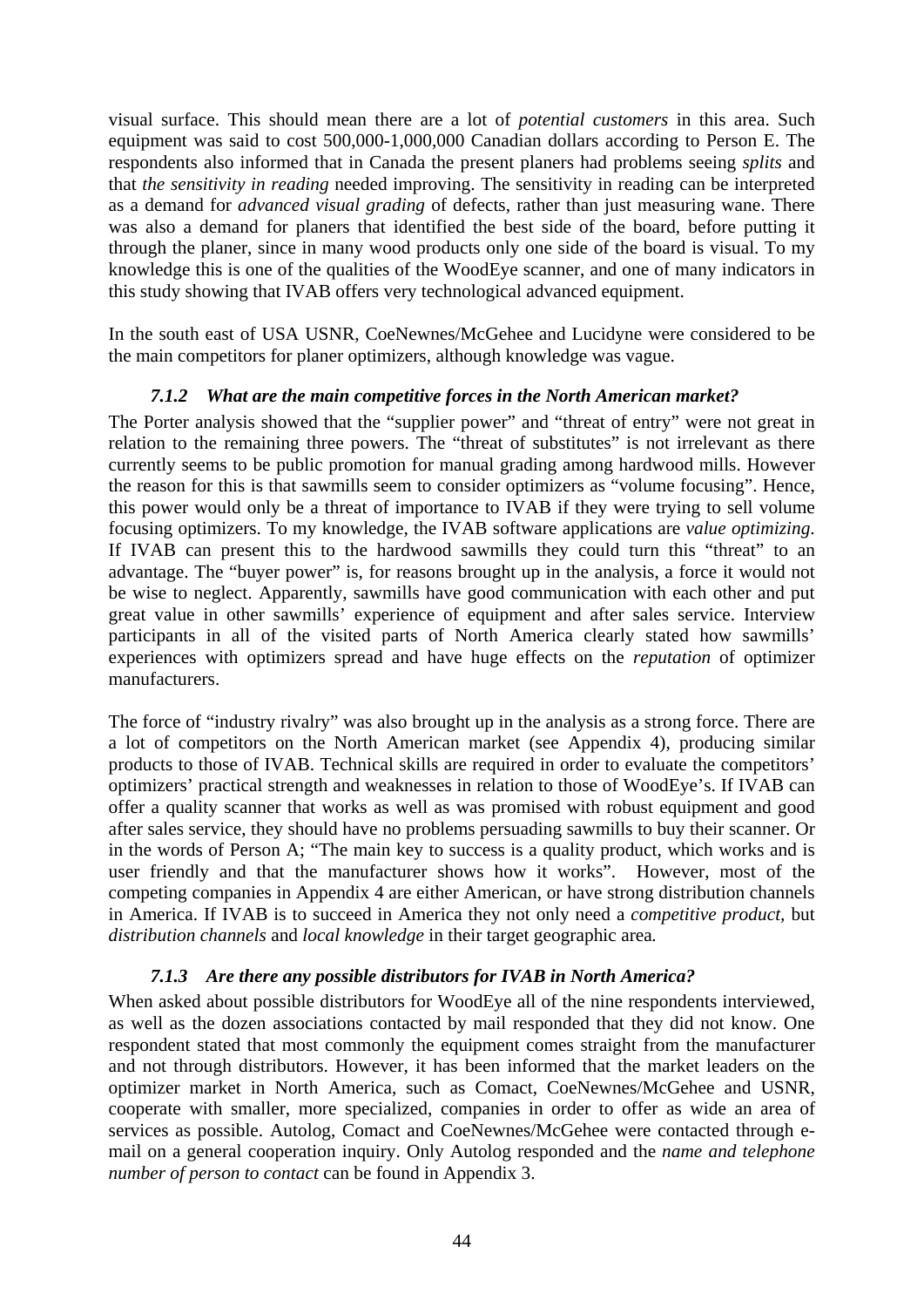<span id="page-47-0"></span>Judging from the descriptions of Comact, CoeNewnes/McGehee and USNR on their websites, they are not significantly larger than IVAB. This could result in IVAB being considered a threat if approaching these companies for cooperation. However it has been determined that Scanware/Finscan are cooperating with Autolog and that RemaControl probably is cooperating with Comact. By attacking companies presently in cooperation with market leading companies IVAB could take over their position in cooperating with the market leaders. Scanware/Finscan is an international company, not too different from IVAB in terms of their size and Nordic origin. Scanware/Finscan's success and failures in North America can offer a *valuable lesson* on which opportunities and threats IVAB should aware of when expanding on the North American market.

*Cultural differences* were acknowledged in both the southeast of USA and the southeast of Canada. In Canada it was recommended to adapt the service and training carefully to the specific sawmills working process and skills. Apparently the backgrounds and attitudes among sawmill workers vary a lot. It was also important to pay attention to *local variations* of Southern Pine. It seems to be a species that comes in all shapes and forms. In Quebec the *language spoken* is French. This was clear during my visit and apparently even more relevant when communicating with sawmills. These two cases are clear indicators that some kind of *local distributor is necessary* in these areas.

#### **7.2 Objective 2 - How do different factors in the offering affect buyersupplier trust?**

For the service to be successful goodwill, 24/7 service and availability are not enough. The service person must understand the *local environment*, the skills of sawmill workers and the qualities of the wood produced in that region. It is also expected that the service person is *dedicated* to a specific mill, and understands their specific production process, values and visions. This is not only a way of raising the efficiency of service and advice, but also showing respect to sawmills for the enormous investment an optimizer scanner means to many of them. This fits well with Morgan and Shelby's model, where communication is the factor increasing trust, and opportunistic behaviour is the one factor decreasing trust. When speaking to the associations and sawmills, "not keeping what you promised" is regarded as the biggest of *trust destroyers*, and is likely to be seen as "opportunistic behaviour" from manufacturers, who promise more than they can hold while trying to sell equipment. The case study of Scanware/Finscan gradually destroyed relationship with the Robbins Lumber offers a *good example* of the disastrous effects of underestimating service and adaptation. This is why manufacturers must be very careful and precise with what they promise. This means testing the equipment in the exact conditions where it is to be used. In cases where sawmills feel the manufacturers have not kept what they have promised, it may often be without any foul intention whatsoever from the manufacturer.

#### **7.3 Evaluation and recommendations**

The first objective of this thesis; "*Through application of theory and gathering of data be able*  to establish which segment areas are potential markets for IVAB", cannot be considered to be fully achieved. The reason for this has been limitations in time and resources as well as the limited knowledge that the interviewed associations have had on optimizing equipment. Most respondents began their answer of the questions regarding the new software with a dismissal of their knowledge on the topic, but continued with "but I am guessing there would be a huge demand for such a scanner if it was to reach the market". This was also noticed in the results from the questionnaire forms sent out via mail prior to the trip. A *positive* way of interpreting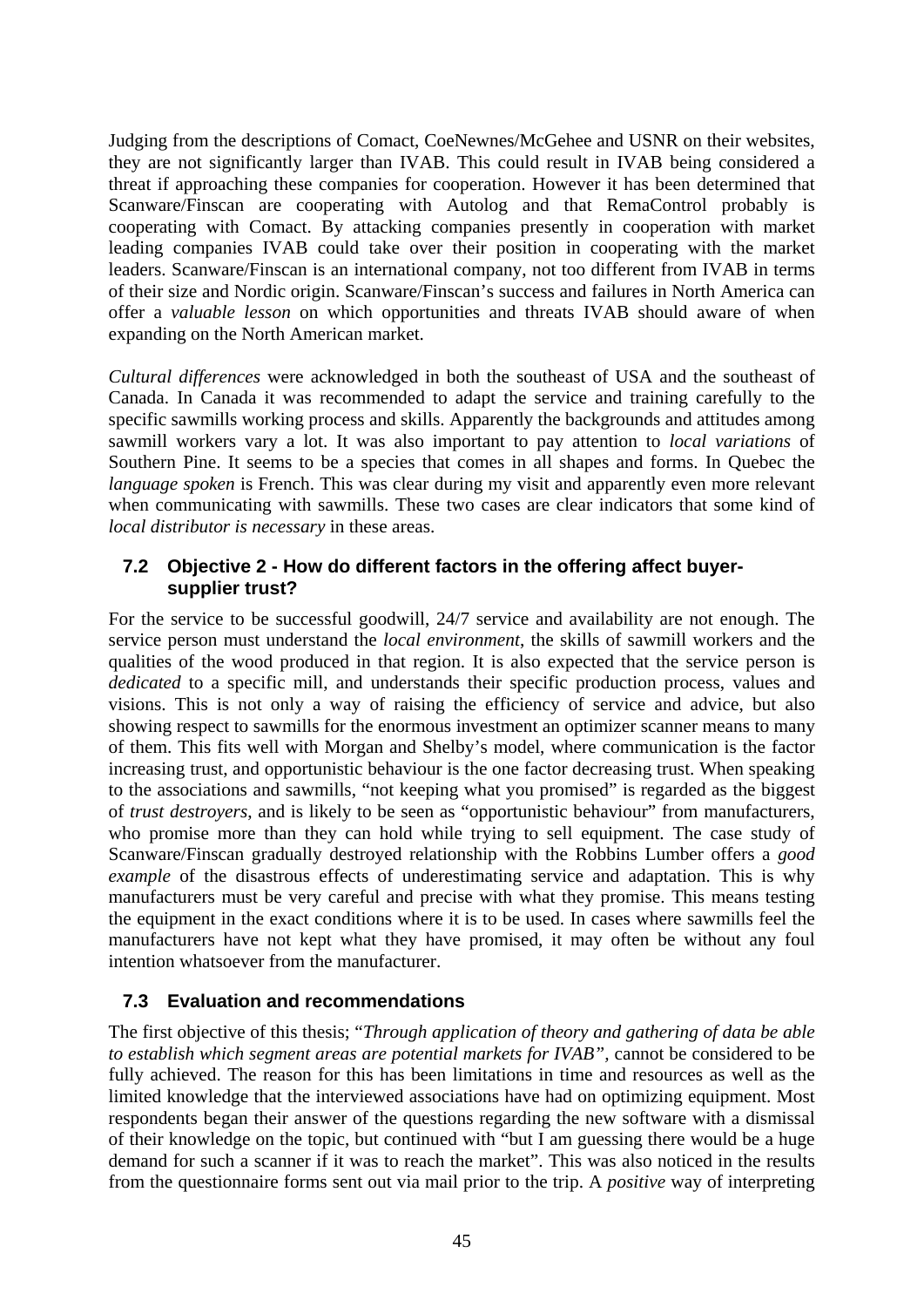this reaction from the respondents is that it is an effect from IVAB's new software being is so advanced and new on the market, that this is why the respondents felt they were not familiar or knowledgeable enough about it. A suggestion for advance on this, the first objective, would be to interview a high number of sawmills in a limited area, regarding how IVAB's new software would practically fit and work in accordance with their specific operational goals, and which maintenance and reparation service they are expecting after sales. This method of approach would result in more applicable solutions for IVAB.

The second objective of this thesis; "*How do different factors in the offering affect trust between buyer-supplier?",* has had a higher level of achievement. The subject was brought up independently by all respondents and this was the subject where they had the most to say. When speaking on this area the respondents got engaged and gave examples from real life experience. The interview with Person I offered examples of service experienced in a very bad way by Robbins lumber, but which may not have been experienced in such a bad way by their manufacturer.

The associations offered very valuable information on the optimizing market which should assist in a successful expansion in North America for IVAB. Although this thesis mostly offers an overview, it has still succeeded in its objective of establishing a more detailed and in depth analysis than the previous BOP study made by the Swedish Trade council. Even though the associations visited may not be experts on optimizers, they know an enormous amount about the forest industry in general. They were very helpful and had a welcoming reception. Another area interesting for further investigation is if it is possible to define sawmill segments needing a linear optimizer scanner, like WoodEye, as this would immediately diminish the competition from manufacturers like Scanware/Finscan, producing transverse optimizer scanners.

In retrospect, this quotation from Christensen et al 2001 offers a lot on which important aspects need to be taken into consideration in order for a market analysis to be successful; *"One of the difficulties when performing a market analysis is that there is no given standardised structure, technique or method for how it should be performed. The main reason for this is that a market analysis should be governed by the marketing problem. Therefore there will be a vast number of situations demanding decision taking that will probably affect the oncoming decisions needed to be taken. The most important aspect is to always keep focus on the goals of the market analysis that are to be reached. For this to be successful a close relationship with the market analysis contractor is necessary."* (Christensen et al, 2001)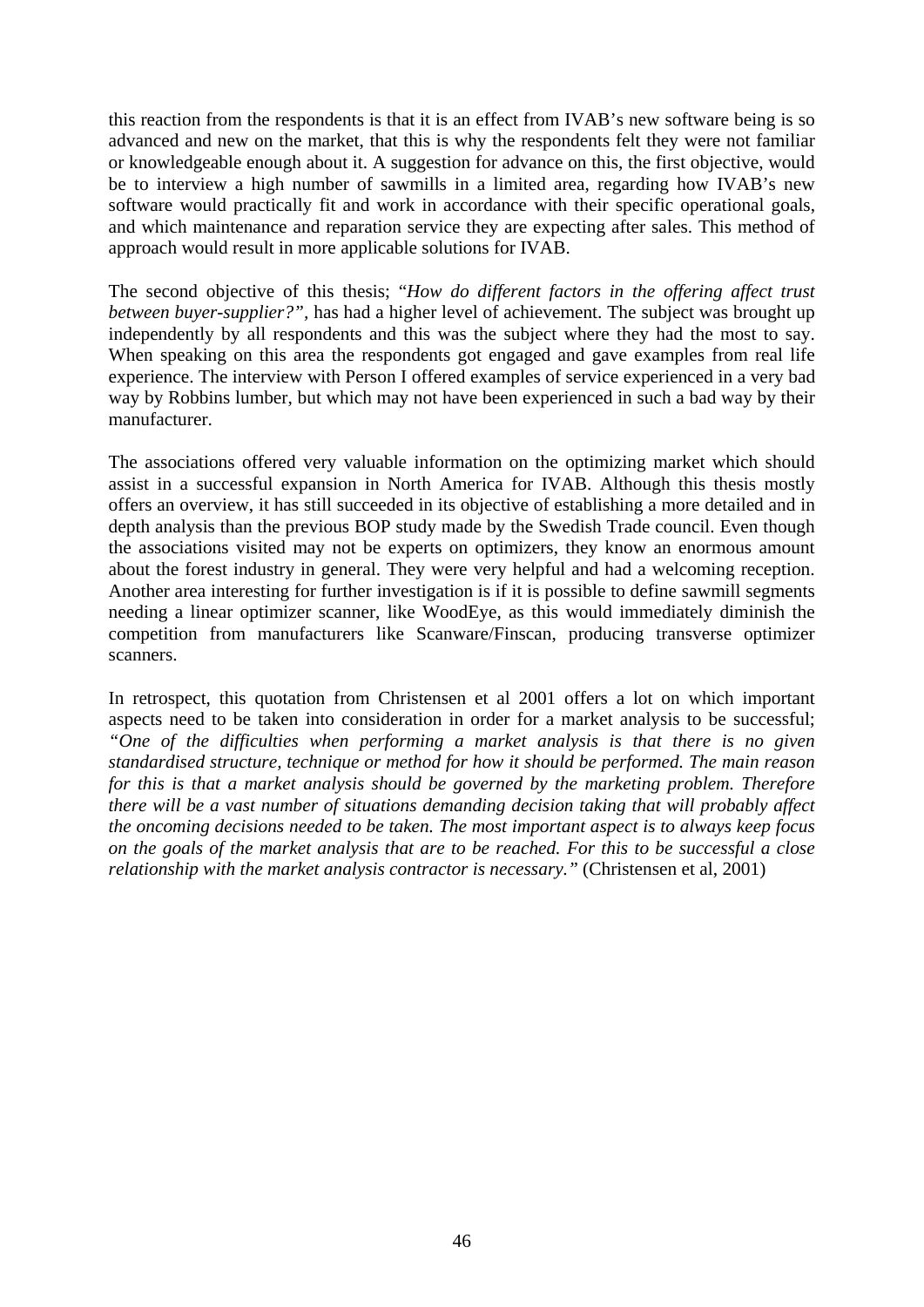# <span id="page-49-0"></span>**8 Conclusion**

### **8.1 The six most important remarks**

#### *8.1.1 No investments with housing market down*

The drop in the housing market has had a huge effect on the sawmill industry in North America and in many areas some have even had to shut down. This in turn has affected current investment capacity at the present time. Although some interviewed have stated that it would actually be a great time for sawmills to make investments in present time, so that they have the right equipment when the market *does* bounce back. However, they have also stated that sawmills are generally not listening to this advice. Opinions on when the market will bounce back vary, but the general opinion is that it will come back within the next two years. Until then it will be difficult for manufacturers like IVAB to sell equipment, although they still have possibilities for marketing and making their brand name known through participating in expos etcetera.

#### *8.1.2 Massive demand for optimizer that grades southern yellow pine knots accurately*

In the southeast of USA the main demanded quality in optimizers, was ability to grade the southern pine knots accurately and consistently *over different regions*, as the knots of the southern pine vary from region to region. They specially have a problem with so called "*blind areas*" around the knot, which are parts of the knot having the same colour as the surrounding wood, and therefore being missed. The present optimizers also have huge problems with *density variation* and *knots inside of the board*. Other defects causing problems with the southern yellow pine are *decay, splits, worm eating pitch* and *timber breaks.* There are no competitors on the market today able to grade the southern pine knots in a satisfactory manner.

#### *8.1.3 A few competitors in Canada represent a huge proportion of market share*

The biggest companies on the Canadian, market such as Comact, Autolog, CoeNewness/McGehee and USNR can be to IVAB's advantage if they are willing to cooperate. This way IVAB would automatically acquire local knowledge and the chance to be a part of a bigger offering. A closer examination of what exactly these big companies offer, especially regarding their edger and planer optimizer functionalities, is necessary in order to determine whether to attack them or seek cooperation.

#### *8.1.4 Bad service can be disastrous for a manufacturer's reputation*

Throughout the interviews, respondents raised the tone of their voice when bringing up the subject of service. Obviously, it was a very important subject which aroused a lot of feelings. A manufacturer's work is not done when a sale is accomplished. Indeed, this is when the work *begins*. The investment in an optimizer scanner is a major one for most sawmills, and they expect to be treated with respect and efficiency in the after sales service. Information apparently *spreads* very quickly between sawmills and a manufacturer has to put a lot of energy into its service, adaptation and advice in order not to ruin its reputation. Apart from bad reputation, a manufacturer that dismisses service is also likely to get a *lawsuit* to their name.

#### *8.1.5 Newly purchased sawmills are likely to make investments*

When speaking generally of modern optimizing and scanning equipment, there still seem to be many potential customers. Sawmills adopting new optimizing technologies are often corporate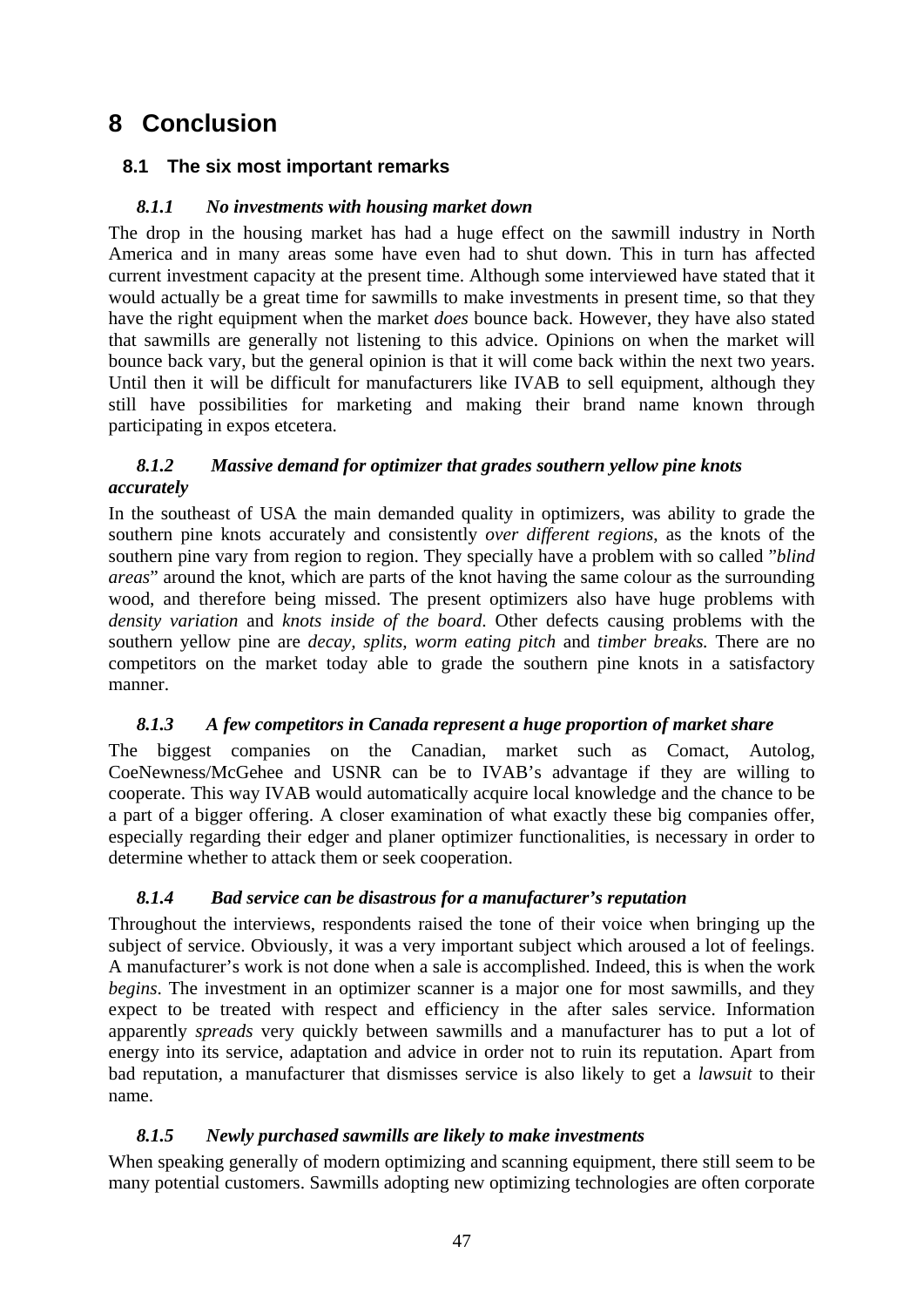<span id="page-50-0"></span>facilities and larger privately owned mills, which is not strange since the larger the sawmill, generally the larger is the gain. Respondents indicated, that currently 30-40 % of larger sawmills have modern equipment. However, some big corporations buy mills and run them as hard as they can and then sell them without making any investments or improvements. Family owned and medium sized sawmills tend to be steady in their upgrade because they understand that in order to stay in business they have to decrease their operating costs. *Newly-purchased mills*, medium sized or privately owned in particular, are a customer segment likely to be looking for new equipment since it is natural to amend and improve the factors which were not working for the previous owner.

#### *8.1.6 Owners of both big and small sawmills travel far to visit equipment expos*

Sawmill equipment expos are visited by large and small sawmills from all around North America. Both Person I and Person F informed that they had been to the big expo in Atlanta in 2007, and these two guys operate one small and one medium sized mill all the way up in Maine. These expos offer an excellent opportunity to show up IVAB's competitive advantages and quickly make a name for them in North America.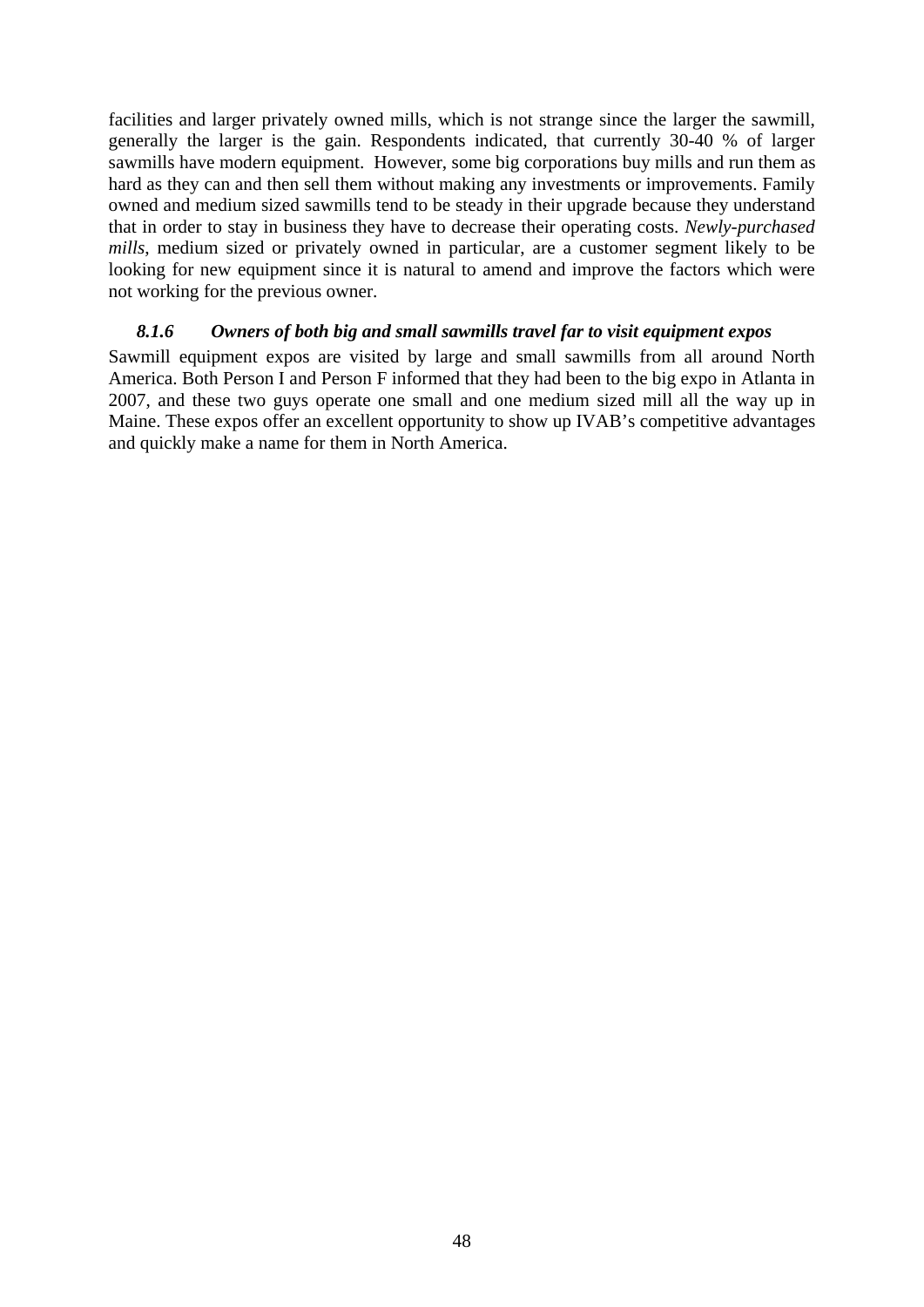# <span id="page-51-0"></span>**9 Bibliography**

#### **Literature and publications**

Grant.R, 2008, Contemporary strategy analysis-sixth edition, Blackwell publishing, TJ international, Padstow.

Porter. M, 1985, Competitive Strategy: Techniques for Analyzing Industries and Competitors, Göteborg ISL

Lars Christensen, Nina Andersson, Carin Carlsson, Lars Haglund, 2001, marknadsundersökning - en handbook, författarna och studentlitteratur studentlitteratur, Lund

Jack HaPerson C, 1989, "Vad du behöver veta om marknadsundersökningar", IHM Förlag AB, tryckt av Moderna Offset AB, Spånga

Philip Kotler, 1999, Marketing management, Prentice Hall

Bussines Opportunity Project, Swedish Trade Office (Canada) Inc, April 2005,

#### **Articles**

David Ford, March 2002, The Business Marketing Course, John Wyley and Sons

Robert M. Morgan & Shelby D. Hunt, July 1994, The Commitment-Trust Theory of Relationship Marketing, Journal of Marketing, vol. 58, 20-38

Scott A. Bowe, Robert L. Smith, D. Earl Kline, Philip A. Araman, A, 2002, A segmental analysis of current and future scanning and optimizing technology in the hardwood sawmill industry, Forest Products Journal,

D. Earl Kline, Carmen Regalado, Eugene M. Wengert, Fred M. Lamb, Philip A. Araman, March 1993, "Effect of hardwood sawmill edging and trimming practices on furniture part production", Forest and products journal, Vol 43, No 3

Scott Bowe, Robert Smith, Phil Araman and D. Earl Kline, May 2000, "Use of advanced hardwood sawmill equipment, and desired features for next-generation systems ", Hardwood symposium proceedings

#### **Newspapers**

Ulf Bergkvist, 08-02-13, Insjön,. Nya Ludvika Tidning, sid 4. "Sågverkare ser optimistiskt på framtiden".

#### **Internet**

WoodEye.se. Collected 08-02-03 nr 1: [<http://www.WoodEye.se/products\\_WoodEye.asp](http://www.woodeye.se/products_woodeye.asp)> Published 08-02-03 nr 2:<http://www.woodeye.se/aftersales.asp>Published 08-02-03 nr 3: [<http://www.WoodEye.se/company\\_northamerica.asp](http://www.woodeye.se/company_northamerica.asp)> Published 08-02-03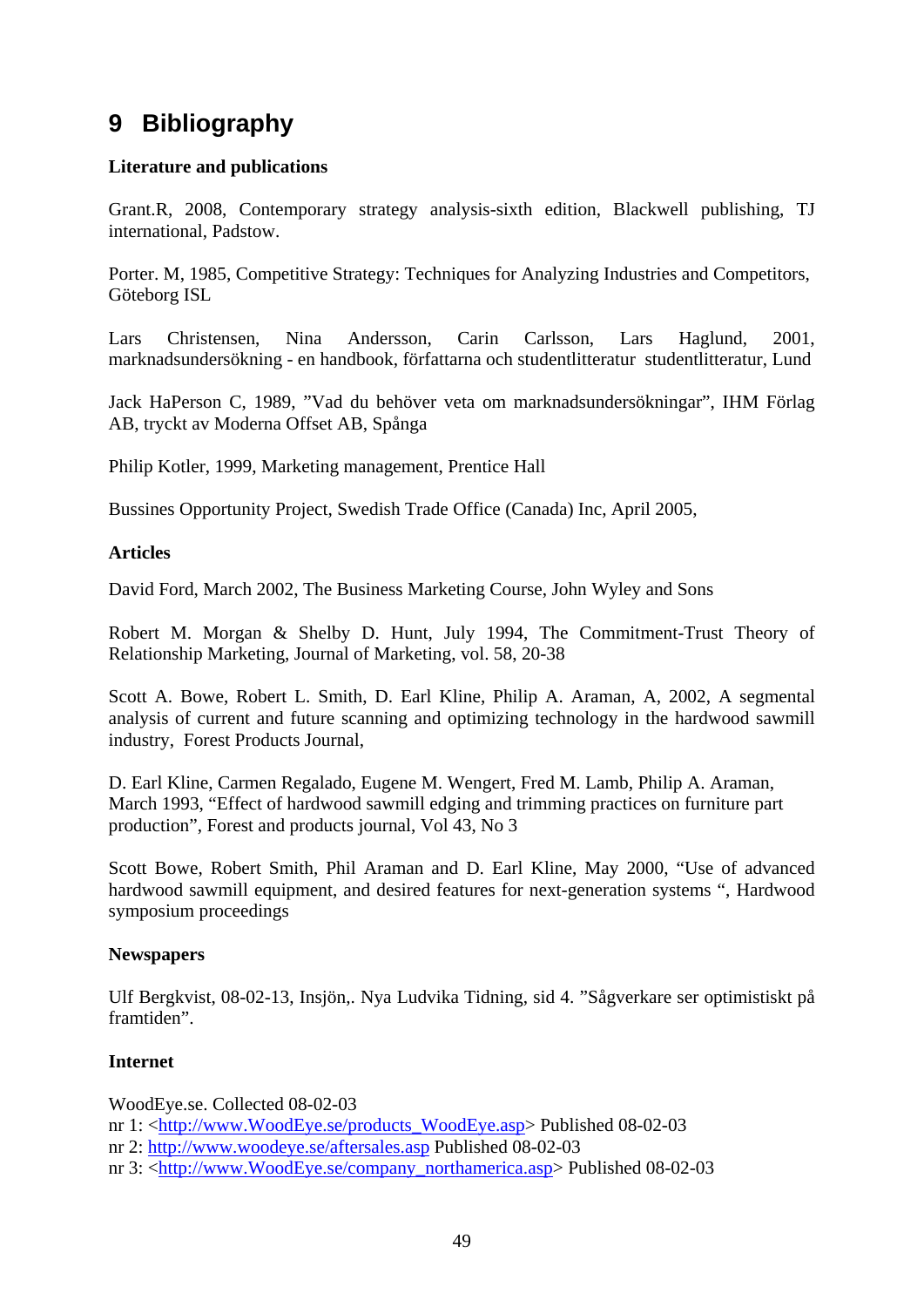Autolog.com, Collected 08-04-28 <[http://www.autolog.com/en/index\\_en.htm>](http://www.autolog.com/en/index_en.htm) Published 05-12-22 Quick MBA, Collected 2008-05-18, *Porters five forces* <[http://www.quickmba.com/strategy/porter.shtml](http://www.quickmba.com/strategy/porter.shtml%20Collected%202008-05-18) > Published 2008-05-18

Finscan.fi, Collected 2008-05-13 <[www.finscan.fi>](http://www.finscan.fi/) Published 2004-04-07

Southern Pine. Collected 2008-05-19 <<http://www.southernpine.com/whatis.shtml>> Published 2008-05-19

Scanware.se, Collected 2008-05-13 <[www.Scanware.se](http://www.scanware.se/)> Published 2008-05-13

RemaControl, Collected 2008-05-13 <[www.rema.se>](http://www.rema.se/) Published 2008-05-18

Morningstar.se, Collected 08-01-25 < <http://www.morningstar.se/news/markets.asp?articleid=54686&validfrom=2008-01-23>>

Aktiespararna, Collected 08-01-25 <[http://www.aktiespararna.se/lar-dig-mer/fordjupningar/konjukturskola/borsen-ligger-steget](http://www.aktiespararna.se/lar-dig-mer/fordjupningar/konjukturskola/borsen-ligger-steget-fore/)[fore/>](http://www.aktiespararna.se/lar-dig-mer/fordjupningar/konjukturskola/borsen-ligger-steget-fore/)

Canadian wood products, Collected 2008-01-25 <[http://www.canadianwoodproducts.ca/app/newsletter/view\\_article/3,1,1,,1.html](http://www.canadianwoodproducts.ca/app/newsletter/view_article/3,1,1,,1.html)> Published 2008-01-25

Machine vision online, Collected 2008-03-06 Nr1:<<http://www.machinevisiononline.org/public/articles/articlesdetails.cfm?id=700>> Published 2008-05-19 Nr2: <[http://www.machinevisiononline.org/public/articles/Future\\_of\\_Scanning\\_Barry\\_Dashner\\_Ju](http://www.machinevisiononline.org/public/articles/Future_of_Scanning_Barry_Dashner_June_21_2007-secure.pdf) [ne\\_21\\_2007-secure.pdf](http://www.machinevisiononline.org/public/articles/Future_of_Scanning_Barry_Dashner_June_21_2007-secure.pdf)> Published 2008-05-19

Reuters, Collected 2008-02-05 <[http://www.reuters.com/article/pressRelease/idUS152271+04-Dec-2007+PRN20071204>](http://www.reuters.com/article/pressRelease/idUS152271+04-Dec-2007+PRN20071204) Published 2008-05-19

Hud user, Collected 2008-05-15, Published: February 2008 <[http://www.huduser.org/periodicals/ushmc/winter07\\_1/USHMC\\_Q4\\_07summary.pdf](http://www.huduser.org/periodicals/ushmc/winter07_1/USHMC_Q4_07summary.pdf)>

Patrick, Collected 2008-05-15, *US Housing Crash Continues It's A Terrible Time To Buy*, <<http://patrick.net/housing/crash.html>> Published 2008-05-15

Woodproductsgroup, Collected 2008-03-10 <[http://www.woodproductsgroup.com/wpg/about\\_wpg/about\\_default.aspx 2008-03-10](http://www.woodproductsgroup.com/wpg/about_wpg/about_default.aspx%202008-03-10)>

The Manager, Collected 2008-05-13*. Porters 5 Forces.* <[http://www.themanager.org/Models/P5F\\_2.htm#critique>](http://www.themanager.org/Models/P5F_2.htm#critique) Published 2008-01-18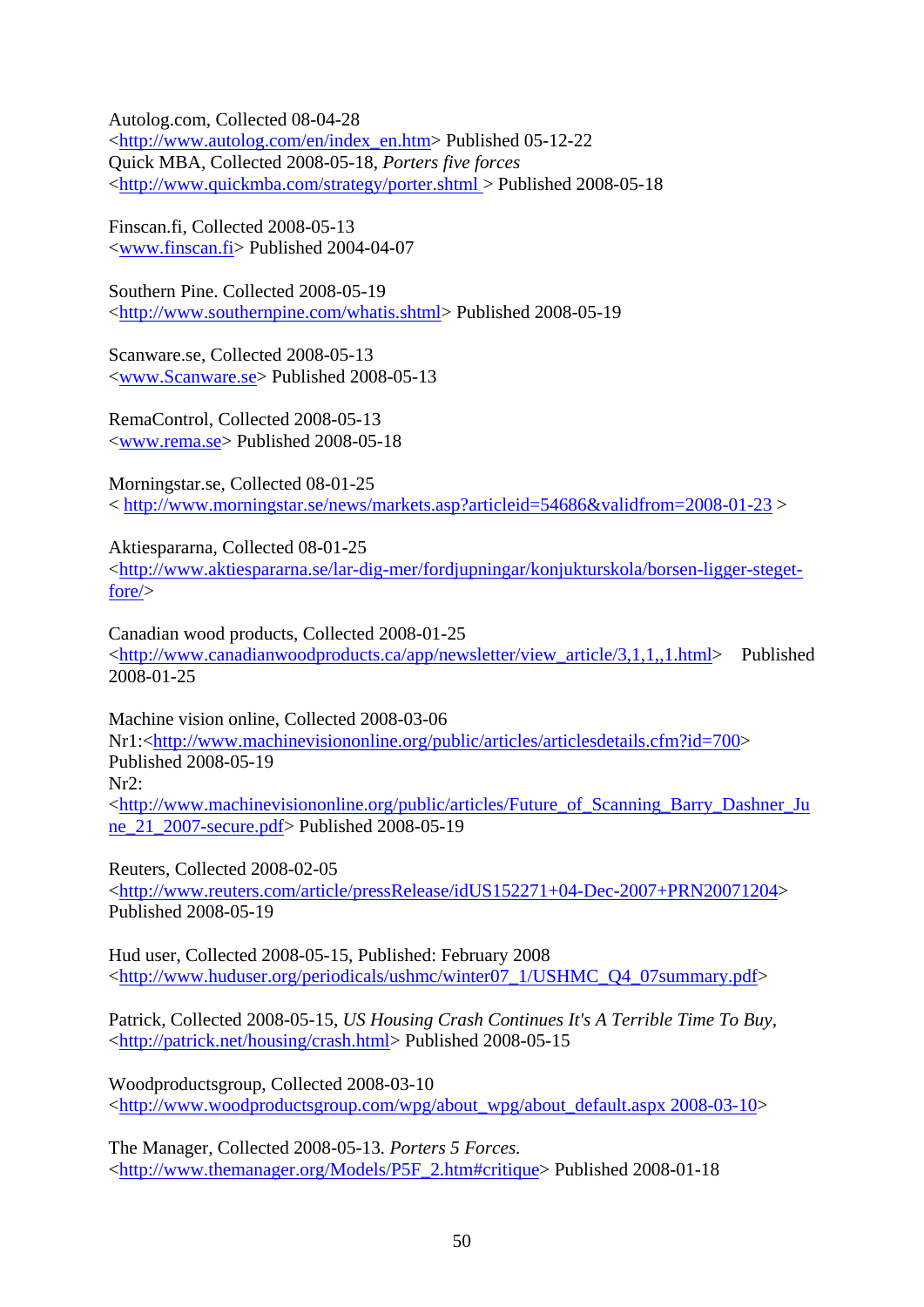Translators café, Collected 2008-05-14.

<[http://www.translatorscafe.com/cafe/units-converter/volume-lumber/calculator/board-feet-to](http://www.translatorscafe.com/cafe/units-converter/volume-lumber/calculator/board-feet-to-cubic-meter-%5Bm%5E3%5D/)[cubic-meter-%5Bm%5E3%5D/](http://www.translatorscafe.com/cafe/units-converter/volume-lumber/calculator/board-feet-to-cubic-meter-%5Bm%5E3%5D/)> Published 2008-05-14

Ministry of forests and range, *Beetle biology*, Collected 2008-05-19 <[http://www.for.gov.bc.ca/hfp/mountain\\_pine\\_beetle/facts.htm](http://www.for.gov.bc.ca/hfp/mountain_pine_beetle/facts.htm)> Published 2008-05-19

GFlossary of scanning and digital imaging items, Collected 2008-07-01 <[http://de.webjunction.org/do/Display/Content?id=12944>](http://de.webjunction.org/do/Display/Content?id=12944) Published 2008-07-01

SP trätek, Collected 2008-07-21

[http://www.sp.se/sv/index/services/sptrateklibrary/Documents/Broschyr%20Tr%C3%A4tekni](http://www.sp.se/sv/index/services/sptrateklibrary/Documents/Broschyr%20Tr%C3%A4teknik%20och%20Tr%C3%A4byggande.pdf) [k%20och%20Tr%C3%A4byggande.pdf](http://www.sp.se/sv/index/services/sptrateklibrary/Documents/Broschyr%20Tr%C3%A4teknik%20och%20Tr%C3%A4byggande.pdf) > Published 2008-07-21

#### **Personal comment**

Björn Segerström 7/2-2008, Arlanda Hotellby

Armin von grebier, 7/2-2008, Arlanda Hotellby

Dr Antii kari, 7/2-2008 Arlanda Hotellby

Person A, 26/3-2008, Lumber division director, TPinspection, <DPerson A@tpinspection.com>

Person B, 28/3-2008, Director, Southern Pine Inspection Bureau (SPIB), <rmPerson B@spib.org>

Person C, 2/4-2008, President, Ontario Lumber Manufacturers Association (OLMA), <dgPerson C@olma.ca>

Person D, 31/3-2008, Director of quality control, Quebec Forest Industry Council (QFIC), <denis.Person D@cifq.qc.ca>

Person E, 31/3-2008, Forintek, <Pierre.Person E@qc.forinntek.ca>

Person I, 4/4-2008, Sawmill manager, Robbins Lumber

Person F, 3/4- 2008, Owner, Maschino Lumber and Son sawmill

Person G, 1/4-2008, Overseas Export Manager, Portbec company, <sven.Person G@portbec.com>

Person H, 4/4-2008, Cumberland Ridge Forest Products sawmill

Person J, 12/2-2008, Production organizer, Karl Hedin AB, Krylbo, <jorgen.Person J@hedins.se>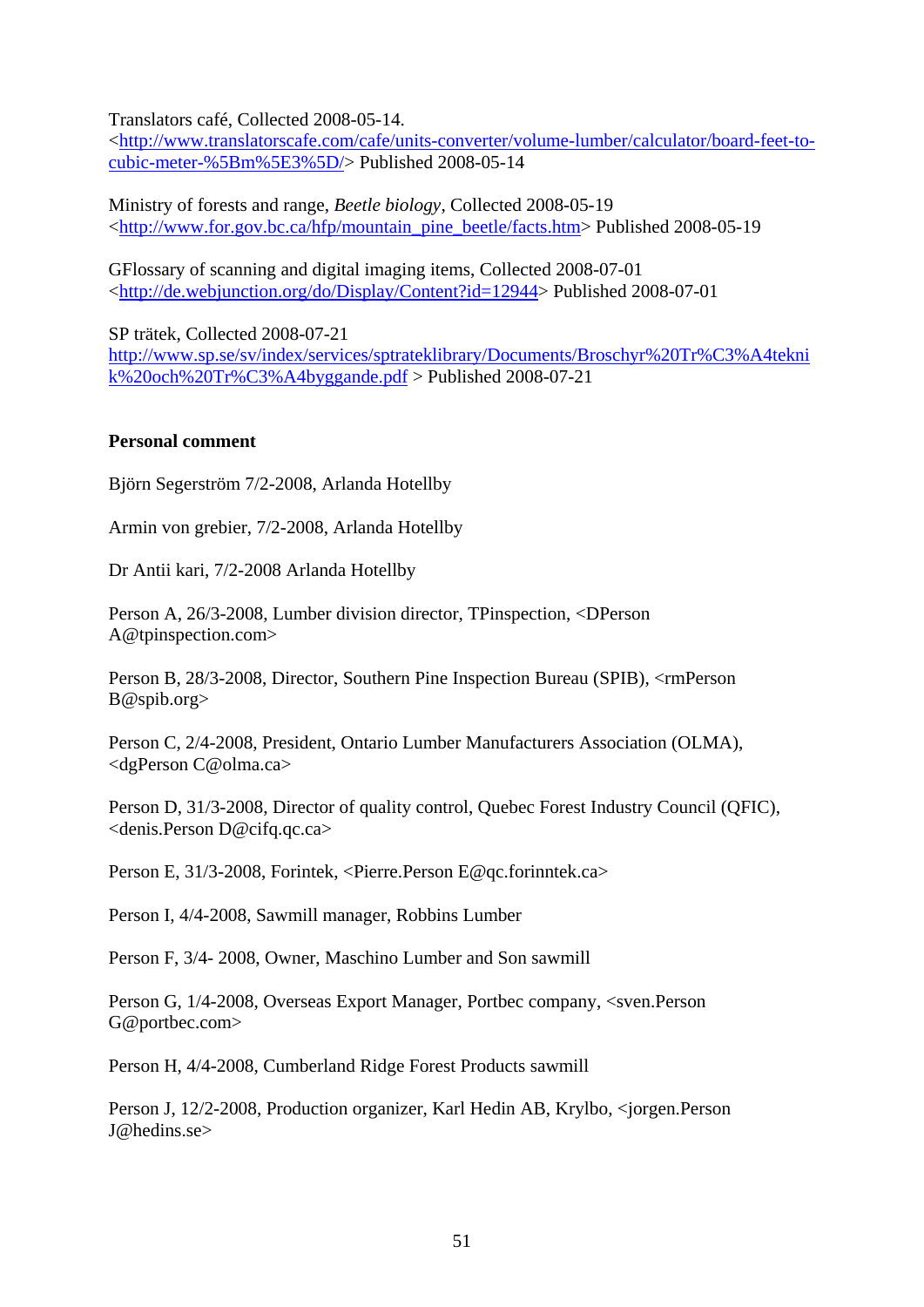### **E-mail**

Armin von Grebier, Microtec, 2008-02-20, Re:edger optimizers, personal e-mail

Mattias Karlsson, Rema Control. 2008-02-19, Re:edger optimizers, personal e-mail <Mathias.Karlsson@remacontrol.se>

Jörgi Lager, Scanware 2008-03-03, Re:edgeroptimizers, personal e-mail <jl@scanware.se>

Eric Gee, Southern Forest Products Association, 2008-02-29, Re:Scanning and optimization, personal e-mail, < egee@sfpa.org>

#### **Pictures and Figures**

Figure 1: Bussines Opportunity Project, Swedish Trade Office (Canada) Inc, April 2005,

Figure 2: Bussines Opportunity Project, Swedish Trade Office (Canada) Inc, April 2005,

Figure 3, 4, 5: Skogsindustrierna, Collected 2008-07-21 <[http://extranet.svenskttra.org/login/login.asp>](http://extranet.svenskttra.org/login/login.asp) Published 2008-07-21

Figure 6: Contemporary strategy analysis-sixth edition, Grant.R, page blackwell publishing, TJ international, Padstow 2008, page 73

Figure 7: David Ford, March 2002, The Business Marketing Course, John Wyley and Sons

Figure 8: Robert M. Morgan & Shelby D. Hunt, July 1994, The Commitment-Trust Theory of Relationship Marketing, Journal of Marketing, vol. 58, page 22

Figure 9: Contemporary strategy analysis-sixth edition, Grant.R, page blackwell publishing, TJ international, Padstow 2008, page 73

Cover picture: Woodeye, *Woodeye Rip,* Collected 2008-05-19 <[http://www.woodeyeinc.com/products\\_rip.asp](http://www.woodeyeinc.com/products_rip.asp) >, Published 2008-05-19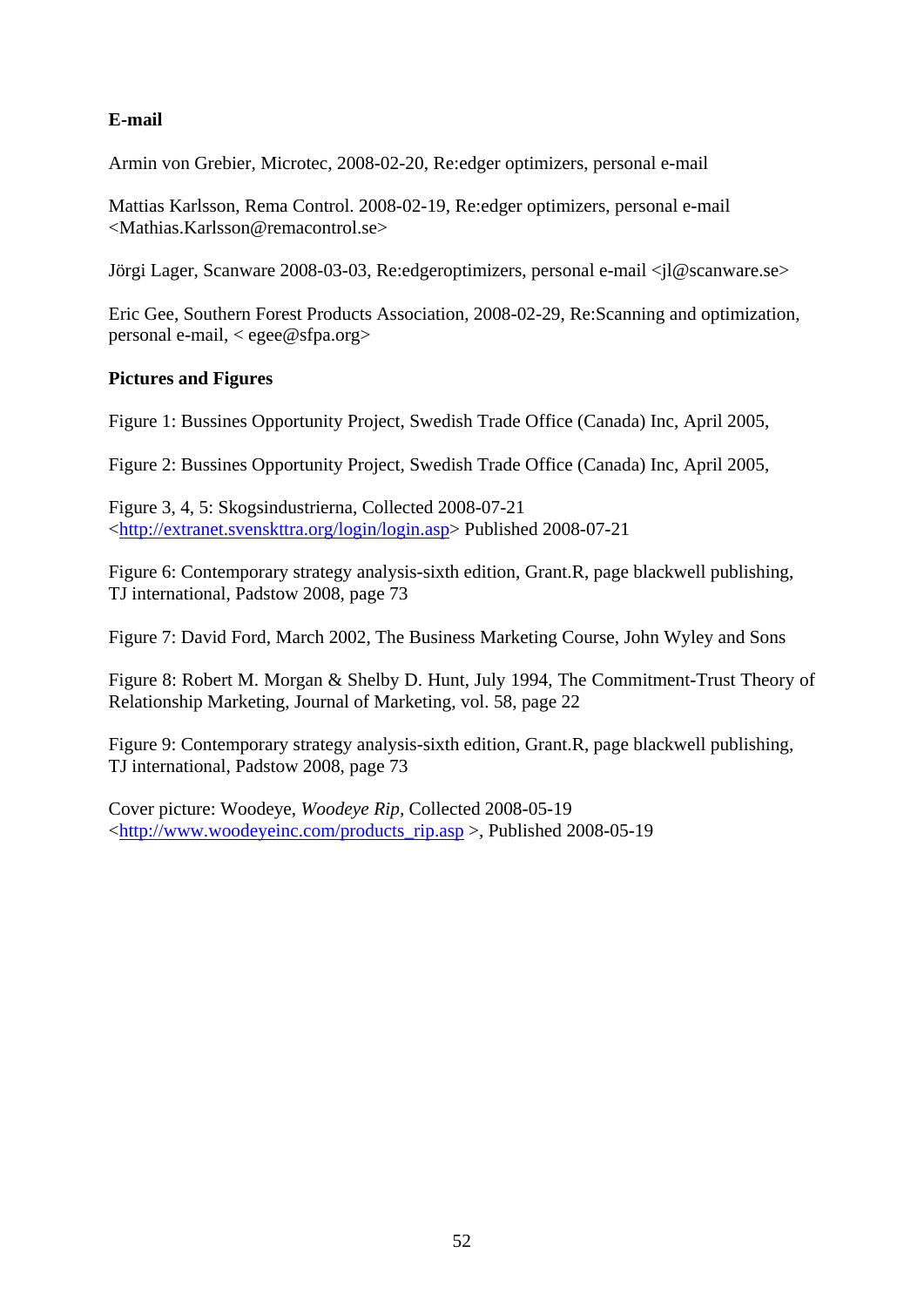# <span id="page-55-0"></span>**10 Appendixes**

### **Appendix 1**

### **Tables from the hardwood study**

NOTICE: Tables sourced from the report "A segmental analysis of current and future scanning and optimizing technology in the hardwood sawmill industry" from *1999 by SCOTT A. BOWE, ROBERT L. SMITH, D. EARL KLINE and PHILIP A. ARAMAN* 

#### *Table 1*

**Current edger-optimizer factor rating group comparisons.** 

|                                                |     |       | Large vs. Small |  |
|------------------------------------------------|-----|-------|-----------------|--|
| Factor                                         | All | Large | Small           |  |
| Improved raw material recovery 6.5<br>$(*)(a)$ |     | 6.7   | 6.3             |  |
| Increased lumber revenues<br>$(*)$             | 6.5 | 6.6   | 6.3             |  |
| System lifespan                                | 6.0 | 5.9   | 6.1             |  |
| Improved lumber quality                        | 5.9 | 5.9   | 5.9             |  |
| Ability to upgrade                             | 5.9 | 6.0   | 5.7             |  |
| Availability of vendor support<br>$(* )$       | 5.8 | 6.0   | 5.6             |  |
| Increased production levels                    | 5.8 | 5.8   | 5.8             |  |
| Ease of use                                    | 5.7 | 5.7   | 5.8             |  |
| Improved lumber consistency                    | 5.7 | 5.7   | 5.8             |  |
| Initial cost                                   | 5.7 | 5.6   | 5.8             |  |
| Maintenance costs                              | 5.2 | 5.2   | 5.3             |  |
| Existing mill layout restrictions              | 5.2 | 5.2   | 5.1             |  |
| Training from vendor                           | 5.1 | 5.2   | 5.0             |  |
| Operational costs                              | 5.1 | 5.0   | 5.2             |  |
| Installation down time                         | 4.8 | 4.9   | 4.8             |  |
| Advice from production supervisors<br>$(* )$   | 4.7 | 4.8   | 4.4             |  |
| Training of new operators<br>$(*)$             | 4.6 | 4.4   | 4.8             |  |
| Advice from customers                          | 4.4 | 4.3   | 4.5             |  |
| New mill installation                          | 4.1 | 4.0   | 4.3             |  |
| Advice from sales department                   | 3.7 | 3.6   | 3.8             |  |

#### *Table 2*

**Feature selection for future edger-optimizer systems (n = 424).** 

| Improved Raw Material Recovery | 78.5% |
|--------------------------------|-------|
| Increased Lumber Revenues      | 77.1% |
| Reliability                    | 75.7% |
| Initial Costs                  | 67.0% |
| Ease of Use                    | 66.0% |
| Product Consistency            | 60.1% |
| Flexible Grade Programming     | 59.2% |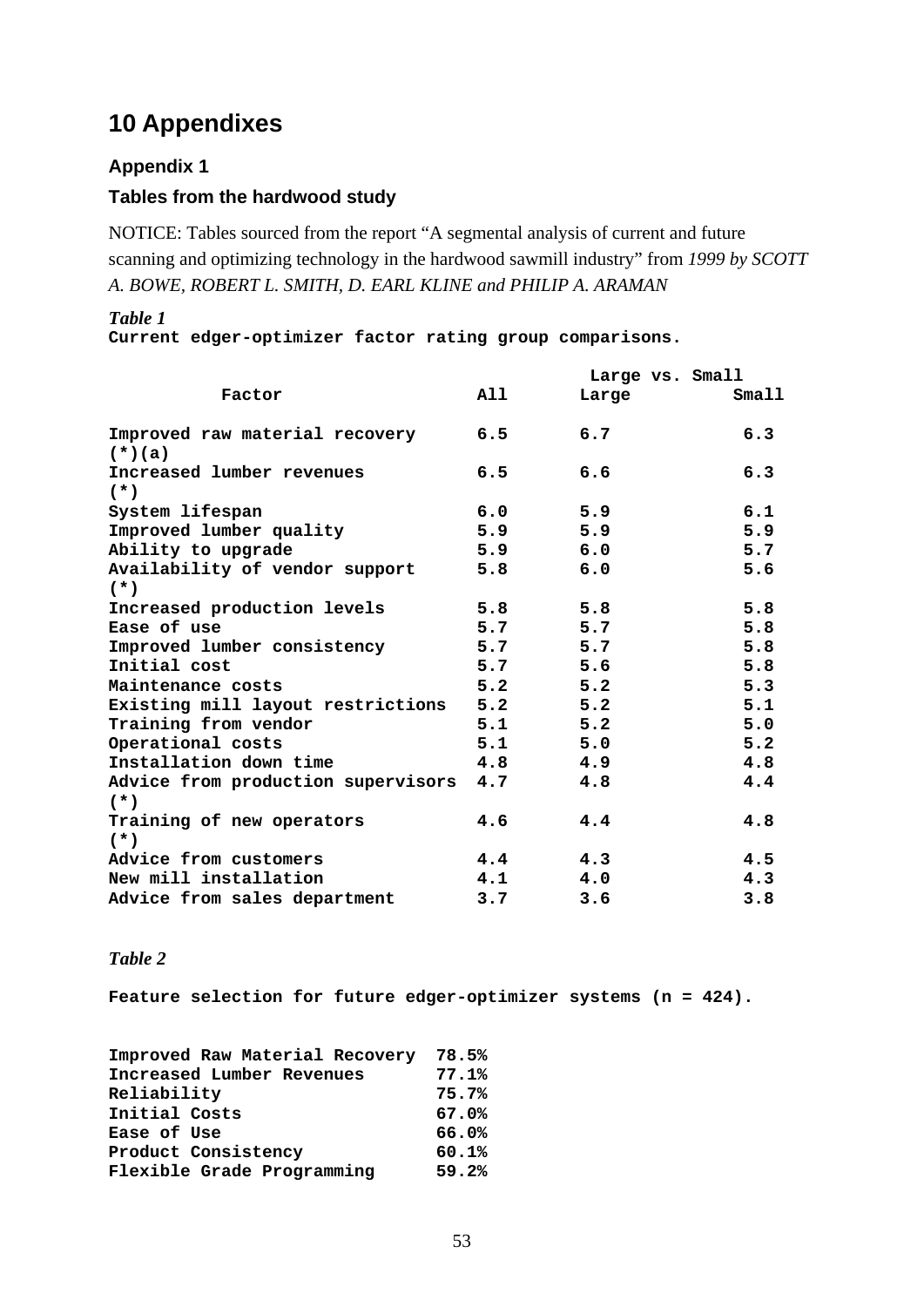**Availability of Vendor Support 58.0%**  Maintenance Costs 57.5% **Increased Production Levels 54.2% Training from Vendor 51.4% Note: Table made from bar graph**  *Table 3*  **Acceptable cost for current edger-optimizers (n = 362). Less than \$100,000 49.4% \$100,001 - \$250,000 26.0% \$250,000 - \$500,000 15.5% \$500,001 - \$1,000,000 8.8% Greater than \$1,000,000 0.3% Note: Table made from pie chart**  *Table 4* **Acceptable cost for future edger-optimizers (n = 282). Less than \$100,000 37.6% \$100,001 - \$250,000 29.4% \$250,001 - \$500,000 22.0% \$500,001 - \$1,000,000 10.6% Greater than \$1,000,000 0.4% Note: Table made from pie chart**  *Table 5*  **Acceptable cost for automated hardwood grading systems (n = 359). Less than \$100,000 48.5% \$100,001 -\$250,000 31.2% \$250,001 - \$500,000 15.0% \$500,001 - \$1,000,000 5.3% (Greater than \$1,000,000) 0.0% Note: Table made from pie chart**  *Tabel 6*  **Factor ratings for future automated hardwood grading systems. Mean Mean Factor Rank importance Subsets (alpha = 0.05)**  Accuracy of grading **1** 6.6 \* (a) **System lifespan 2 5.9 Durability** 5.9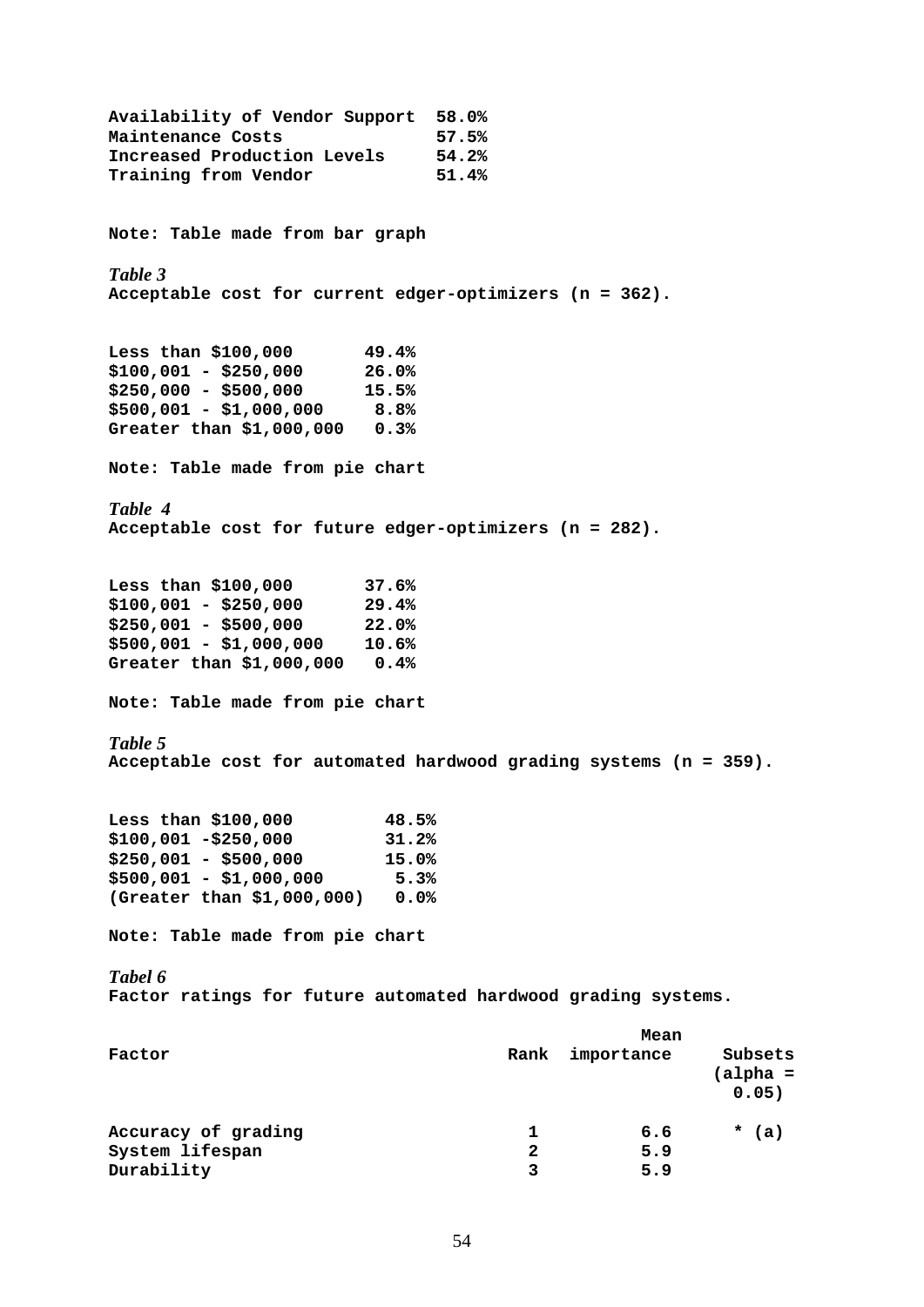| NHLA grading rules                    | 4               | 5.8 |
|---------------------------------------|-----------------|-----|
| Ability to upgrade                    | 5               | 5.8 |
| Initial cost                          | 6               | 5.8 |
| Reduction of grading costs            | 7               | 5.8 |
| Tallying capabilities                 | 8               | 5.8 |
| Simplicity of operation               | 9               | 5.7 |
| Ease of use                           | 10              | 5.7 |
| Ability to modify NHLA grading rules  | 11              | 5.7 |
| Availability of vendor support        | 12 <sub>1</sub> | 5.6 |
| Speed                                 | 13              | 5.6 |
| Training from vendor                  | 14              | 5.5 |
| Ability to quickly switch species     | 15              | 5.5 |
| Equipment warranty                    | 16              | 5.4 |
| Compatibility with existing equipment | 17              | 5.4 |
| Sorting capabilities                  | 18              | 5.4 |
| Training of new operators             | 19              | 5.3 |
| Color sorting capabilities            | 20              | 4.8 |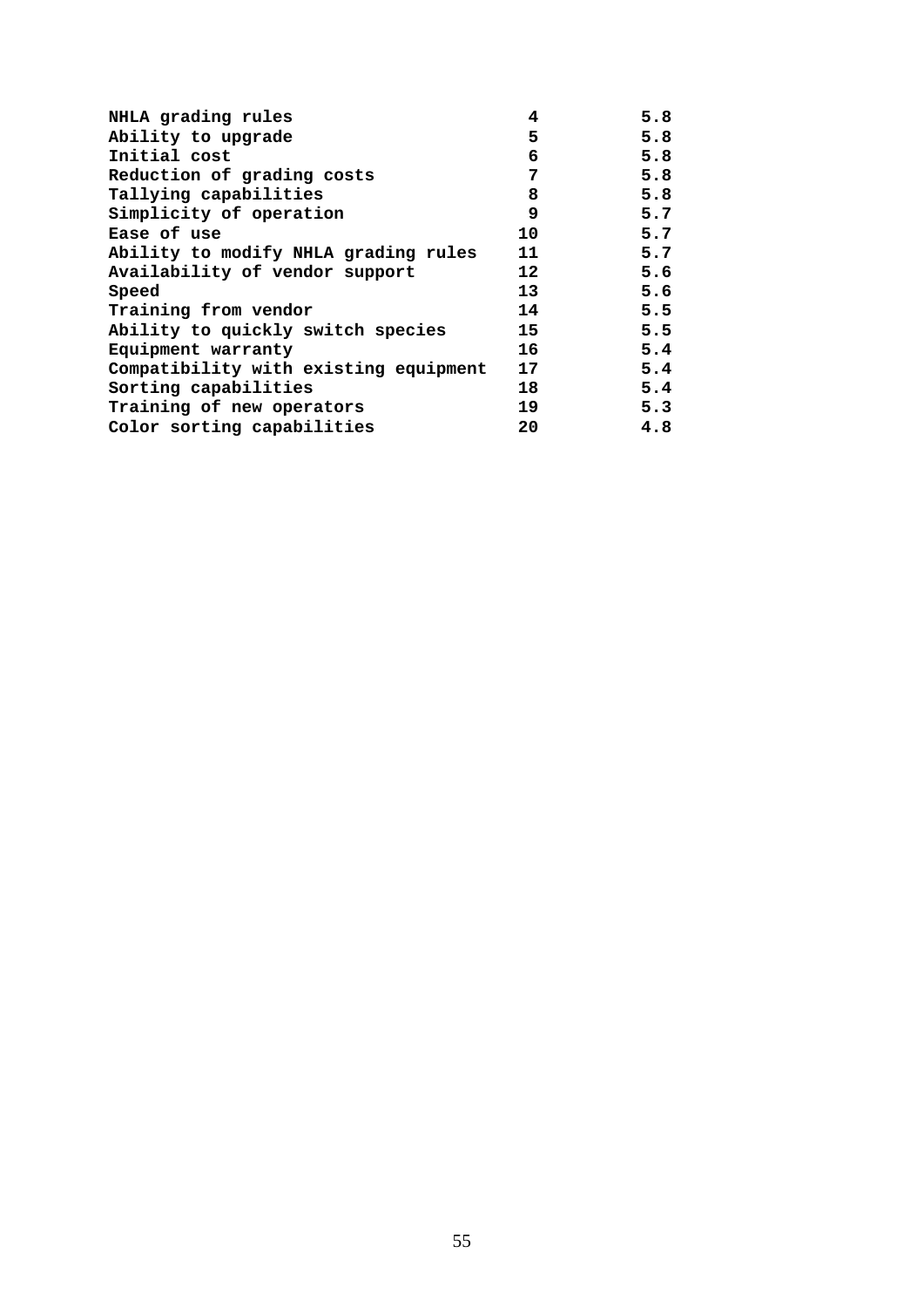## <span id="page-58-0"></span>**Appendix 2**

#### **Information about Associations and their sawmills members**

#### *This information comes from the respondents of this study and has not been verified with websites or other sources.*

#### *TPinspection*

Person A from TPinspection (08.03.26) says they are a member of the American Lumber Standard Committee (ALSC). ALSC have 30 accredited third party members such as TPinspection. Their task is to control that TPinspection are doing their job. TPinspection may go into a sawmill once a year for grade inspection. ALSC goes to the same sawmill about once a year, not for grade inspection but to check up on TPinspection oversight. TPinspection has not had any complaints from ALSC so far. All over the world sawmills use the TPinspection stamp, including Sweden. Five pieces of information are needed on a grade stamp. ALSC also travel around the world to do checkups. ALSC can do check ups on material from for example Sweden, destination checks, at ports. TPinspections competitors in Europe are WCAIB, which started in Europe three or four years before TPinspection. TPinspection has been in Europe since 2001. They can recommend scanners and optimizing equipment to sawmills that are accurate with TPinspection's grading. A machine has to demonstrate to TPinspection that they can grade it properly and keep it less than 5% below grade in order to get the TPinspection stamp on the wood. Then they will qualify the machine.

#### *Southern Pine Inspections Bureau (SPIB)*

The SPIB is a non-profit industry sponsored, third party inspection agency, established by sawmills in order to monitor that the quality of lumber produced is the same in every mill. SPIB do the third party inspection of mills, grade rules, qualifications of mills at certain quality level. They have 180 sawmills members from small in size to very large. The biggest member produces 230 million board feet per year, the smallest does 250 thousand board feet per year. Medium mills produce 150 million board feet per year. Most of the total volume is produced by larger mills. Some of the sawmills have been their members since the 1940s. The majority of members produce dimension lumber, grade number two or higher, two inch thick, for structural uses. SPIB covers all of the southern pine producing region. They do random inspections, comparing human graders with how a specific machine is catching defects. Typically the machines are coming close, but are still not optimizing to the same extent as the human graders. A good human grade is usually 2% below grade and 2-3% above grade; 5% over all. Some machines have a higher percentage, mostly because of difficulties in judging knots. SPIB evaluate products from sawmills with visual grading how the machine is doing. They try not to recommend certain machines to sawmills, but they do give information on how certain machines work.

#### *Quebec Forest Industry Council (QFIC)*

Person D at QFIC explains that QFIC is an association which gathers the pulp and paper cardboard, OSB, hardwood and softwood lumber industry. 95% of the forest industry is members of QFIC. They are doing interventions with the government to speak in the name of the industry when there is a new law coming up. QFIC are responsible for that the rules and standards from NLGA are applied and making sure that the grades on the lumber are in accordance with the NLGA. 30 people working for QFIC are doing inspections in sawmills and teaching them. QFIC are monitoring the hardwood a little bit but noting the same way as with softwood. They have big mills doing 200 million board feet a year, and a lot of small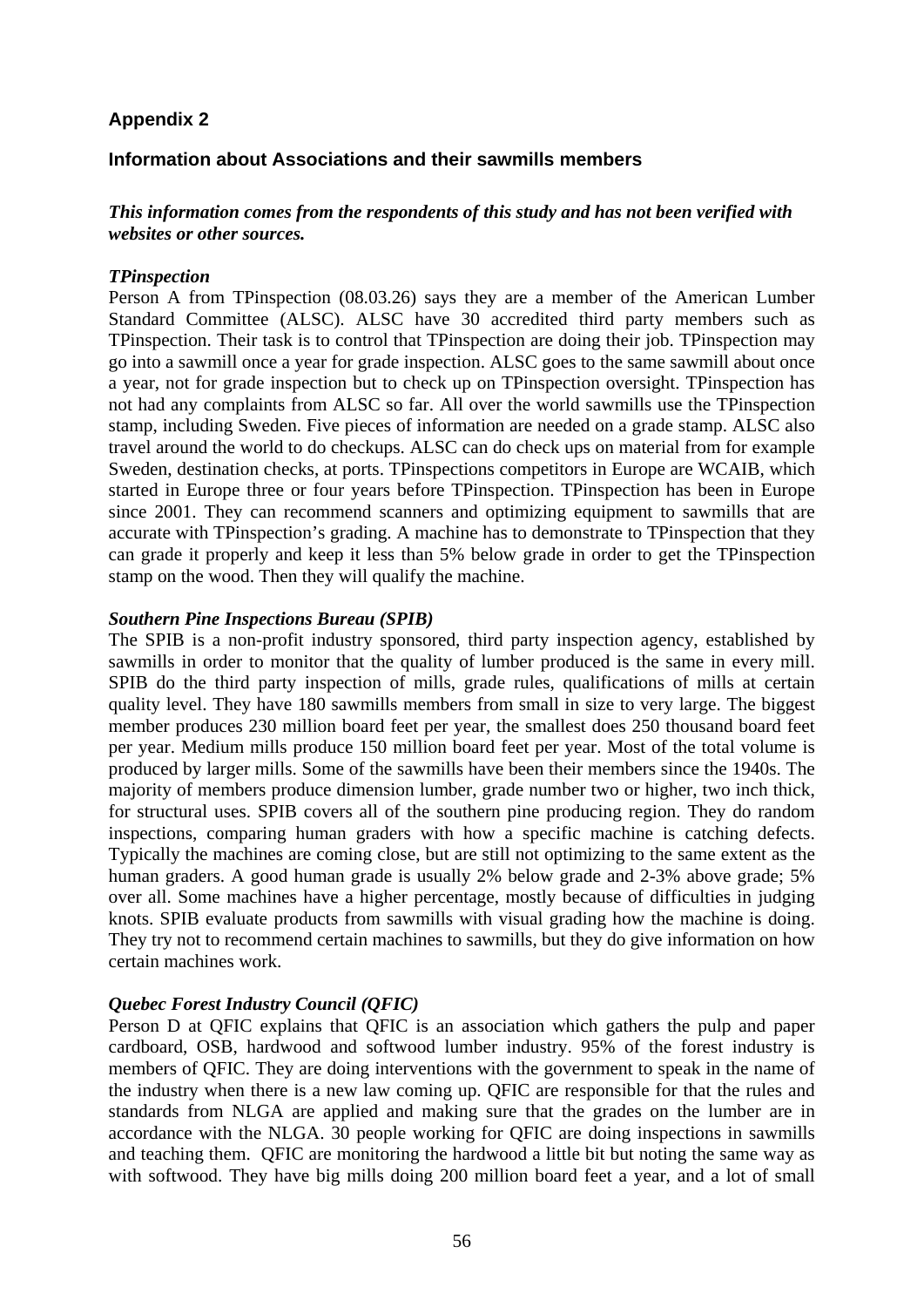sawmills doing 50 million board feet per year. Some of the small sawmills are doing value adding. Typically the bigger sawmills have more optimizing equipment than the smaller once. The average size is 75-100 million board feet per year.

#### *Ontario Lumber Manufacturers Association (OLMA)*

Person C states that OLMA have been in business for about 40 years. They have three main core business: Lumber quality insurance, trade issues and forest policies. OLMA are not allowed to recommend optimizing equipment.

Under federal statute they provide lumber quality and quality insurance under the national grade rule. There are three different types of lumber manufacturing in Ontario, three different industries.: 1/white and red pine 2/hardwood 3/ boreal forest of spruce and pine forest. All are mostly used as construction wood.

#### *Forintek*

Person E explains that Forintek is operative in Canada only. Two main areas are in Quebec and one in British Colombia. USDA is a similar organisation in the USA. Forintek are often involved in the testing of equipment to see if what has been promised is delivered. Forintek can also be used to the optimizer manufacturers advantage in cases where they prove how good the optimizers are. Comact or Autolog usually do tests in the sawmills, through the help of Forintek, to prove what they can do which is a good way to gain trust. The sawmills want to see their specific wood of different sizes, in this region for example southern pine, fir, spruce, tried out in the machine for a real try to get numbers and a feeling for how to work the machine before they buy it.

#### *Portbec, Forest products LTD*

Person G explains that Portbec started as a buyer and seller of wood but bought a sawmill 15- 20 years ago and then bought another sawmill which is one of the largest in Quebec in present time. They are mostly active on the North American market with headquarters in Quebec and three sellers in USA. Although they also have one agent in England and one in Germany. The sawmills are located south of Quebec city, close to the border of Maine. The timber that they handle is quite thick and mostly white spruce. Not that much balsam fir, and no jack pine. The finishing product is construction wood 2 by 3, 2 by 10 and boards 1 by 3 to 1 by 6. A lot of wane which wouldn't be allowed in Sweden is allowed here. They mostly produce grade two or three.

#### *Robbins Lumber*

Robbins Lumber produce 27million board feet per year. 115- 120 000 board feet per day. 40- 45 percent is standard grade and 20 percent premium grade and perhaps 10 percent becomes select. They mostly sell standard grade. 98 percent of what they produce is 4 quarter and all eastern white pine, P*inus Strobus*. They have 135 employees. The mill is very old, 127 years. The grading rules for white pine compared for the grading rules for dimension. White pine is a very difficult soft wood to dry. The black knot and pitch usually grade the board.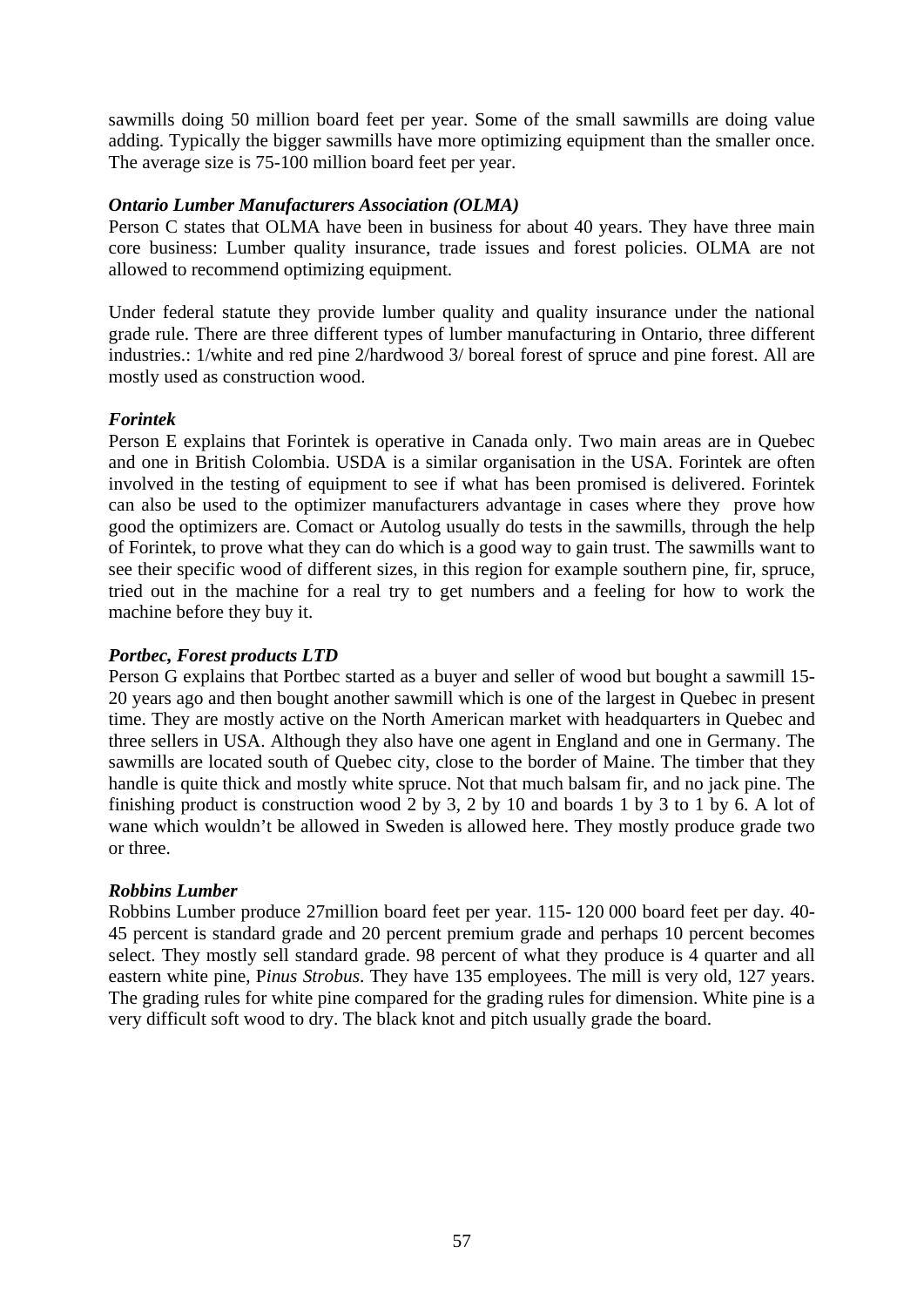# <span id="page-60-0"></span>**Appendix 3**

## **Contacted associations, competitors and distributors**

#### *Visit*

Ontario Lumber Manufacturer's Association [www.olma.ca](http://www.olma.ca/) FPInnovations/forintek [www.forintek.ca](http://www.forintek.ca/) TPinspection [www.tpinspection.com](http://www.tpinspection.com/) Quebec Forest Industry Council [www.qfic.ca](http://www.qfic.ca/) Southern Pine Inspections Bureau [www.spib.com](http://www.spib.com/)

#### *Mail*

Canadian Mill Services Association [www.canserve.org](http://www.canserve.org/) Forest Industry Suppliers and Logging Association (RISA) [www.resourcesuppliers.com](http://www.resourcesuppliers.com/) Canadian Hardwood, Plywood & Veneer Association [www.chpva.ca](http://www.chpva.ca/) Forest Products Association of Canada [www.fpac.ca](http://www.fpac.ca/) National Lumber Grade Authority [www.nlga.org](http://www.nlga.org/) American Lumber Standard Committee [www.alsc.org](http://www.alsc.org/) Southern forest pine association [www.sfpa.org](http://www.sfpa.org/) Logging & Sawmilling Journal [www.forestnet.com](http://www.forestnet.com/) Apawood- The Engineered Wood Association<http://www.apawood.org/> British Colombia community forest Association <http://www.bccfa.ca/resources.php> The California Forestry association <http://www.foresthealth.org/> The Council of Forest Industries [www.cofi.org](http://www.cofi.org/) 

#### *Telephone and mail*

North American Wholesale Lumber Association [www.lumber.org](http://www.lumber.org/)  Canadian Wood Council [www.cwc.ca](http://www.cwc.ca/) National Hardwood Lumber Association [www.natlhardwood.org](http://www.natlhardwood.org/) North-eastern lumber manufacturers association [www.nelma.org](http://www.nelma.org/)

#### **Contacted competitors**

Joescan ASM Autolog Pfs Corporation Hermary Opto Electronics LMI, sensors that see USNR Scanware/Finscan Comact Autolog Coe Newnes/McGehee

#### **Distributors**

Gabriel Payant is the sales manager for Autolog. Autolog also market their scanners in Sweden. His phone # is 450-434-8389 in Quebec. E-mail: [gabriel.payant@autolog.com](mailto:gabriel.payant@autolog.com). Gabriel Payant informs that they are currently cooperating with Gunnarssons Verkstader AB in Vislanda. Tony Gunnarsson can be contacted at telephone number 472 343 30.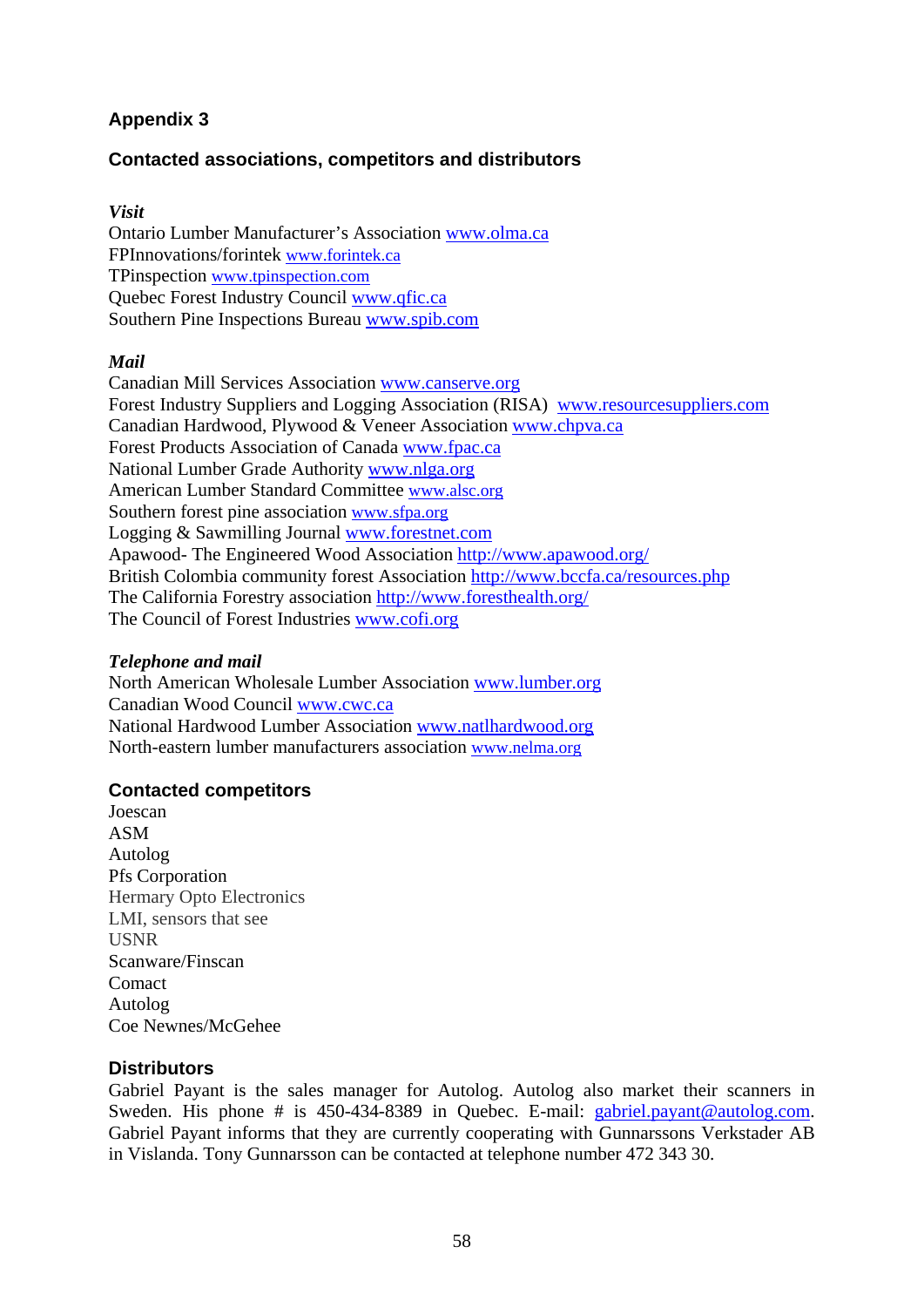## <span id="page-61-0"></span>**Appendix 4**

#### **List of optimizer manufacturers**

*A list of the US and Canadian manufacturers of optimizing equipment from Timber Processing (July/Aug. 2007) magazine. Informing on which stages of the production line that they optimize in, their telephone number and headquarter state/province.* 

#### *Optimizer/Scanner manufacturers*

- 1. Bucking
- 2. Cant (gang)
- 3. Carriage
- 4. Chop-saw
- 5. Edger
- 6. End-Dogging
- 7. Grade
- 8. Planer
- 9. Ripsaw
- 10. Sharp chain
- 11. Trimmer
- **P= For planers**
- **E= For edgers**

|           | <b>Manufacturers</b>                           | Area of optimizing |
|-----------|------------------------------------------------|--------------------|
| P, E      | Advanced sawmill Machinery: FL 850-537-5333    | $1-5, 8, 10, 11$   |
|           | Arklatex Mill Supply Inc: LA 800-344-7297      | 1,2,6,9,11         |
| P, E      | Autolog Production Management: QC 450-434-8389 | $1-3,5,8,10,11$    |
|           | Barr-Mullin Inc: NC 800-457-3411               | 4,7,9              |
| E         | Baxley Equipment: AR 501-623-0065              | 2,5,10,11          |
| P, E      | Coe newness McGehee: BC 250-832-7116           | $1,2,4,5,7-11$     |
| P, E      | Comact Equipment Inc: QC 418-228-8911          | $1-3,5-8,10,11$    |
|           | Concept systems Inc: OR 541-791-8140           |                    |
|           | Conception R.P. Inc: QC 418-871-6016           | 4                  |
| E         | Cone Machinery Inc: GA 229-228-9213            | $1-3,5,10$         |
| ${\bf E}$ | Cooper Machine Co. Inc: GA 478-252-5885        | 1,2,5,6,10,11      |
| E         | Corley Mfg. Co: TN 423-698-0284                | 2,3,5,10,11        |
| ${\bf E}$ | Digital Electronics LLC: WA 509-427-4005       | 2,5                |
| $\bf{E}$  | Esterer WD USA-Koenig Inc: TN 901-332-0915     | 3,5,9,11           |
|           | GEMOFOR: QC 418-274-2244                       |                    |
|           | HASKO:TN 423-648-5200                          | 4,9                |
| E         | HMC Corp: NH 603-746-4691                      | 3,5                |
| P, E      | Hermary Opto Electronics: BC 604-517-4625      | 1,2,5,6,8,11       |
|           | Hurdle Machine Works Inc: TN 901-877-6251      | 3                  |
| P, E      | Inovec: OR 541-485-7127                        | $1 - 11$           |
| P, E      | JoeScan: WA 360-993-0069                       | $1-3,5,8,10,11$    |
| P, E      | LMI Technologies Inc: BC 604-636-1011          | $1 - 11$           |
|           | L-M Equipment Co. Ltd: BC 604-431-8800         | 1,4                |
|           | LandEast Machinery: UT 800-545-5677            |                    |
| E         | Lewis ControlsInc: OR 503-648-9119             | 3,5,6,10           |
|           | Linden Fabricating Ltd: BC 250-561-1181        | 1                  |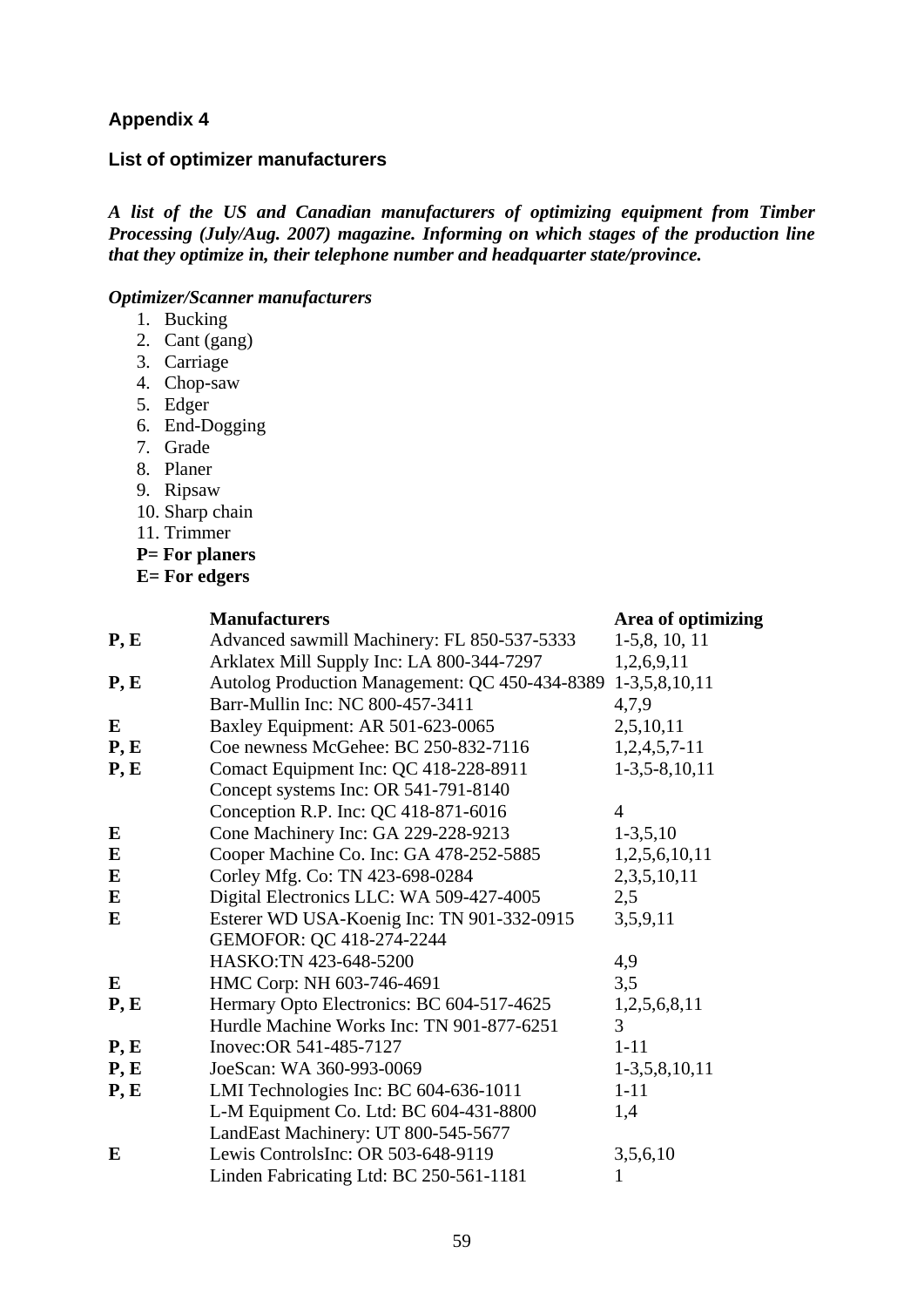| P         | Lucidyne Technologies Inc: OR 541-753-5111     | 4,8,9                 |
|-----------|------------------------------------------------|-----------------------|
| P, E      | MPM Sales Corp: BC 604-575-0048                | $1-6, 8, 10, 11$      |
| ${\bf P}$ | Machinage Piche Inc: PQ 819-367-3333           | 4,8,11                |
|           | Maxi Mill Inc: OR 541-926-4449                 | 6,10                  |
|           | McDonough Mfg, Co: WI 715-834-7755             | 3                     |
|           | Menominee Saw & Supply Co: MI 906-863-2609     | 3                     |
|           | Mereen-Johnson Machine Co: MN 612-529-7791     | 9                     |
|           | Mid-Oregon group LLC: OR 503-788-4847          | 4,9,11                |
| P, E      | Morris Industrial Corp: AL 251-675-4636        | 2, 3, 5, 7, 8, 10, 11 |
| P, E      | Nelson Bros, Eng: WA 360-951-2737              | $1-6, 8, 10, 11$      |
| $\bf{E}$  | Owens machine manufacturing: WA 360-895-0900   | 5,6,9                 |
| E         | Paul Saws: GA 678-444-5000                     | 4,5,9                 |
|           | Paw.Taw-John Services: ID 208-687-1478         | 3                     |
|           | Porter Engineering Ltd: BC 604-273-1868        | 1,2,4,6,10            |
|           | Progressive Mill Supplies Ltd: BC 604-599-9598 |                       |
| E         | Salem Equipment Inc: OR 503-581-8411           | $1-5, 10, 11$         |
| ${\bf P}$ | Scanware/Finscan Inc: OR 503-601-8880          | 8                     |
|           | Silvatech Corp: VT 802-234-5174                |                       |
| E         | Softac Systems Ltd: BC 604-8889507             | $1-3,5,7,11$          |
| ${\bf P}$ | Southwest Machine & Supply: MO 800-981-2919    | 8,9,11                |
|           | Tree-D Inc: FL 866-906-9335                    | 1,2,10                |
|           | Tri-Tech Machine Ltd: BC 604-524-4711          | $\overline{4}$        |
| P, E      | <b>USNR: WA 800-BUY-USNR</b>                   | $1 - 11$              |
| P         | VAB Solutions Inc: QC 418-834-0606             | 7,8                   |
| E         | Valley Machine works Ltd: NB 506-575-2231      | 5,11                  |
|           | Weinig Group: NC 704-799-0100                  | 4,9                   |
|           |                                                |                       |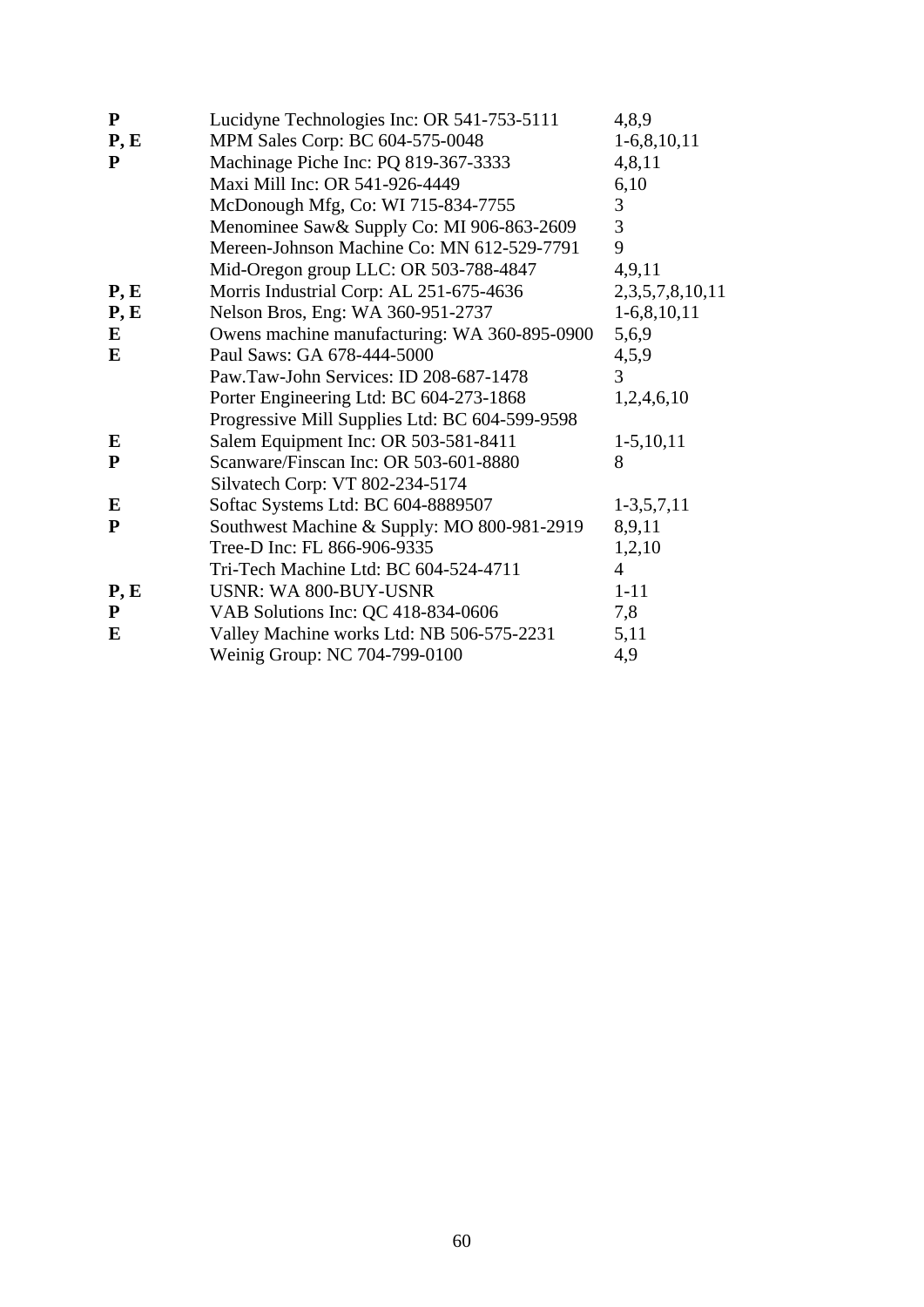# <span id="page-63-0"></span>**Appendix 5 Interview with Jeff Casswell of Robbins Lumber**

#### *Interview with Person I of Robbins Lumber on their experience of manufacturer service*

Person I at Robbins Lumber tells that they can phone Scanware/Finscan anytime of the day and week. They might not get them on the first time but they phone back. Autolog from Quebec does the control system and Scanware/Finscan hand of the solution to Autolog who fit the controls on the trimmer and the sorter. You can phone Autolog anytime of the week as well. Within 15-20 minutes usually someone will be on the phone. Person I from Robbins lumber says Eastern white pine is quite hard to grade compared to other softwood like Douglas fur and White fur. If they have a functionality issue any guy at Scanware/Finscan can help them with computer or hardware issues. For grading issues there are perhaps a couple o guys there that they speak to. However back in January hey had a problem and Scanware/Finscan told him to change bulbs and save images of problems so they can investigate the problem and compare it with another computer, which they did and sent the images out there. This was two months ago and they still haven't heard anything. They are starting to get really upset with their bad service. They have a yearly guarantee to get service in case of catastrophic scenarios (like if a camera breaks) and they pay a fee for it. In the contract there is no limit on the service. Scanware/Finscans explanation was that someone was on vacation etcetera, however Robbins lumber does not consider that their problem. They have got so used to the bad service that if a manufacturer had really good service that would make an enormous role for their impression of the company. "Service is not really a contract issue" says Person I, it is about trust and people. Actions speak larger than words. If they would take legal actions for contract abortions then of course it would destroy the relationship with the manufacturer. There is another example of bad service from Scanware/Finscan which evidently have affected Robbins lumbers perception of Scanware/Finscan. When they bought their machine they hadn't converted their rip and edging solutions to colour, which Robbins lumber wanted. They wanted this upgrade and were willing to pay for it. When Scanware/Finscan got the software ready the salesman that finally came to Robbins Lumber didn't understand what all the options meant. They finally got it right after nine months, by this time Robbins lumber had threatened to sue to have the money back, which according to Person I was the main reason why Scanware/Finscan started working faster. They also have problems with ghost wane, which is wane that the equipment sees but just doesn't grade and register in the soft ware. They are waiting for upgrade for this and it is getting to the point once again where they are feeling they have to really put their foot down and threaten for some kind of change. He is going to compare notes with another mill, also having Scanware/Finscan and they might gather together for action. They recommend a manufacturer coming in the market to put effort on service, even small details, because the word spreads quickly. Scanware/Finscan are targeting the really big mills on the west coast, according to Person I, this is because the big mills are in a position to buy more equipment.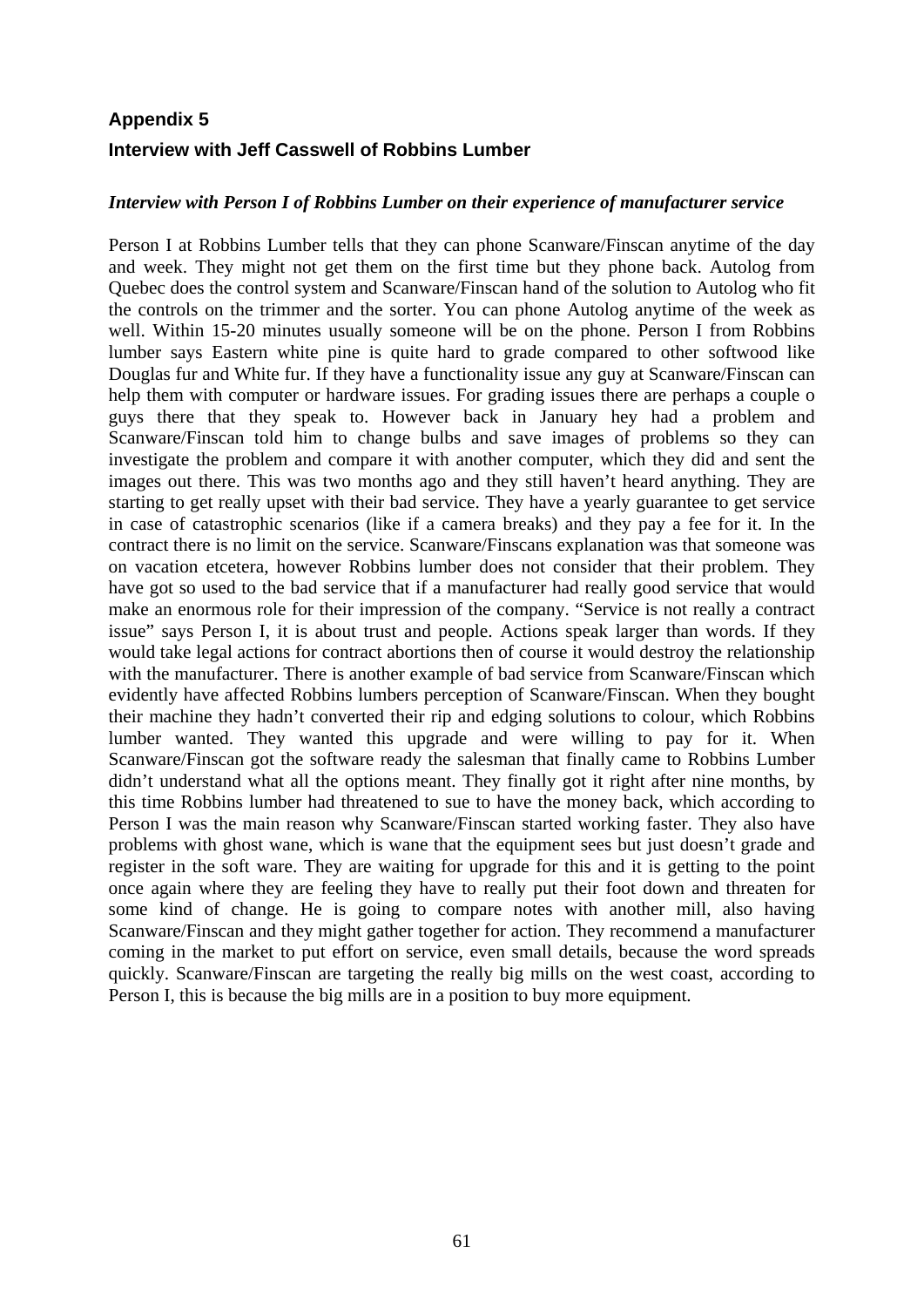# <span id="page-64-0"></span>**Appendix 6 Structure of the Canadian Lumber Quality system**



(Prepared for the Canadian Lumber Standards Accreditation Board by F. G. Clarke, P. Eng. – 1991. Revised by D. G. Person C, RPF – 1994.)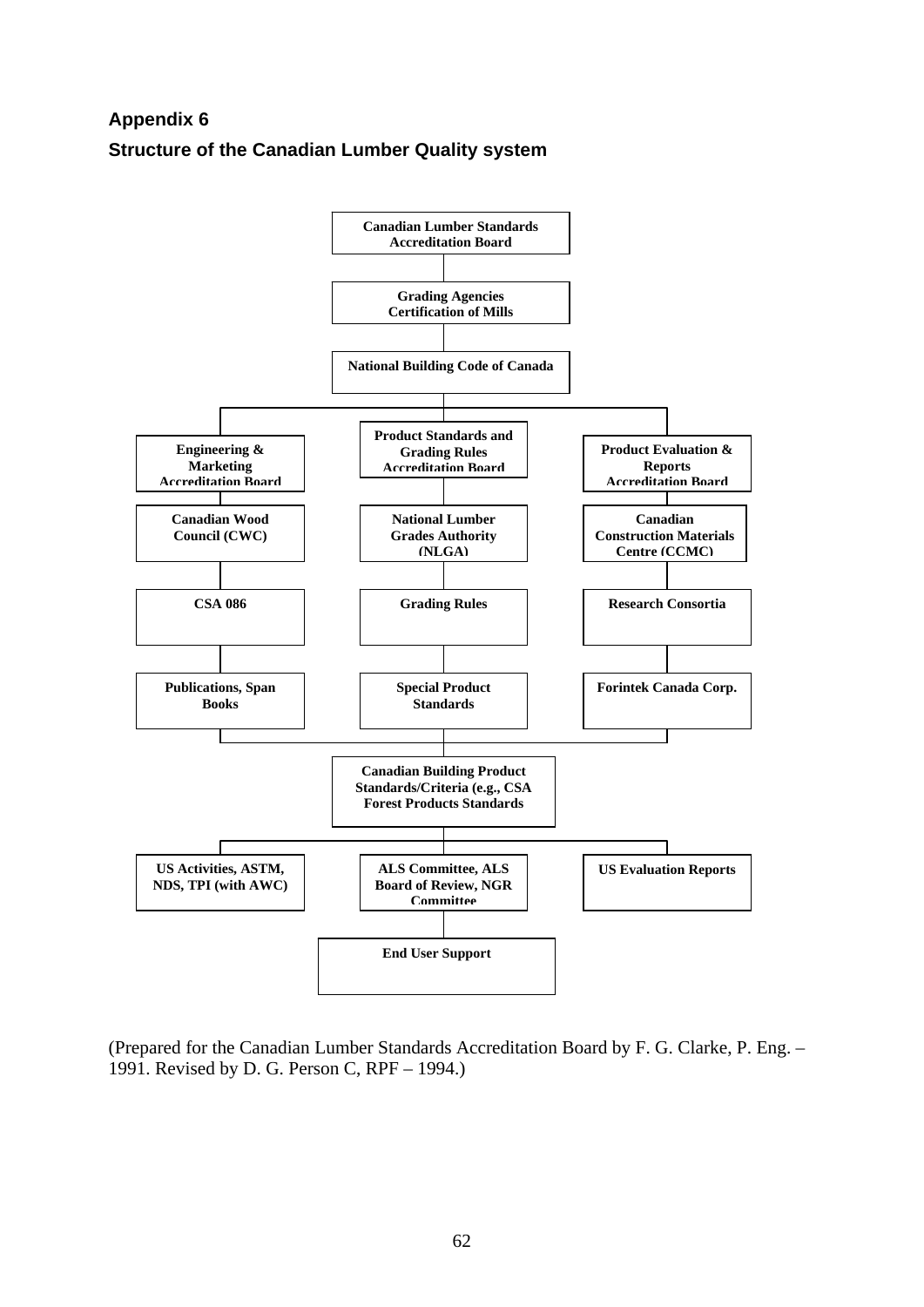# <span id="page-65-0"></span>**Appendix 7**

## **Questionnaire associations**

**1.** Could you tell me a bit about your association's activities and how you work? -What is your relation to optimizer manufacturers?

**2.** Could you give a general *description* of your member group, examples of who your members are? How many members do you have and where are they located? How would you describe:

- The size, in terms of number of employees and yearly turnover, of your members? (roughly)
- How old are the companies (roughly)?
- Which products and qualities are your members producing?

**3.** Are there any significant differences in terms of their production processes?

- What is the reason for the difference? (for example: species/end customers/size of company, or other)
- Which sawmills generally have edger/planer optimizers?

**4.** Which member segment would you consider more likely to invest in new optimizing equipment? How would you describe this group and why do you believe they are more likely to make such investments? - Are there segments which are currently in possession of more optimizing equipment than others? What do you believe to be the reason behind this?

**5.** Which areas of improvement are needed in present optimizing equipment?

- Would you consider there to be a demand for "IVAB's edger"? Why/why not?
- What is the demand for optimizers for planer lines?

**6.** How important this initial cost for different segment groups? How much are different segment groups willing to pay for an optimizer?

**7.** Could you specify which characteristics constitute *good service* from a scanner optimizer supplier? How important do you believe that manufacturer service is in comparison with optimizer functionality? How should an optimiser manufacturer gain trust on the NA market?

**8.** Could you name your members' present *main suppliers* of edgers optimizer systems for sawn and planed timber? Comments on performance of different suppliers and their products?

**9.** Could you please name your members' present *main suppliers* to planer lines? Comments on performance of different suppliers and their products?

**10.** Can you see any *trends* to which the products of your members and qualities of these are changing towards any different direction?

- Can you see any trends to which the production processes of your members are changing towards any different direction?
- Which trends can you see in terms of certificating wood, and the qualities which are demanded by the market?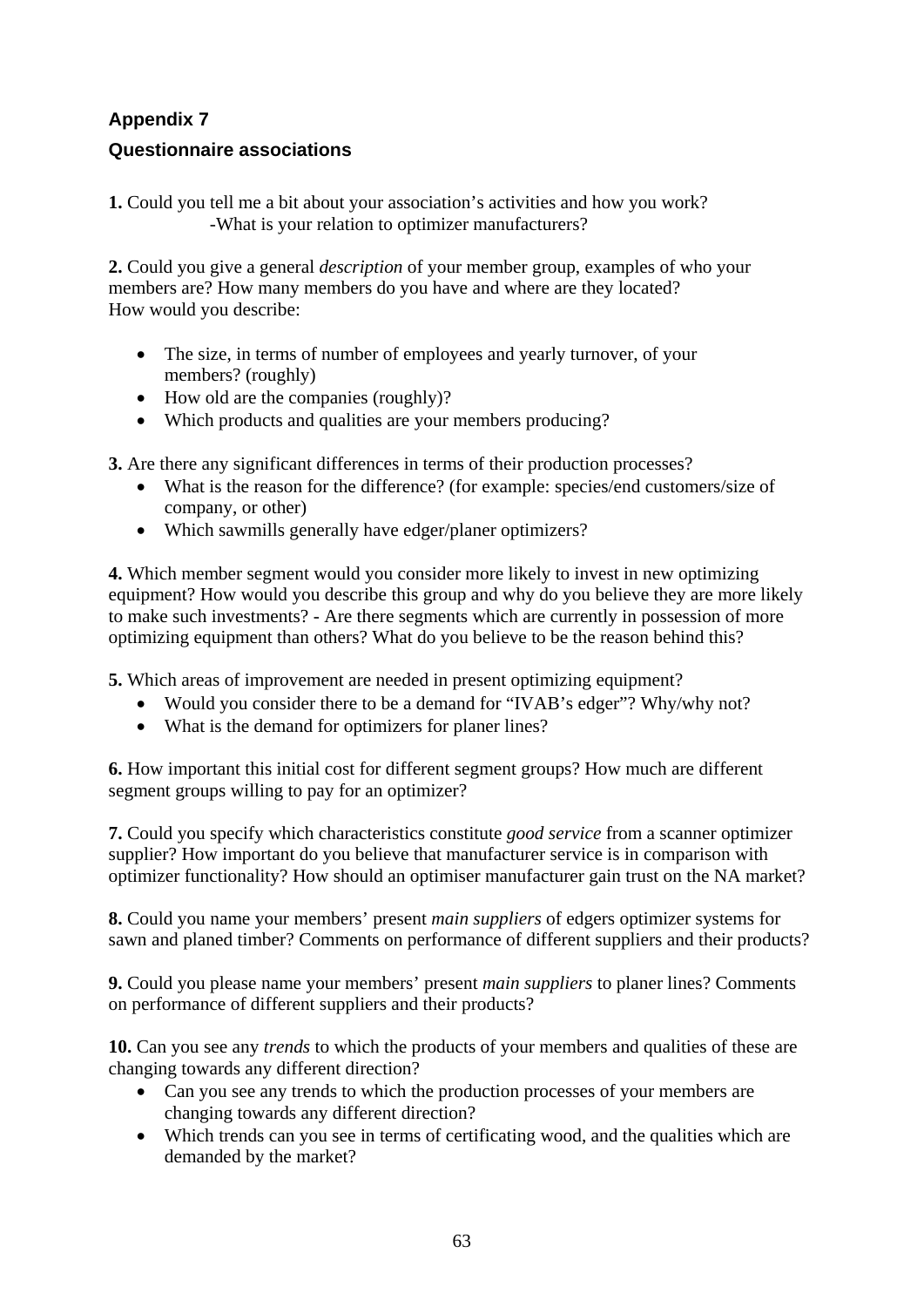# <span id="page-66-0"></span>**Appendix 8**

## **Questionnaire sawmills**

**1.** Could you briefly describe your production chain, from incoming lumber to product.

**2.** Which optimizing equipment do you have in your production chain? Where is it and what is its function? What has been working well with your present optimizing equipment and what needs improving?

**3.** Are you planning to change your production chain in the future in any way which could affect your demands on optimizer equipment?

**4.** Which is the supplier of your present equipment?

**5.** Which are the main reasons behind your purchase of optimizing equipment? Which were the reasons behind your specific choice of optimizer and choice of supplier?

**6.** What are the aspects of the optimizer that you value the most? Examples.

**7.** Do you believe the following equipment could be of interest to you? Why/why not?

- Scanners that optimise edging while taking other, perhaps limiting, defects on the board into consideration for a total optimal edging decision with minimal wastage.
- Scanners that optimise and calculate the number of fine cuttings available in a board according to the NHLA standards for hardwood.
- Scanners that optimize the planning line of construction wood.

**8.** How do you value supplier service? What defines good manufacturer service?

**9.** How should a manufacturer of optimizing equipment gain your trust?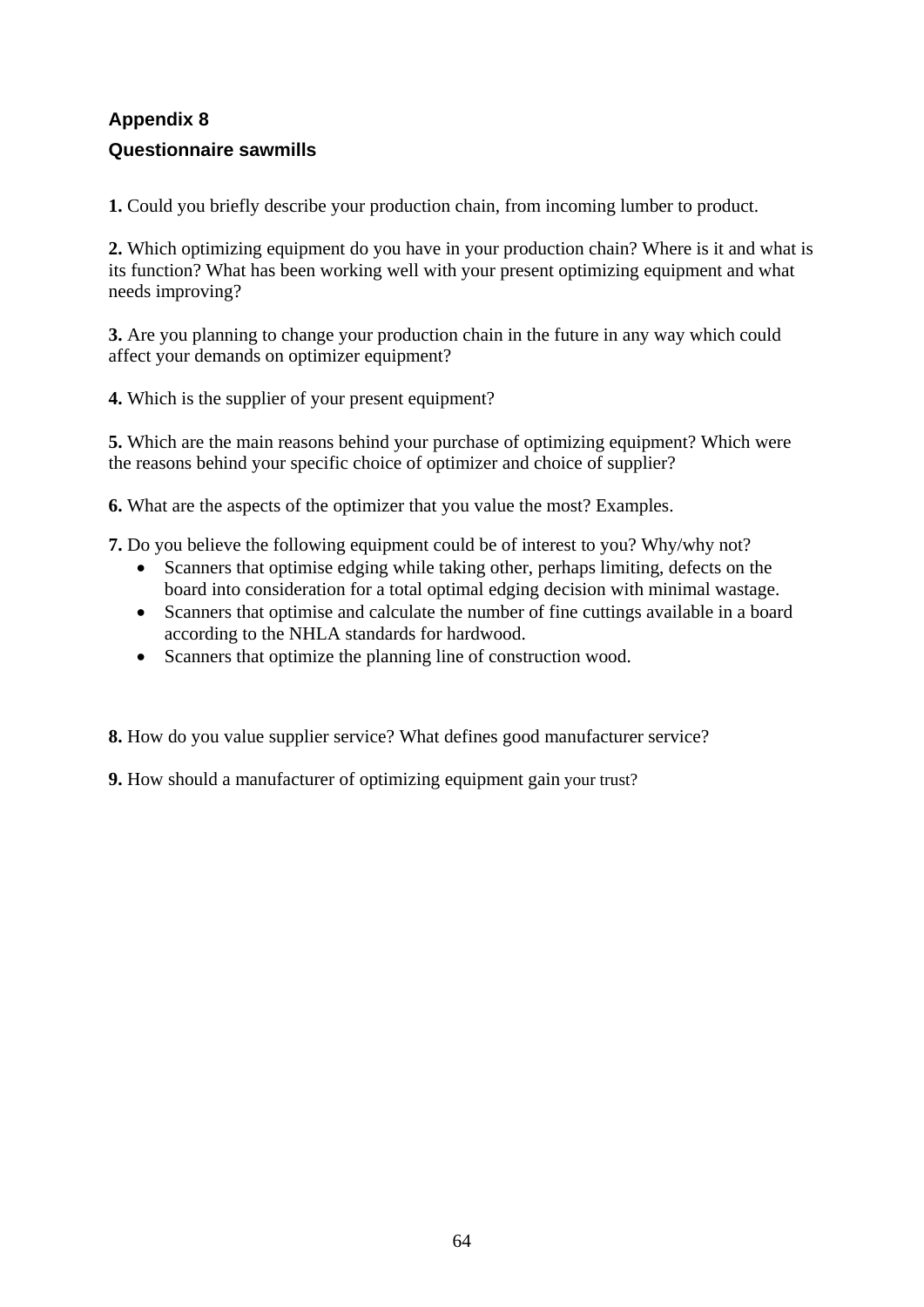# Publikationer från Institutionen för skogens produkter, Sveriges lantbruksuniversitet (SLU)

#### **Rapporter**

- 1. Ingemarson, F. 2007. De skogliga tjänstemännens syn på arbetet i Gudruns spår. Institutionen för skogens produkter, SLU, Uppsala
- 2. Lönnstedt, L. 2007. *Financial analysis of the U.S. based forest industry*. Department of Forest Products, SLU, Uppsala
- 4. Stendahl, M. 2007. *Product development in the Swedish and Finnish wood industry.* Department of Forest Products, SLU, Uppsala
- 5. Nylund, J-E. & Ingemarson, F. 2007. *Forest tenure in Sweden a historical perspective.* Department of Forest Products, SLU, Uppsala
- 6. Lönnstedt, L. 2008. *Forest industrial product companies A comparison between Japan, Sweden and the U.S.* Department of Forest Products, SLU, Uppsala

#### Examensarbeten

- 1. Stangebye, J. 2007. Inventering och klassificering av kvarlämnad virkesvolym vid slutavverkning. *Inventory and classification of non-cut volumes at final cut operations.* Institutionen för skogens produkter, SLU, Uppsala
- 2. Rosenquist, B. 2007. Bidragsanalys av dimensioner och postningar En studie vid Vida Alvesta. *Financial analysis of economic contribution from dimensions and sawing patterns – A study at Vida Alvesta.* Institutionen för skogens produkter, SLU, Uppsala
- 3. Ericsson, M. 2007. En lyckad affärsrelation? Två fallstudier. *A successful business relation? Two case studies.* Institutionen för skogens produkter, SLU, Uppsala
- 4. Ståhl, G. 2007. Distribution och försäljning av kvalitetsfuru En fallstudie. *Distribution and sales of high quality pine lumber – A case study*. Institutionen för skogens produkter, SLU, Uppsala
- 5. Ekholm, A. 2007. Aspekter på flyttkostnader, fastighetsbildning och fastighetstorlekar. *Aspects on fixed harvest costs and the size and dividing up of forest estates.* Institutionen för skogens produkter, SLU, Uppsala
- 6. Gustafsson, F. 2007. Postningsoptimering vid sönderdelning av fura vid Säters Ångsåg. *Saw pattern optimising for sawing Scots pine at Säters Ångsåg*. Institutionen för skogens produkter, SLU, Uppsala
- 7. Götherström, M. 2007. Följdeffekter av olika användningssätt för vedråvara en ekonomisk studie. *Consequences of different ways to utilize raw wood – an economic study*. Institutionen för skogens produkter, SLU, Uppsala
- 8. Nashr, F. 2007. *Profiling the strategies of Swedish sawmilling firms.* Department of Forest Products, SLU, Uppsala
- 9. Högsborn, G. 2007. Sveriges producenter och leverantörer av limträ En studie om deras marknader och kundrelationer. *Swedish producers and suppliers of glulam* – *A study about their markets and customer relations.*  Institutionen för skogens produkter, SLU, Uppsala
- 10. Andersson, H. 2007. *Establishment of pulp and paper production in Russia Assessment of obstacles.* Etablering av pappers- och massaproduktion i Ryssland – bedömning av möjliga hinder. Department of Forest Products, SLU, Uppsala
- 11. Persson, F. 2007. Exponering av trägolv och lister i butik och på mässor En jämförande studie mellan sportoch bygghandeln. Institutionen för skogens produkter, SLU, Uppsala
- 12. Lindström, E. 2008. En studie av utvecklingen av drivningsnettot i skogsbruket. *A study of the net conversion contribution in forestry.* Institutionen för skogens produkter, SLU, Uppsala
- 13. Karlhager, J. 2008. *The Swedish market for wood briquettes Production and market development.* Department of Forest Products, SLU, Uppsala
- 14. Höglund, J. 2008. *The Swedish fuel pellets industry: Production, market and standardization*. Den Svenska bränslepelletsindustrin: Produktion, marknad och standardisering. Department of Forest Products, SLU, Uppsala
- 15. Trulson, M. 2008. Värmebehandlat trä att inhämta synpunkter i produktutvecklingens tidiga fas. *Heat-treated wood – to obtain opinions in the early phase of product development.* Institutionen för skogens produkter, SLU, Uppsala